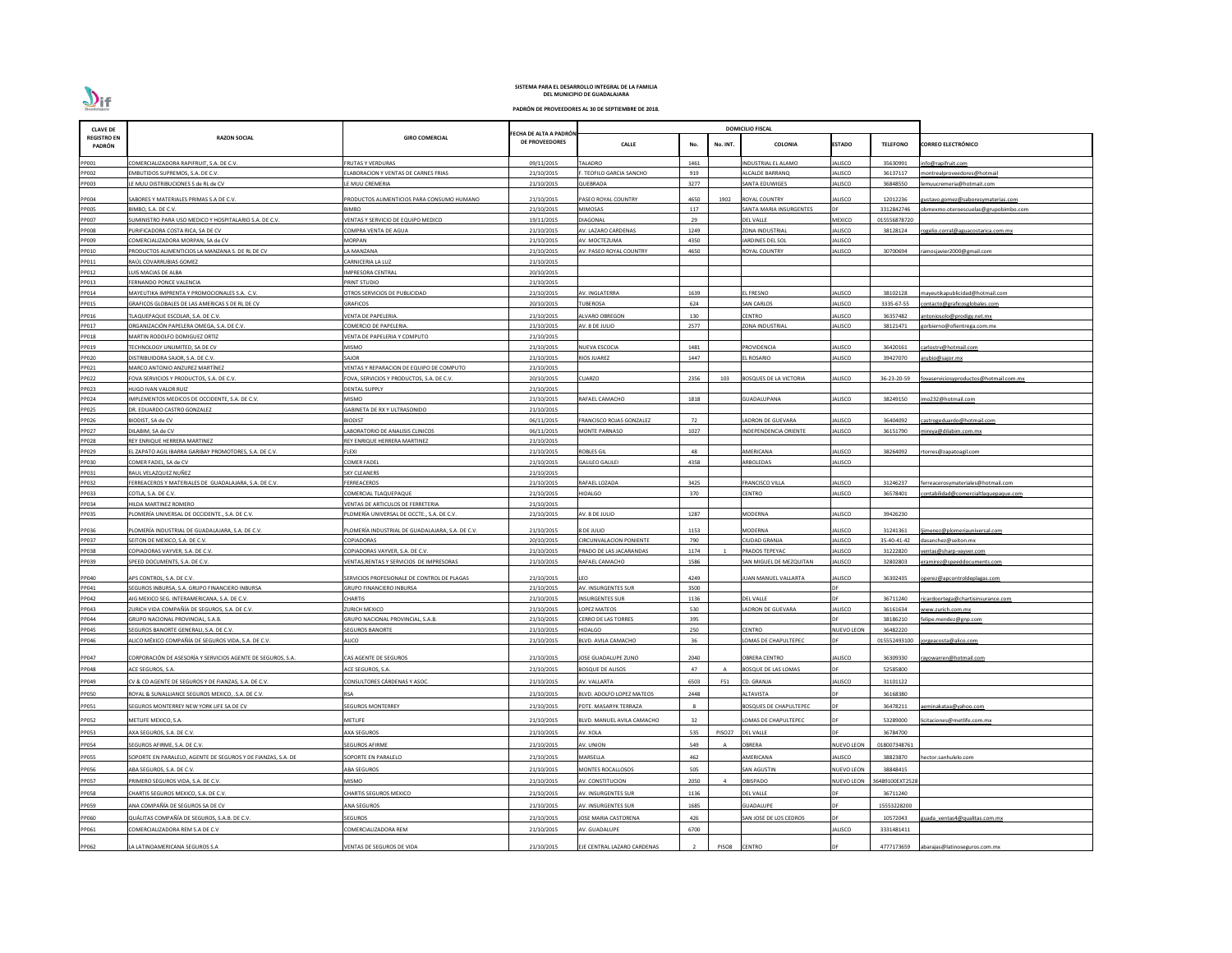

| <b>CLAVE DE</b>              |                                                             |                                                  |                                                 |                                  |      |                | <b>DOMICILIO FISCAL</b>     |                     |                 |                                            |
|------------------------------|-------------------------------------------------------------|--------------------------------------------------|-------------------------------------------------|----------------------------------|------|----------------|-----------------------------|---------------------|-----------------|--------------------------------------------|
| <b>REGISTRO EN</b><br>PADRÓN | <b>RAZON SOCIAL</b>                                         | <b>GIRO COMERCIAL</b>                            | FECHA DE ALTA A PADRÓN<br><b>DE PROVEEDORES</b> | <b>CALLE</b>                     | No.  | No. INT.       | <b>COLONIA</b>              | <b>ESTADO</b>       | <b>TELEFONO</b> | <b>CORREO ELECTRÓNICO</b>                  |
|                              |                                                             |                                                  |                                                 |                                  |      |                |                             |                     |                 |                                            |
| PP063                        | CHIPACCALTIC APOYO INDUSTRIAL S.A. DE C.V.                  | SERVICIOS DE LIMPIEZA, MANTENIMIENTO, JARDINERIA | 25/11/2015                                      | AV. JESUS                        | 1260 | 97             | RESIDENCIAL SANTA MARGARITA | ALISCO              | 36972549        | jaalvarez@xlimp.com.mx                     |
| PP064                        | SEGUROS EL POTOSI S.A.                                      | <b>VENTAS DE SEGURO</b>                          | 11/11/2015                                      | AV. VENUSTIANO CARRANZA          | 426  |                | <b>CENTRO</b>               | <b>SAN LUIS POT</b> | 01(444)8349000  | mgreyes@elpotosi.com.mx                    |
| PP065                        | JOSE LUIS GUTIERREZ GARCIA                                  | LOS ARRAYANES                                    | 25/11/2015                                      |                                  |      |                |                             |                     |                 |                                            |
| PP066                        | KNIGHT ALTA SEGURIDAD, SA DE CV                             | <b>KASA FUERTE</b>                               | 21/10/2015                                      | AV. HIDALGO                      | 2797 |                | <b>VALLARTA NORTE</b>       | ALISCO              | 36699860        | <u>ulises.mendoza@kasafuerte.com</u>       |
| PP067                        | RICARDO DE LA TORRE RAMIREZ                                 |                                                  | 24/11/2015                                      |                                  |      |                |                             |                     |                 |                                            |
|                              |                                                             |                                                  |                                                 |                                  |      |                |                             |                     |                 |                                            |
| PP068                        | DISTRIBUIDORA QUIMICA Y HOSPITALARIA GAP SA de CV           | COMPRAS VENTAS DE INSUMOS PARA LABORATORIO       | 24/11/2015                                      | PROLONGACION PINO SUAREZ         | 1039 |                | <b>ZAPOPAN CENTRO</b>       | <b>JALISCO</b>      | 3318129903      | <u>antonio.ortiz@grupogapmexico.com.m›</u> |
| PP069                        | DIF JALISCO                                                 | DESPENSAS                                        | 25/11/2015                                      | AV. ALCALDE                      | 1220 |                | MIRAFLORES                  | <b>JALISCO</b>      | 30303888        |                                            |
| <b>PP070</b>                 | LABORATORIO SANTA CLARA S. DE R.L. DE C.V.                  | ABORATORIO DE ANALISIS CLINICOS                  | 25/11/2015                                      | <b>AV. AMERICAS</b>              | 1946 |                | <b>COUNTRY CLUB</b>         | JALISCO             | 37936711        | royectos@e-print.mx                        |
| PP071                        | MIGUEL ANGEL REYES PADILLA                                  | FRUTAS VERDURAS Y CEREALES                       | 26/11/2015                                      |                                  |      |                |                             |                     |                 |                                            |
| PP072                        | BOMBAS IDEAL AYALA SA DE CV                                 | <b>BOMBAS IDEAL</b>                              | 26/11/2015                                      | AV 8 DE JULIO                    | 3146 |                | COL. LOMAS DE POLANCO       | JALISCO             | 3646-82-23      | ventas2@bombasideal.com.mx                 |
|                              |                                                             |                                                  |                                                 |                                  |      |                |                             |                     |                 |                                            |
| PP074                        | MARCAS ESPECIALIZADAS EN DIAGNOSTICO Y REPRESENTACIONES S.A | <b>MEDYR</b>                                     | 21/10/2015                                      | MANUEL ACUÑA                     | 858  |                | CAPILLA DE JESÚS            | <b>JALISCO</b>      | 3827-2621       | marcas2001@att.net.mx                      |
| PP075                        | \LFONSO NUÑEZ DE LA O                                       | <b>FRUTIPONCH</b>                                | 21/10/2015                                      |                                  |      |                |                             |                     |                 |                                            |
| PP076                        | ENGLOBAL GRAFICO S. DE R.L.                                 | <b>MISMO</b>                                     | 26/11/2015                                      | RANCISCO JAVIER GAMBOA           | 200  |                | ARCOS SUR                   | <b>JALISCO</b>      | 36165425        | englografico bere@hotmail.com              |
| PP077                        | ERIKA ROCIO GUTIERREZ MAGAÑA                                | IMPRESION DECORACION DISEÑO                      | 26/11/2015                                      |                                  |      |                |                             |                     |                 |                                            |
| PP078                        | SEGUROS DE VIDA SURA MEXICO S.A DE C.V.                     | COMPAÑIAS DE SEGURO DE VIDA                      | 21/10/2015                                      | ASEO DE LA REFORMA               | 222  | PISO 4         | <b>JUAREZ</b>               |                     | 38187300        | luis.almaras@suramexico.com                |
| PP079                        | <b>ELIZABETH CHAIDEZ RIVERA</b>                             | IMPRESOS Y PUBLICIDAD                            | 11/11/2015                                      |                                  |      |                |                             |                     |                 |                                            |
| PP080                        | ISTEN UP DE MEXICO S.A. DE C.V.                             | LISTEN UP DE MEXICO                              | 11/11/2015                                      | MILAN                            | 2784 |                | PROVIDENCIA                 | JALISCO             | 35603000        | amurillo@listenup.com.mx                   |
| PP081                        | RIGHTNET S.A. DE C.V.                                       | ENTA Y RENTA DE EQUIPO DE COMPUTO                | 11/11/2015                                      | <b>AV. LOPEZ MATEOS</b>          | 699  |                | ADRON DE GUEVARA            | ALISCO              | 35858072        | entas3@rightnet.com.mx                     |
| PP083                        | EDENRED                                                     |                                                  | 27/11/2015                                      | PENNSYLVANIA                     |      | 3PISO          | <b>NAPOLES</b>              |                     | 50915100        |                                            |
| PP085                        | COOLPRINT S.A. DE C.V.                                      | <b>IMPRESION GRAN FORMATO</b>                    | 11/11/2015                                      | NDUSTRIA NAVIERA                 | 87   |                | EL COLLI URBANO             | ALISCO              | (33)12022982    |                                            |
| PP086                        | MARCO ANTONIO BUENROSTRO GONZALEZ                           | FERRETERIA CONCHITA                              | 11/11/2015                                      |                                  |      |                |                             |                     |                 |                                            |
| PP087                        | Q MEDICAL S. DE R.L. DE C.V.                                | IQ MEDICAL                                       | 11/11/2015                                      | IBERTAD                          | 1911 |                | AMERICANA                   | JALISCO             | 38325229        | maria.velasco@igmedical.mx                 |
| PP088                        | INOXIDABLES TAMA S.A. DE C.V.                               | COMPRAS DE ACERO INOXIDABLE                      | 11/11/2015                                      | AV. LAZARO CARDENAS              | 730  |                | LA NOGALERA                 | ALISCO              | 36702193        | hector@inoxidablestama.mx                  |
| PP089                        | BIOZONE CHEMICAL S. DE R.L. DE C.V.                         | FABRICANTES PRODUCTOS DE LIMPIEZA                | 11/11/2015                                      | AZARO CARDENAS                   | 1304 |                | <b>ALAMO INDUSTRIAL</b>     | <b>JALISCO</b>      | 3336662100      | aornelas@biozone.mx                        |
| PP090                        | PABLO CESAR MONTERO FUENTES                                 | FRUTAS, VERDURAS, ABARROTES Y DESPENSAS          | 11/11/2015                                      |                                  |      |                |                             |                     |                 |                                            |
| PP091                        | COMERCIALIZADORA JOMODI, SA de CV                           | <b>IOMODI</b>                                    | 21/10/2015                                      | <b>FELIPE RUVALCABA</b>          | 5162 |                | EL COLLI URBANO             | <b>JALISCO</b>      | 35630991        | alberto@rapifruit.com                      |
| PP092                        | FUMIGACIONES AMEZDY SC                                      | <b>CONTROL DE PLAGAS</b>                         | 11/11/2015                                      | PASEO DE AVELLANOS               | 2640 |                | TABACHINES                  | JALISCO             | 36604287        | contabilidad@amezdy.com                    |
| PP093                        | MEXJAL DE OCCIDENTE S.A. DE C.V.                            | <b>AGENCIAS DE VIAJES</b>                        | 02/12/2015                                      | ULOGIO PARRA                     | 2510 |                | LADRON DE GUEVARA           | JALISCO             | 36426642        | manuel@mexjal.com.mx                       |
| PP094                        | GENERAL DE SERVICIOS Y COMBUSTIBLES, S.A. DE C.V.           | CONTROL Y ADMINISTRACION DE COMBUSTIBLE          | 02/12/2015                                      | V. CHAPULTEPEC PISO 16 OFICINA A | 15   | NIV 16         | LADRON DE GUEVARA           | ALISCO              | 31345400        | entas@controlnet.com.mx                    |
| PP095                        | MUEBLES MOS, S.A. DE C.V.                                   | FABRICACION Y VENTAS DE MOBILIARIO ESCOLAR       | 02/12/2015                                      | PENINSULA                        | 3084 |                | STA. EDUWIGES               | <b>JALISCO</b>      | 36 31 82 35     | liliofiventas@hotmail.com                  |
| PP096                        | GISELA DEL CARMEN GONZALEZ SANTANA                          | <b>MISMO</b>                                     | 02/12/2015                                      |                                  |      |                |                             |                     |                 |                                            |
| PP097                        | OPERADORA COMERCIAL CALEIDOSCOPIO S.A. DE C.V.              | COMEX                                            | 02/12/2015                                      | ASEO DE LAS AVES                 | 1307 |                | <b>MIRADOR SAN ISIDRO</b>   | JALISCO             | 15438235        | arantxa.comex@gmail.com                    |
| PP098                        | GRUPO LOYGA, S.A. DE C.V.                                   | COMPRA VENTASDE LLANTAS CAMARAS, CORBATAS        | 02/12/2015                                      | AV. PATRIA                       | 687  |                | JARDINES DE GUADALUPE       | JALISCO             | 36201841        | lugo.lopez@grupoloyga.com.mx               |
|                              |                                                             |                                                  |                                                 |                                  |      |                |                             |                     |                 |                                            |
| PP099                        | EL DORADO ARTESANIAS S.A. DE C.V.                           | <b>MISMO</b>                                     | 02/12/2015                                      | REPUBLICA DE GUATEMALA           | 366  |                | QUINTERO                    | <b>JALISCO</b>      |                 |                                            |
| PP101                        | <b>IDRIANA DE LA TORRE RODRIGUEZ</b>                        |                                                  | 02/12/2015                                      |                                  |      |                |                             |                     |                 |                                            |
| PP102                        | ENVASES LA ESCONDIDA SA DE CV                               |                                                  | 04/12/2015                                      | CALLE VOLCAN QUINQUEO            | 6221 |                | EL COLLI URBANO             | JALISCO             | 1654-04-46      | ventas@ensaveslaescondida.com.mx           |
| PP104                        | <b>ESUS GUERRERO MORALES</b>                                | OBORATORIO CLINICO DR. GUERRERO                  | 21/10/2015                                      |                                  |      |                |                             |                     |                 |                                            |
| PP105                        | ULIO BERNI SILVA                                            | RTICULOS DE LIMPIEZAS Y ABARROTES                | 21/10/2015                                      |                                  |      |                |                             |                     |                 |                                            |
| PP108                        | OSCAR PEÑA DUEÑAS                                           |                                                  | 07/12/2015                                      |                                  |      |                |                             |                     |                 |                                            |
| PP109                        | <b>ORGE MELITON LUA GARCIA</b>                              | PINTURAS FINAS JALISCO                           | 21/10/2015                                      |                                  |      |                |                             |                     |                 |                                            |
| PP110                        | BLANCA ESTELA GARCIA GONZALEZ                               | MOLINO NISTAMAL Y TORTILLADORAS                  | 21/10/2015                                      |                                  |      |                |                             |                     |                 |                                            |
| PP111                        | EDUARDO GALLARDO CORONA                                     | <b>CONSTRUCCION EN GENERAL</b>                   | 21/10/2015                                      |                                  |      |                |                             |                     |                 |                                            |
| PP112                        | MCA MEDICA S.A DE C.V                                       | MCA MEDICA S.A DE C.V.                           | 21/10/2015                                      | GOMEZ DE MENDIOLA                | 2550 |                | <b>SAN ANDRES</b>           | JALISCO             | 11 37 28 11     | mcamedica@yahoo.com                        |
| PP114                        | IMPULSORA ESTRATEGICA RODMAN, S.A. de C.V.                  | RODMAN                                           | 20/10/2015                                      | RIO PARANA                       | 1383 |                | OLIMPICA                    | <b>JALISCO</b>      | 33 31153271     | manuelvazquez.rodman@gmail.com             |
| PP115                        | REYES CARRILLO HECTOR RAUL                                  |                                                  | 30/10/2015                                      |                                  |      |                |                             |                     |                 |                                            |
| PP118                        | <b>GRUPO DISTRIBUIDOR IMP</b>                               | COMERCIALIZADORA                                 | 03/12/2015                                      | ARRETERA TLAJOMULCO BUENAVISTA   | 257  | $\overline{A}$ | <b>CENTRO</b>               | ALISCO              | 37985100        | a.reyes@grupoimp.com.mx                    |
| PP119                        | GRUPO JALISCIENSE SIGLO XXI                                 | FONTECLARA                                       | 03/12/2015                                      | ARRETERA TLAJOMULCO BUENAVISTA   | 257  |                | <b>CENTRO</b>               | <b>JALISCO</b>      | 37980949        | jaalze@hotmail.com                         |
| PP120                        | MARCOS RIVAS CASTORENA                                      | <b>AFINACION PIANOS</b>                          | 05/12/2015                                      |                                  |      |                |                             |                     |                 |                                            |
| PP121                        | AURA GUTIERREZ MARTINEZ                                     | VENTA DE MATERIAL DE CURACION, DENTAL            | 21/10/2015                                      |                                  |      |                |                             |                     |                 |                                            |
| PP122                        | PRODUCTOS RIVIAL, S.A. DE C.V.                              | PINTURAS PRISA                                   | 21/10/2015                                      | <b>CALLE TABACHIN</b>            | 1254 |                | <b>DEL FRESNO</b>           | JALISCO             | 31341945        | jcortegag@prisa.mx                         |
| PP123                        | COMPAÑIA INSTITUCIONAL DE MUEBLES DE ACERO SA DE CV         |                                                  | 07/12/2015                                      | AV. LA PAZ                       | 930  |                | COL.CENTRO                  | ALISCO              | 3345-06-50      | ventas gobierno@servinox.com.mx            |
| PP124                        | NTEGRACION DE SOLUCIONES SUSTENTABLES S.A DE C.V            |                                                  | 07/12/2015                                      | VOLCAN BOQUERON                  | 2422 |                | EL COLLI URBANO             | <b>JALISCO</b>      | 9027-1072       | ulema.becerra@quecalor.com .mx             |
|                              |                                                             |                                                  | 08/12/2015                                      | PEDRO MORENO                     |      |                | AGUA BLANCA INDUSTRIAL      | <b>JALISCO</b>      |                 |                                            |
| PP125                        | SANDYS FIRE, S.A. DE C.V.                                   |                                                  |                                                 |                                  | 1253 |                |                             |                     |                 |                                            |
| PP126                        | XTIN FIRE, S.A. DE C.V.                                     |                                                  | 08/12/2015                                      | AV. LA PAZ                       | 2527 |                | <b>ARCOS VALLARTA</b>       | <b>JALISCO</b>      | 36-30-13-13     |                                            |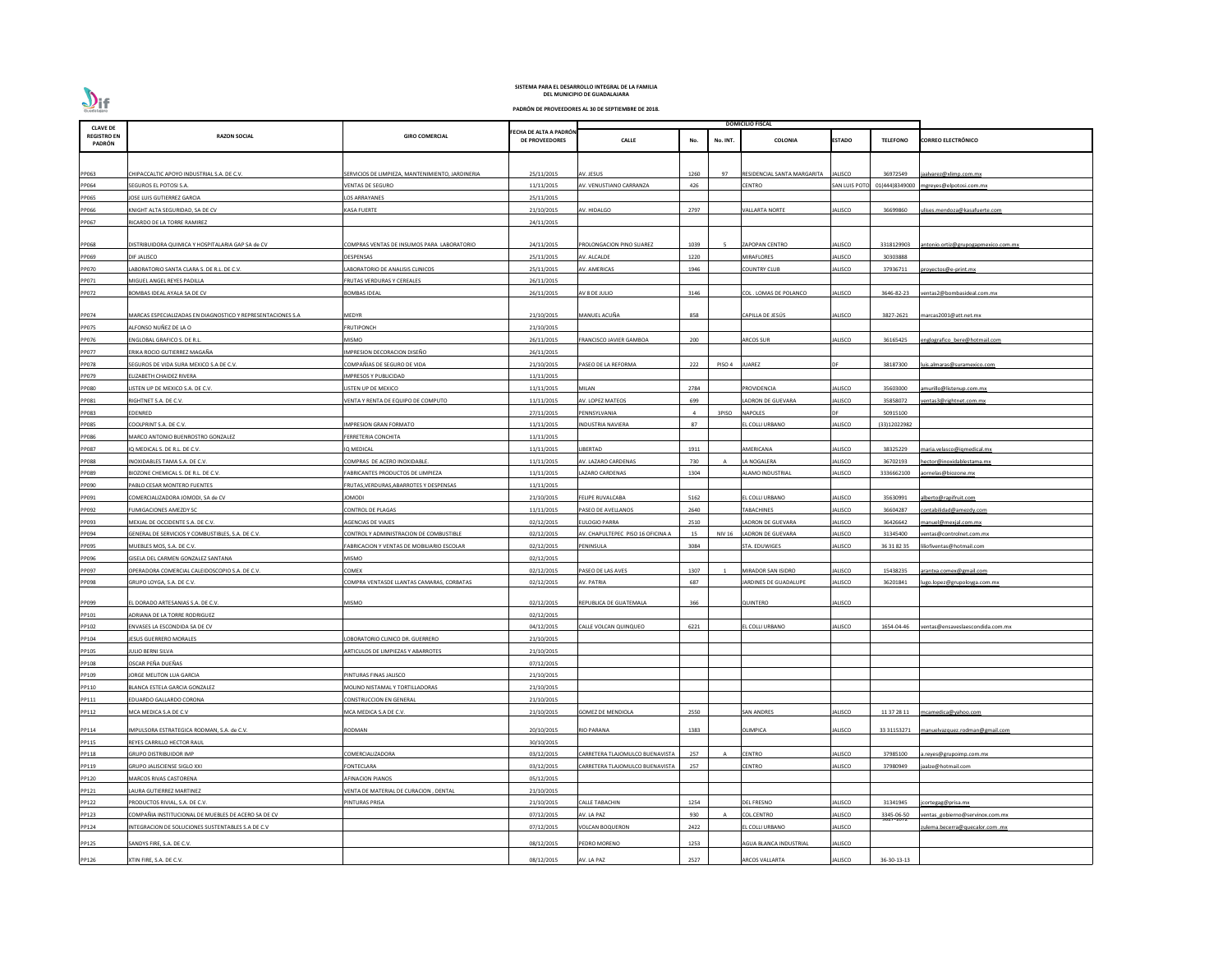| <b>CLAVE DE</b>              |                                                           |                                                |                                                 |                               |                 | <b>DOMICILIO FISCAL</b>        |                 |                 |                                       |
|------------------------------|-----------------------------------------------------------|------------------------------------------------|-------------------------------------------------|-------------------------------|-----------------|--------------------------------|-----------------|-----------------|---------------------------------------|
| <b>REGISTRO EN</b><br>PADRÓN | <b>RAZON SOCIAL</b>                                       | <b>GIRO COMERCIAL</b>                          | FECHA DE ALTA A PADRÓN<br><b>DE PROVEEDORES</b> | <b>CALLE</b>                  | No.<br>No. INT. | COLONIA                        | <b>ESTADO</b>   | <b>TELEFONO</b> | <b>CORREO ELECTRÓNICO</b>             |
| PP127                        | PAPELERIA CORNEJO                                         |                                                | 21/12/2015                                      | PERIFERICO SUR                | 6002            | <b>MIRAMAR</b>                 | JALISCO         |                 |                                       |
| PP128                        | AUTOPARTES PROVIDENCIA, S.A. DE C.V.                      | ALLER MECANICO                                 | 09/12/2015                                      | INDEPENDENCIA                 | 64              | SAN SEBASTIANITO               | JALISCO         | 15781626        | facturacion@autopartesprovidencia.com |
| PP129                        | FERNANDO ENRIQUE CONTRERAS ALARCON                        | ALLER MECANICO                                 | 26/02/2016                                      |                               |                 |                                |                 |                 |                                       |
| PP130                        | LUIS OUSSET R. SA DE CV                                   |                                                | 10/12/2015                                      | AV. 8 JULIO                   | 2365            | ZONA INDUSTRIAL                | JALISCO         | 3268-20-50      | orsa@lorsa.com                        |
| PP131                        | HI-TEC MEDICAL DE OCCIDENTE, SA de CV                     | <b>IITEC MEDICAL</b>                           | 11/12/2015                                      | CALLE <sub>3</sub>            | 1149            | ZONA INDUSTRIAL                | ALISCO          | 31621019        | tashtmgdl@hitecmedical.com.mx         |
| PP132                        | FERNANDO FLORES NOLASCO                                   | FERRETERIA                                     | 14/12/2015                                      |                               |                 |                                |                 |                 |                                       |
| PP133                        | <b>COLCHONES EDILZAR</b>                                  | ABRICACION DE COLCHONES Y COLCHONETAS          | 19/11/2015                                      | <b>OMAS DOSAL</b>             | 4199            | COL. RANCHO NUEVO              | JALISCO         | 3854-59-50      | colchonesedilzar@hotmail.com          |
| PP134                        | CONSULTORIA INT MEJORANDO PROCESOS S de RL de CV          | CONSULTORIA INT                                | 16/12/2015                                      | AV. LAS ROSAS                 | 700             | CHAPALITA                      | ALISCO          | 24101276        | ontacto@consultoriaint.com            |
| PP135                        | TECNIFARMA AMERICA SA de CV                               | <b>ECNYFARMA</b>                               | 17/12/2015                                      | <b>BUENOS AIRES</b>           | 2260            | <b>ROVIDENCIA</b>              | <b>JALISCO</b>  | 38178409        | entashr@tecnyfarma.com.mx             |
| PP136                        | SAUL OSVALDO NUÑO NUÑO                                    |                                                | 18/12/2015                                      |                               |                 |                                |                 |                 |                                       |
| PP137                        | SOLUCIONES PROFESIONALES PARA LA INDUSTRIA ALIMENTARIA SA |                                                | 18/12/2015                                      | AV.ADOLFO LOPEZ MATEOS NTE.   | 666             | JESUS GARCIA, GUADALAJARA, JAL | <b>JALISCO</b>  | 3331047002      | ventas2@spacioculinario.com.mx        |
| PP138                        | AD MEDIOS SA DE CV                                        |                                                | 21/12/2015                                      | PROLONGACION SAN JORGE        | 120             | <b>IIDALGO</b>                 | JALISCO         | 31212101        | ony@admedios.com                      |
| PP139                        | SERVICIOS IMPRESOS 321, S.A DE C.V                        |                                                | 21/12/2015                                      | PAVO                          | 844             | MODERNA                        | JALISCO         | 35856289        | martinez@impresosdecalidad.com.mx     |
| PP140                        | MOSKOMPANY S.A DE C.V                                     |                                                | 21/12/2015                                      | <b>ICENTE GUERREO</b>         | 1035A           | L MANTE                        | ALISCO          | 3339558081      | noskompany@hotmail.com                |
| PP141                        | SISTEMAS DE OFICINA Y ALMACENAJE, S.A. DE C.V.            | FABRICACION Y COMERCIALIZACION DE MOBILIARIO   | 21/12/2015                                      | SABINO                        | 1528            | <b>DEL FRESNO</b>              | JALISCO         | 3316723958      | oventas1@soamobiliario.com            |
| PP142                        | <b>JORGE OSWALDO IBARRA ALAMO</b>                         |                                                | 22/12/2015                                      |                               |                 |                                |                 |                 |                                       |
| PP143                        | DISTRIBUIDORA DEPORTIVA DE OCCIDENTE SA DE CV             |                                                | 22/12/2015                                      | AV. ALVARO OBREGON            | 341             | SAN JUAN DE DIOS               | JALISCO         |                 |                                       |
| PP144                        | ALMACENES LIMON S.A. DE C.V.                              | <b>LMACENES LIMON</b>                          | 21/10/2015                                      | <b>V. JAVIER MINA</b>         | 174             | SAN JUAN DE DIOS               | JALISCO         | 36170010        | andra.faster@outlook.com              |
| PP145                        | YADIRA ELIZABETH HERRERA                                  |                                                | 22/12/2015                                      |                               |                 |                                |                 |                 |                                       |
| PP146                        | TERESA MARGELI GODINEZ GARCIA                             | ARTICULOS ESCOLARES DE OFICINAS                | 22/12/2015                                      |                               |                 |                                |                 |                 |                                       |
| PP147                        | PAPELERIA TONY                                            |                                                | 22/12/2015                                      | NDEPENDENCIA                  | 639             | <b>COL CENTRO</b>              | JALISCO         | 36-58-52-22     |                                       |
| PP148                        | CAYETANO RABAGO JIMENEZ                                   |                                                | 22/12/2015                                      |                               |                 |                                |                 |                 |                                       |
| PP150                        | PRODUCTOS DE CALIDAD DE OCCIDENTE S.A.P.I DE C.V.         |                                                | 30/10/2015                                      | Calle 7                       | 704             | MERCADO DE ABASTOS             | JALISCO         |                 |                                       |
| PP151                        | GERARDO GABRIEL PARRILLA ANGULO                           |                                                | 23/12/2015                                      |                               |                 |                                |                 |                 |                                       |
| PP152                        | CESAR OCTAVIO ENRIQUEZ BRAMBILA                           |                                                | 23/12/2015                                      |                               |                 |                                |                 |                 |                                       |
| PP153                        | SANDRA RODRIGUEZ LUEVANOS                                 |                                                | 23/12/2015                                      |                               |                 |                                |                 |                 |                                       |
| PP154                        | TELEFONÍA POR CABLE S.A DE C.V.                           |                                                | 23/12/2015                                      | AV. LÁZARO CÁRDENAS           | 1694            | <b>DEL FRESNO</b>              | JALISCO         |                 |                                       |
| PP155                        | HOME DEPOT MEXICO S. DE R.L. E C.V.                       |                                                | 23/12/2015                                      | PERIFERICO MANUEL GOMEZ MORIN | 40              | LOMAS DEL PARAÍSO              | JALISCO         | 3338371600      |                                       |
| PP157                        | KATHYA MELINA LOZA PÉREZ                                  | FABRICACIONDE TODO TIPO DE MUEBLES             | 19/11/2015                                      |                               |                 |                                |                 |                 |                                       |
| PP158                        | ANTAHKARANA S DE RL DE CV                                 | <b>IUGUETERIA</b>                              | 07/01/2016                                      | <b>JAVIER MINA</b>            | 487<br>- 6      | SAN JUAN DE DIOS               | JALISCO         |                 |                                       |
| PP159                        | MA. DEL CARMEN RODRIGUEZ RODRIGUEZ                        | SERVINET                                       | 06/01/2016                                      |                               |                 |                                |                 |                 |                                       |
| PP160                        | DISTRIBUIDORA CRISEL SA DE CV                             | ENTAS DE ABARROTES, DESPENSAS, SEMILLAS        | 07/01/2016                                      | <b>AGUA TERMAL</b>            | 8638            | AGUA BLANCA SUR                | ALISCO          | 3684-5010       | risel@crisel.com.mx                   |
| PP161                        | ADAN DELGADILLO DELGADO                                   | RODUCTOS DE SEGURIDAD                          | 08/01/2016                                      |                               |                 |                                |                 |                 |                                       |
| PP162                        | MAS QUE MEDIOS S de RL de CV                              | UBLICIDAD EN PROMOCIONALES Y TV CABLE          | 14/01/2016                                      | AGUSTIN DE LA ROSA            | 243             | ADRON DE GUEVARA               | ALISLCO         | 33420503        | vette.gomez@mgm.com.mx                |
| PP163                        | CONSORCIO ENARH SA de CV                                  | ENARH                                          | 14/01/2016                                      | AV. MEXICO                    | 2259            | LADRON DE GUEVARA              | JALISCO         |                 |                                       |
| PP164                        | DISTRIBUIDORA ELECTRICA DE TLAQUEPAQUE S.A DE C.U.        | COMPRAS DE MATERIALES ELECTRICOS               | 15/01/2016                                      | EMILIANO ZAPATA               | 72              | LAS JUNTAS                     | jalisco         | 36701909        | leg-2004@hotmail.com                  |
| PP165                        | CONSORCIO INTERAMERICANO DE COMUNICACION SA de CV         | PERIODICO MURAL                                | 18/01/2016                                      | AV. MARIANO OTERO             | 4047            | LA CALMA                       | JALISCO         | 31343500        |                                       |
| PP166                        | LABORATORIO BERNARDETTE, S.C.                             | MEDICAMENTOS                                   | 18/01/2016                                      | IUAN N. CUMPLIDO              | 76              | <b>ZONA CENTRO</b>             | <b>JALISLCO</b> |                 |                                       |
| PP167                        | SUPERSERROT, SA de CV                                     |                                                | 19/01/2016                                      | AV. GONZALEZ GALLO            | 313             | <b>SAN CARLOS</b>              | JALISCO         | 36500550        | galicia@serrot.com.mx                 |
| PP168                        | ROBERTO MONTES CORTES                                     | COMERCIALIZACION EQUIPO DE COMPUTO             | 25/01/2016                                      |                               |                 |                                |                 |                 |                                       |
| PP169                        | EVOLUTEL SA DE CV                                         |                                                | 27/01/2016                                      | AV.LOPEZ MATEOS               | 2077<br>Z4A     | IARDINES DE PLAZA DEL SOL      | ALISCO          | 3030-7020       | omar.palafox@evolutel.com.mx          |
| PP170                        | ERIKA YESENIA SANDOVAL CONTRERAS                          | JNIFORMES EMPRESARIALES                        | 27/01/2016                                      |                               |                 |                                |                 |                 |                                       |
| PP171                        | SOLUCIONES EN LINEA SA DE CV                              |                                                | 27/01/2016                                      | AV LA PAZ                     | 1753            | <b>MERICANA</b>                | ALISCO          | 38261550        | sactr.flores@solucionesenlinea.mx     |
| PP172                        | MICROCHIP SA DE CV                                        |                                                | 27/01/2016                                      | FRANCISCO ROJAS GONZALEZ      | 626             | ADRON DE GUEVARA               | JALISCO         | 3630-0449       | ubennava.mchip@gmail.com              |
|                              |                                                           |                                                |                                                 |                               |                 |                                |                 |                 |                                       |
| PP173                        | APP DOCUMENTS SA DE CV                                    | VENTAS Y RENTAS DE EQUIPOS DE OFICINAS Y TONER | 02/02/2016                                      | LOPEZ COTILLA                 | 1554<br>106     | AMERICANA                      | JALISCO         | 10-31-15-18     | raja.appducoment@outlook.com          |
| PP174                        | <b>JOSE RICARDO DIAZ LOPEZ</b>                            | DISEÑO Y CONSTRUCION                           | 02/02/2016                                      |                               |                 |                                |                 |                 |                                       |
| PP175                        | GRUPO AGIO GDL SA. DE CV.                                 | <b>/ENTAS DE ARTICULOS PROMOCIONALES</b>       | 05/02/2016                                      | HOSPITAL                      | 750             | CENTRO                         | ALISCO          | 36137323        | rupoangiogdl@hotmail.com              |
| PP176                        | PROMO PAPE DE OCCIDENTES S.A. DE C.V.                     | <b>ECNOLOGIA</b>                               | 05/02/2016                                      | PEDRO MORENO                  | 596A            | <b>CENTRO</b>                  | <b>JALISCO</b>  | 36133388        | ropapedeoccidente10@hotmail.com       |
| PP177                        | R.G. REPRESENTACIONES PARA LABORATORIO                    | COMERCIALIZACION DE EQUIPO Y MATERIALES        | 11/02/2016                                      | ANDRES TERAN                  | 1322            | CHAPULTEPEC COUNTRY            | <b>JALISCO</b>  | 3313800394      | ontacto@rglaboratorios                |
| PP178                        | PAPELERIA NUEVA ESCOCIA SA. DE CV                         | PAPELERIA                                      | 12/02/2016                                      | NUEVA ESCOCIA                 | 1500            | <b>ROVIDENCIA</b>              | JALISCO         | 36421650        | apenuevaescocia@hotmail.com           |
| PP179                        | CAYETANO RABAGO JIMENEZ                                   | RENTA Y VENTAS DE TOLDO ,PERSIANAS, ALARMAS    | 08/02/2016                                      |                               |                 |                                |                 |                 |                                       |
| PP180                        | AD MEDIOS SA. DE CV.                                      | SERVICIOS DE PUBLICIDAD EN MEDIO IMPRESOS      | 12/02/2016                                      | PROLOGACION SAN JORGE         | 120             | VALLARTA SAN JORGE             | ALISCO          | 3331212101      | tony@admedios.com                     |
| PP181                        | VE-GALAB, SA de CV                                        | MATERIALES DE LABORATORIO                      | 09/02/2016                                      | CARNERO                       | 3926            | A CALMA                        | ALISCO          | 35 63 41 10     | egalab@prodigy.net.mx                 |
| PP182                        | GREGGA SOLUCIONES GRAFICAS S DE RL DE CV                  | PUBLICIDAD                                     | 11/02/2016                                      | AV. MARIANO OTERO             | 2963            | ARBOLEDAS                      | JALISCO         | 3336340941      | z@greggapublicidad.com                |
| PP183                        | PIPAS Y SERVICIOS LA VENA S DE RL DE CV                   | RENTA DE SANITARIOS MOVILES                    | 16/02/2016                                      | CALLEJON DE LA VIA            | 116             | LAS JUNTAS                     | JALISCO         | 3222903042      |                                       |
| PP184                        | <b>GRUPO QUIMICO AMILLAN</b>                              | COMERCIALIZACION DE MATERIALES PRIMA           | 10/02/2016                                      | PUERTO YAVAROS                | 2820            | <b>MIRAMAR</b>                 | JALISCO         | 31807342        | direccion@grupoquimicoamillan.com.mx  |
|                              |                                                           |                                                |                                                 |                               |                 |                                |                 |                 |                                       |

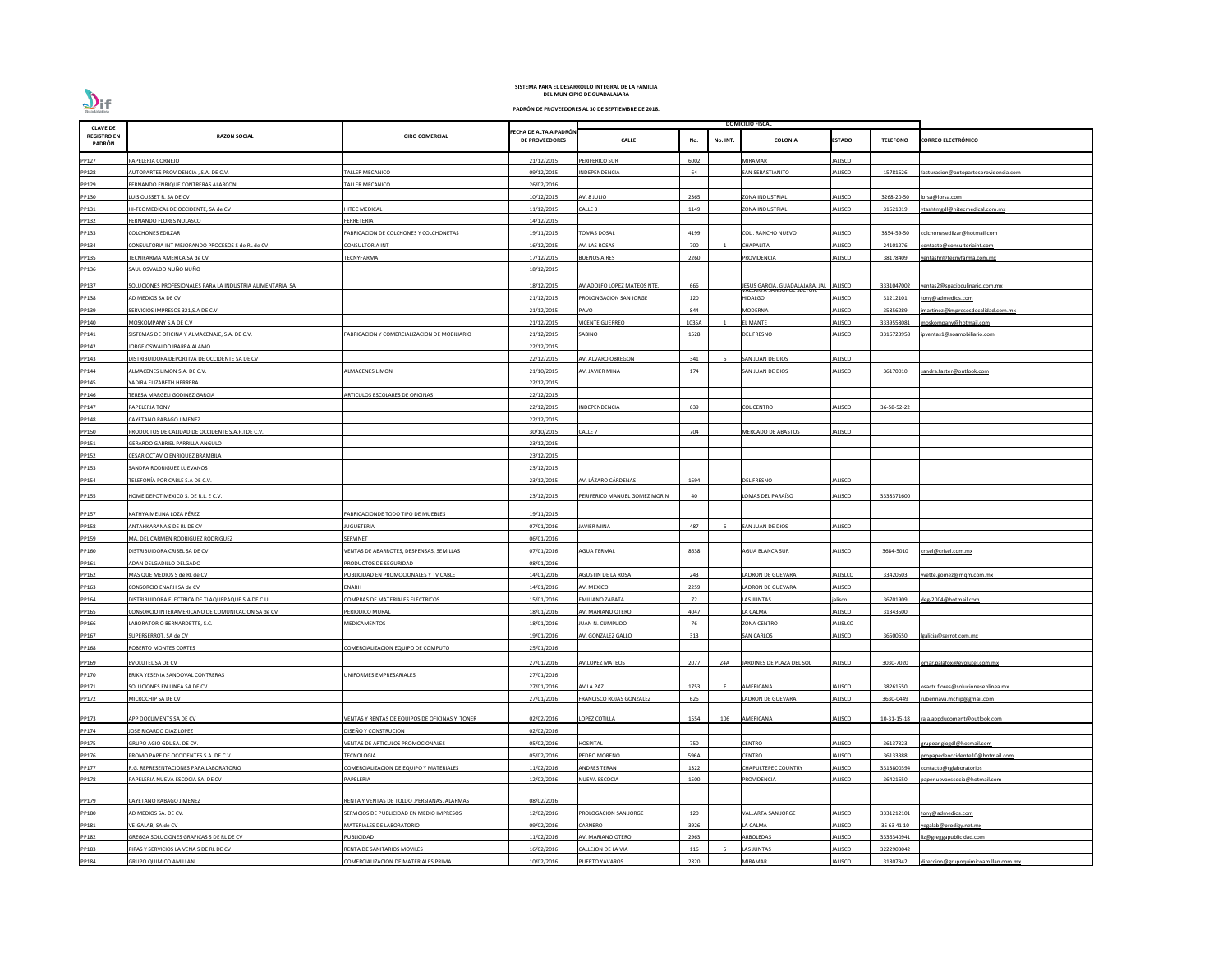| <b>CLAVE DE</b>              |                                                            |                                                    |                                                 |                        |      |          | <b>DOMICILIO FISCAL</b>  |                |                 |                                                 |
|------------------------------|------------------------------------------------------------|----------------------------------------------------|-------------------------------------------------|------------------------|------|----------|--------------------------|----------------|-----------------|-------------------------------------------------|
| <b>REGISTRO EN</b><br>PADRÓN | <b>RAZON SOCIAL</b>                                        | <b>GIRO COMERCIAL</b>                              | FECHA DE ALTA A PADRÓN<br><b>DE PROVEEDORES</b> | <b>CALLE</b>           | No.  | No. INT. | COLONIA                  | <b>ESTADO</b>  | <b>TELEFONO</b> | <b>CORREO ELECTRÓNICO</b>                       |
| PP185                        | ARBILAB, SA de CV                                          | DISTRIBUIDOR DE LABORATORIO                        | 11/02/2016                                      | PASEO DE LA MONTAÑA    | - 4  |          | LOMAS DE SANTA ANITA     | <b>IALISCO</b> | 32 71 12 53     | esoreria@arbilab.net                            |
| PP186                        | JAIROS EDSEL LANDAZURI CHAVARIN                            | URIFICACION Y ENVASADO DE AGUA                     | 15/02/2016                                      |                        |      |          |                          |                |                 |                                                 |
| PP187                        | BER- MAR UNIVERSAL S.A DE CV                               | CONSUMIBLES, PAPELERIA, SUMINISTROS                | 15/02/2016                                      | FERMIN RIESTRA         | 1690 |          | MODERNA                  | <b>IALISCO</b> | 33441520        | uigi 5@hotmail.com/bermar.universal@hotmail.com |
| PP188                        | CIENTIFICA VELAQUIN, SA de CV                              | VELAQUIN                                           | 16/02/2016                                      | SAN LUIS               | 84   |          | <b>GRANJA ESTRELLA</b>   | MEXICO, D.F    | 56 07 13 11     | entas@velaquim.com.mx                           |
| PP189                        | PROVIKA DE OCCIDENTE SA DE CV                              | COMPRA VENTA DE CARNE DE RES Y CERDO               | 16/02/2016                                      | AV. HIDALGO            | 495  |          | LOS MESEROS              | IALISCO        | 36-57-2072      | ompras@provika.mx                               |
| PP190                        | GENERAL DE ESCUELAS Y OFICINAS, SA de CV                   | GEOSA                                              | 16/02/2016                                      | <b>EDRO GONZALEZ</b>   | 3529 |          | ARDINES DEL NILO         | IALISCO        | 36 50 26 41     | entas@geosagdl.com.mx                           |
| PP191                        | JORGE GERARDO GARCIA HERNANDEZ                             | CRISTALES Y ALUMINIO                               | 17/02/2016                                      |                        |      |          |                          |                |                 |                                                 |
| PP192                        | FRANCISCO RAMIREZ MANRIQUEZ                                | SERVICIOS DE ARQUITECTURA                          | 19/02/2016                                      |                        |      |          |                          |                |                 |                                                 |
| PP193                        | AMOR JOSE SILVA ESCALERA                                   | EQUIPOS CONTRA INCENDIOS Y SEG. INDUSTRIAL         | 22/02/2016                                      |                        |      |          |                          |                |                 |                                                 |
|                              |                                                            |                                                    |                                                 |                        |      |          |                          |                |                 |                                                 |
| PP194                        | DANIEL ALONSO GOMEZ OROZCO                                 | COMERCIO AL PORMENOR DE FRUTAS Y VERDURAS FRESCAS  | 22/02/2016                                      |                        |      |          |                          |                |                 |                                                 |
| PP195                        | JOSE DANIEL GUTIERREZ SERVIN                               | <b>TORTILLERIA</b>                                 | 22/02/2016                                      |                        |      |          |                          |                |                 |                                                 |
| PP196                        | GRISELDA ADRIANA MARTINEZ MEDINA                           |                                                    | 19/02/2016                                      |                        |      |          |                          |                |                 |                                                 |
| PP197                        | PGC COMPUTADORAS, SA de CV                                 |                                                    | 22/02/2016                                      | AV. NIÑOS HEROS        | 2320 |          | JARDINES DEL BOSQUE      | <b>IALISCO</b> | 36 16 98 81     | info@pgc-sa.mx                                  |
| PP198                        | INDUSTRIAS RECIZAP, SA de CV                               | REPARACION DE LAVADORAS                            | 22/02/2016                                      | /ALLARTA               | 3040 | 302      | <b>VALLARTA PONIENTE</b> | <b>IALISCO</b> | 36404341        | efrigeracionmacias7@hotmail.com                 |
| PP199                        | LUCIO LOPEZ DE LA ROSA                                     | POPOTE PARA ESCOBA                                 | 22/02/2016                                      |                        |      |          |                          |                |                 |                                                 |
| PP200                        | IMPLEMENTOS MEDICOS DE OCCIDENTE, SA de CV                 |                                                    | 23/02/2016                                      | RAFAEL CAMACHO         | 1818 |          | GUADALUPANA              | <b>ALISCO</b>  | 38 24 91 50     | aul@imogdl.com                                  |
| PP201                        | COMERCIALIZADORA INTERNACIONAL SECTORIAL AHB SA de CV      | COMPRA VENTA E IMPORTACION DE PRODUCTOS VARIOS     | 24/02/2016                                      | AV. LAS ROCAS          | 125  |          | PRADOS VALLARTA          | <b>JALISCO</b> | 33640653        | scar.tovar@sicuranzza.com                       |
| PP202                        | COMIND Y SERVICIOS DIVERSOS RMT SA de CV                   | SERVICIOS DE ASESORIA PROFESIONAL Y CAPACITACION   | 24/02/2016                                      | AV. LAS ROCAS          | 125  |          | PRADOS VALLARTA          | <b>IALISCO</b> | 33640653        | scar.tovar@sicuranzza.com                       |
| PP203                        | MARULL S.A                                                 | VENTAS DE CORTINAS                                 | 24/02/2016                                      | AV. VALLARTA           | 1217 |          | COL. AMERICANA           | <b>IALISCO</b> | 38250009        | entas1@marull.com.mx                            |
| PP204                        | DANIEL ACEVES VILLARREAL                                   |                                                    | 24/02/2016                                      |                        |      |          |                          |                |                 |                                                 |
| PP205                        | PEDRO URBANO RANGEL VILLALOBOS                             | EQUIPO ELECTRONICO PARA OFICINAS                   | 24/02/2016                                      |                        |      |          |                          |                |                 |                                                 |
| PP206                        | JOSE CARLOS GONZALES MONTES                                | TECNICA AUTOMOTRIZ GONZALEZ                        | 21/10/2015                                      |                        |      |          |                          |                |                 |                                                 |
| PP207                        | LIMPIEZA TRANSPARENTE DELUXE S DE RL DE CV                 | CLEAN DELUXE                                       | 24/02/2016                                      | ALDERON DE LA BARCA    | 118  |          | ARCOS VALLARTA           | <b>IALISCO</b> | 31 80 66 98     | impiezatransparente@hotmail.com                 |
| PP208                        | CAMARO SOLUCIONES INTREGALES S.A DE C.V.                   | REPARACIONES DE EQUIPOS DE OFICINA                 | 25/02/2016                                      | INDUSTRIA              | 1148 |          | <b>OBLATOS</b>           | IALISCO        | 36185286        | olocamaro@hotmail.com                           |
| PP209                        | ALVARO JAVIE MIRANDA AVILA                                 | CONSUMIBLES CARTUCHO, TONER Y TINTAS               | 25/02/2016                                      |                        |      |          |                          |                |                 |                                                 |
| PP210                        | MARIO SAAVEDRA FLORES                                      | MPORTACIONES Y DISTRIBUCIONES INDS                 | 25/02/2016                                      |                        |      |          |                          |                |                 |                                                 |
| PP211                        | MARIO ENRIQUE HERNANDEZ GARCIA                             | MYVAME                                             | 26/02/2016                                      |                        |      |          |                          |                |                 |                                                 |
| PP212                        | RAFAEL SANCHEZ REYES                                       | CONSTRUCCION                                       | 26/02/2016                                      |                        |      |          |                          |                |                 |                                                 |
| PP213                        | MAYOREO DE ALFOMBRAS, SA DE CV                             | INTELLI                                            | 26/02/2016                                      | ATENAS                 | 141  |          | AMERICANA                | IALISCO        | 38 27 05 68     | ventas1@marull.com.mx                           |
| PP214                        | <b>ELISA RUBIO TORRES</b>                                  | <b>AGENCIA DE PUBLICIDAD Y UNIFORMES</b>           | 26/02/2016                                      |                        |      |          |                          |                |                 |                                                 |
| PP215                        | YUDINELY CARRILLO CAMARENA                                 | PC SOFTWARE                                        | 27/02/2016                                      |                        |      |          |                          |                |                 |                                                 |
| PP216                        | OMEGA DENTAL, SA de CV                                     | OMEGA DENTAL                                       | 27/02/2016                                      | SIETE COLINAS          | 1487 |          | NDEPENDENCIA PONIENTE    | <b>IALISCO</b> | 36 38 88 89     | eguzman@omegadental.com.mx                      |
| PP217                        | ALFONSO MALDONADO REYES                                    | <b>GRAFICA ALTERNATIVA</b>                         | 29/02/2016                                      |                        |      |          |                          |                |                 |                                                 |
| PP218                        | JESUS PADILLA ALVAREZ                                      | MTTO INCUBADORA                                    | 01/03/2016                                      |                        |      |          |                          |                |                 |                                                 |
|                              |                                                            |                                                    |                                                 |                        |      |          |                          |                |                 |                                                 |
| PP219                        | DMN DISTIBUIDORA MEDICA NINNUS SAPI deCV                   | COMERCIO AL POR MAYOR DE PRODUCTOS FARMACEUTICOS   | 01/03/2016                                      | PAVO                   | 135  | 408      | <b>CENTRO</b>            | IALISCO        | 36142614        | distribuidora@ninnus.com                        |
| PP220                        | SAID ALEJANDRO ZETTER BRIZUELA                             | JNIFORMES INDUSTRIALES Y ESCOLARES ARLEQUIN        | 20/10/2015                                      |                        |      |          |                          |                |                 |                                                 |
| PP221                        | BATAS, BOTAS Y UNIFORMES INDUSTRIALES, SA de CV            | BBU                                                | 02/03/2016                                      | CALZADA INDEPENDENCIA  | 647  |          | INDEPENDENCIA            | <b>ALISCO</b>  | 36 18 43 05     | ventasbbu@hotmail.com                           |
|                              |                                                            |                                                    |                                                 |                        |      |          |                          |                |                 |                                                 |
| PP222                        | CONDIMENTOS Y ESPECIAS MI CAMPO SA de CV                   | PROCESO Y ENVASADO DE CONDIMENTOS Y ESPECIAS       | 03/03/2016                                      | JARDINES DE LA GRANJA  | 3586 |          | LA FLORIDA               | <b>IALISCO</b> | 36 55 21 61     | micampo01@hotmail.com                           |
| PP223                        | CENTRAL DE EXTINGUIDORES SA de CV                          | RECARGA MANTENIMIENTO Y VENTA DE EQUIPOS           | 03/03/2016                                      | <b>ANDRES TERAN</b>    | 903  |          | VILLASEÑOR               | <b>IALISCO</b> | 36400898        | exa@hotmail.com                                 |
| PP224                        | LILIANA RICO GONZALEZ                                      | <b>FECNOLOGIAS DE LA INFORMACION</b>               | 03/03/2016                                      |                        |      |          |                          |                |                 |                                                 |
| PP225                        | ERIKA ESMERALDA CARRASCO SANCHEZ                           | PESCADOS Y MARISCOS                                | 04/03/2016                                      |                        |      |          |                          |                |                 |                                                 |
|                              |                                                            |                                                    |                                                 |                        |      |          |                          |                |                 |                                                 |
| PP226                        | CRISTOBAL FRANCISCO DUEÑEZ BARBA                           | COM. VENTA. DE EQUIPOS DE GIMNASIO Y JUEGOS INFANT | 04/03/2016                                      |                        |      |          |                          |                |                 |                                                 |
| PP227                        | CARE BIOMEDICAL S de RL de CV                              | ENTA Y RENTA DE EQUIPO MEDICO E IMPLANTES          | 07/03/2016                                      | TARAHUMARAS            | 360  |          | FRACC. MONRAZ            | IALISCO        | 38132326        | contabilidad@caregroup.com.mx                   |
| PP228                        | ORTO DISEÑOS                                               | VENTA DE APARATOS ORTOPEDICOS                      | 04/03/2016                                      | BARCELONA              | 2088 |          | JACINTO LOPEZ            | <b>IALISCO</b> | 38539078        | ortopedia ortodisenos@hotmail.com               |
| PP229                        | CENTRO DE DIAGNOSTICO EN METABOLISMO ENERGETICO Y MEDICINA | ESTUDIOS DE LOS CAMPOS DE LA BIOQUIMICA            | 07/03/2016                                      | AV. COYOACAN           | 1120 |          | <b>DEL VALLE</b>         | MEXICO         | 5555599124      | n.vazquez@cedimemm.com                          |
| PP230                        | UNIDAD DE RADIOLOGIA IRM S DE R.L DE C.V.                  |                                                    | 07/03/2016                                      | AV. AMERICAS           | 2016 |          | <b>COUNTRY CLUB</b>      | <b>IALISCO</b> | 38170882        | nfo@cid.com.mx                                  |
| PP231                        | <b>GAMA COMERCIAL</b>                                      |                                                    | 07/03/2016                                      | <b>FELIPE ZETTER</b>   | 5407 |          | PASEOS DEL SOL           | <b>IALISCO</b> | 36347818        | amacon@hotmail.com                              |
| PP232                        | SENEFRO S.C.                                               | ESIONES DE HEMODIALISIS                            | 07/03/2016                                      | <b>ANTONIO ROSALES</b> | 204  |          | ANALCO                   | <b>ALISCO</b>  | 33317506        | oscarunefro@gmail.com                           |
| PP233                        | LIZBETH CAROLINA RUIZ PEREZ                                |                                                    | 07/03/2016                                      |                        |      |          |                          |                |                 |                                                 |
| PP235                        | ROJAS AUDITORES Y CIA, S.C.                                | ORD CONSULTORES                                    | 09/03/2016                                      | JOSE MARIA HEREDIA     | 2876 |          | PRADOS PROVEDENCIA       | <b>IALISCO</b> | 36 42 16 30     | orrespondencia@ordconsultores.com.mx            |
| PP236                        | ANTONIO MENDOZA MARTINEZ                                   | ABRICACION DE JUEGOS INFANTILES                    | 21/10/2015                                      |                        |      |          |                          |                |                 |                                                 |
| PP237                        | RSM BOGARIN Y Cia, SC                                      | AUDITORIA Y SERVICIOS DE CONTABILIDAD              | 10/03/2016                                      | PALERMO                | 2999 |          | PRADOS PROVIDENCIA       | IALISCO        | 36484320        | david.moreno@rsmmx.mx / ramiro.montero@rsmmx.mx |
| PP238                        | JOHNSON & JOHNSON MEDICAL MEXICO                           |                                                    | 14/04/2016                                      | JAVIER BARROS SIERRA   | 555  |          | SANTA FE                 | MEXICO         | 11058100        |                                                 |

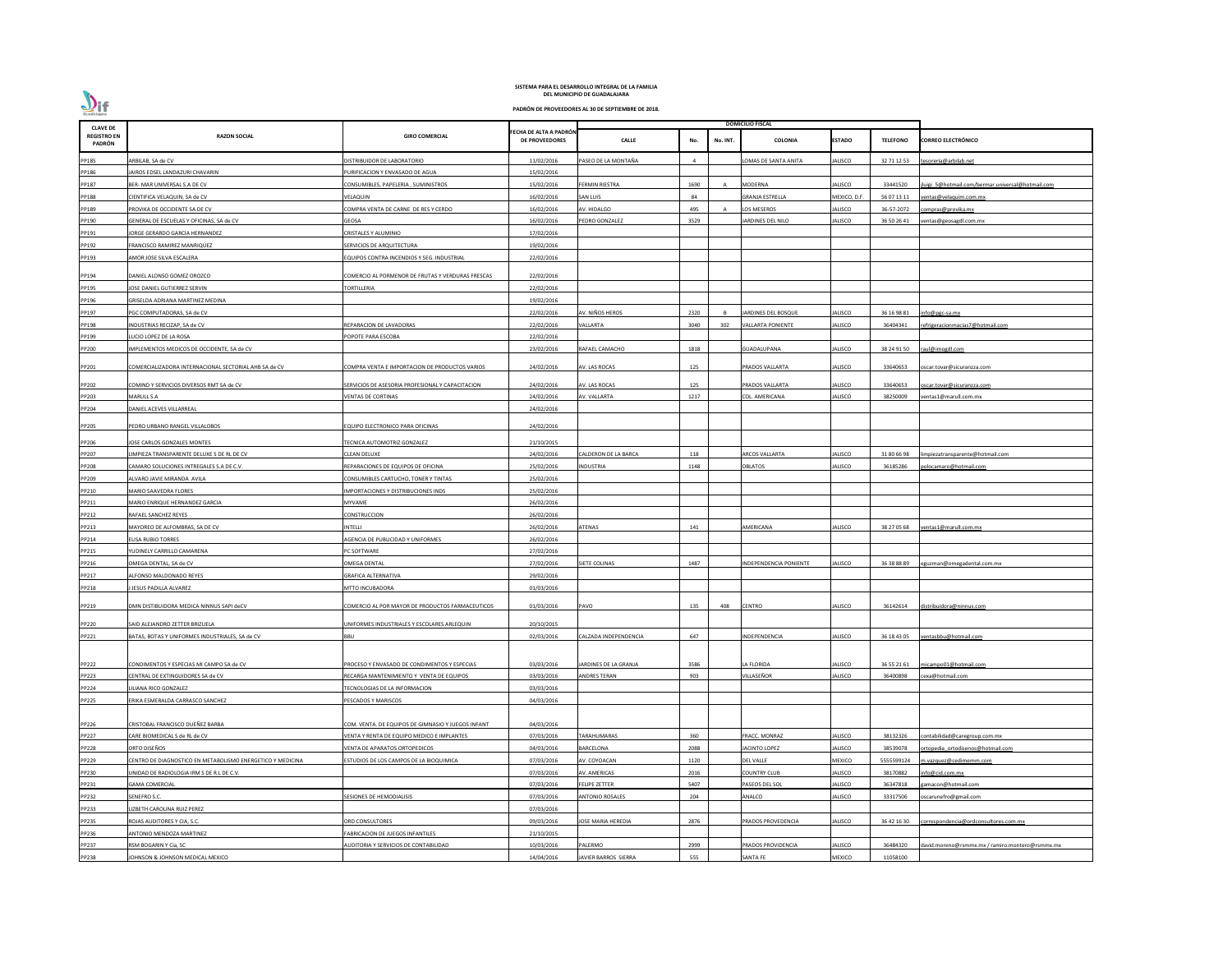| <b>CLAVE DE</b>              |                                                      |                                            |                                                 |                                     |              |          | DOMICILIO FISCAL        |                     |                 |                                                  |
|------------------------------|------------------------------------------------------|--------------------------------------------|-------------------------------------------------|-------------------------------------|--------------|----------|-------------------------|---------------------|-----------------|--------------------------------------------------|
| <b>REGISTRO EN</b><br>PADRÓN | <b>RAZON SOCIAL</b>                                  | DENOMINACIÓN COMERCIAL                     | FECHA DE ALTA A PADRÓN<br><b>DE PROVEEDORES</b> | <b>CALLE</b>                        | No.          | No. INT. | <b>COLONIA</b>          | <b>ESTADO</b>       | <b>TELEFONO</b> | <b>CORREO ELECTRÓNICO</b>                        |
| PP239                        | ORTOGAR S.A DE C.V                                   |                                            | 14/04/2016                                      | YOLANDA DEL CARMEN CARDENAS         | 5438         |          | PASEOS DEL SOL          | ALISCO              | 36344634        |                                                  |
| PP240                        | GRUPO INDUSTRIAL VIDA SA de CV                       | GRANVITA                                   | 14/03/2016                                      | EJIDO                               | 300          |          | LA VENTA DEL ASTILLERO  | ALISCO              | 32080400        | anahy.sanchez@grupovida.com                      |
| PP241                        | FARMACIA CARREY S.A                                  |                                            | 15/03/2016                                      | <b>HUMBOLDT</b>                     | 650          |          | L RETIRO                | ALISCO              | 36136337        |                                                  |
|                              | GRUPO IMPORTADOR DE PAÑAL MERVER S.A DE CV           |                                            | 15/03/2016                                      | <b>FEDERACION</b>                   | 1806         |          | LAS HUERTAS             | ALISCO              |                 |                                                  |
| PP242                        |                                                      |                                            |                                                 |                                     |              |          |                         |                     |                 |                                                  |
| PP243                        | PROMEDICA GARCIA S.A. DE C.V                         |                                            | 15/03/2016                                      | BELEN                               | 1026         |          | ALCALDE BARRANQUITAS    | ALISCO              | 36131399        |                                                  |
| PP244                        | SUSI TERRIQUEZ PEÑA                                  | DECORACION DE INTERIORES                   | 15/03/2016                                      |                                     |              |          |                         |                     |                 |                                                  |
| PP245                        | FANNY CAROLINA RAMIREZ GUTIERREZ HERMOSILLO          | <b>EQUIPO DE SEGURIDAD Y EXTINTORES</b>    | 15/03/2016                                      |                                     |              |          |                         |                     |                 |                                                  |
| PP247                        | OSCAR ALBERTO PEREZ MEZA                             | ERRETERIA Y MATERIALES DE CONSTRUCCION     | 15/03/2016                                      |                                     |              |          |                         |                     |                 |                                                  |
| PP248                        | AGUSTIN FLORES SANDOVAL                              | ERRETERIA Y ELECTRICIDAD EN GENERAL        | 21/10/2015                                      |                                     |              |          |                         |                     |                 |                                                  |
| PP249                        | ESTUDIO LEGAL Y CORREDURIA S.A                       |                                            | 16/03/2016                                      | CORDOBA                             | 2606         |          | PROVIDENCIA             | ALISCO              | 38173475        |                                                  |
| PP250                        | PAULINA ANABEL PEREZ MUÑOZ                           | <b>PRODUCCION AUDIOVISUAL</b>              | 17/03/2016                                      |                                     |              |          |                         |                     |                 |                                                  |
| PP251                        | SERGIO PEÑA OCHOA                                    | PUBLICIDAD E IMPRESOS                      | 17/03/2016                                      |                                     |              |          |                         |                     |                 |                                                  |
| PP253                        | <b>BIONEFRO S.C</b>                                  | JNIDAD DE HEMODIALISIS                     | 05/04/2016                                      | <b>VICTORIANO AGUEROS</b>           | 2205         |          | AFAYETTE                | ALISCO              | 36141124        | hemobionephro@gmail.com jorg_andrade@hotmail.com |
| PP254                        | QK TECNOLOGIA SERVICIOS Y SOLUCIONES                 | QUANTICA                                   | 05/04/2016                                      | PEGASO                              | 3692         | 103      | LA CALMA                | ALISCO              | 36319212        |                                                  |
| PP255                        | RICARDO TORRES MEDINA                                | MPRENTA                                    | 05/04/2016                                      |                                     |              |          |                         |                     |                 |                                                  |
| PP256                        | DISTRIBUIDORA GARCI CRESPO S de R.L de C.V           | SANTORINI                                  | 05/04/2016                                      | RECURSOS HIDRAULICOS                | $\mathbf{R}$ |          | A LOMA                  | <b>EDO. MEXICO</b>  | 3336786600      | octavio.padilla@gepp.com                         |
| PP257                        | MAPLE EDIFICACIONES, SA DE CV                        | CONSTRUCCION Y REMODELACION                | 05/04/2016                                      | LEONA VICARIO                       | 2530         |          | SANTA ANA TEPETITLAN    | ALISCO              | 31330350        | rubenguitron@prodigy.net.mx                      |
| PP258                        | <b>WALMART</b>                                       |                                            | 07/04/2016                                      | AV. MANUEL GOMEZ                    | 120          |          | LOMAS DE PARAISO        | ALISCO              |                 |                                                  |
| PP259                        | SALVADOR GONZALEZ NAVARRO                            |                                            | 07/04/2016                                      |                                     |              |          |                         |                     |                 |                                                  |
| PP260                        | CIA. PERIODISTICA DEL SOL DE GUADALAJARA SA de CV    | L OCCIDENTAL                               | 07/04/2016                                      | CALZ. INDEPENDENCIA SUR             | 324          |          | CENTRO                  | ALISCO              | 36 13 06 90     | Irojas@eloccidental.com.mx                       |
| PP261                        | FUSION STORE S.A DE C.V                              |                                            | 07/04/2016                                      | GARIBLDI                            | 2410         |          | ADRON DE GUEVARA        | ALISCO              | 36169511        |                                                  |
|                              | STAMPA IMPRESIONES FOTOGRAFICAS S de RL de CV        | <b>STAMPA IMPRESIONES</b>                  | 08/04/2016                                      | <b>GOLFO DE CORTEZ</b>              | 2946         |          | <b>VALLARTA NORTE</b>   | ALISCO              | 18 13 35 35     |                                                  |
| PP265                        |                                                      |                                            |                                                 |                                     |              |          |                         |                     |                 |                                                  |
| PP266                        | TIP SOLUTIONS S.A. DE C.V.                           | ABRICACION DE PRODUCTOS HIGIENE            | 11/04/2016                                      | AV. ALEMANIA                        | 1765         | 30       | <b>MODERNA</b>          | ALISCO              | 3312040936      | entas@higienika.com                              |
| PP268                        | MARIA TERESA DEL ROSARIO MARTINEZ SAINZ              | CREMERIA                                   | 13/04/2016                                      |                                     |              |          |                         |                     |                 |                                                  |
| PP269                        | LA NUEVA PERLA SA de CV                              | VENTA DE TELAS                             | 13/04/2016                                      | PINO SUAREZ                         | 345          |          | <b>CENTRO</b>           | ALISCO              | 36145388        | laperla@megared.net.mx laperla2@megared.net.mx   |
| PP270                        | GRUPO CONSTRUCTOR TZOE, SA de CV                     | <b>GRUPO TZOE</b>                          | 14/04/2016                                      | <b>ISLA CURAZAO</b>                 | 2750         |          | JARDINES DE LA CRUZ     | ALISCO              | 36 01 13 98     | grupotzoe recepcion@hotmail.com                  |
| PP271                        | DESARROLLADORES MARSOL, SA de CV                     | VIARSOL                                    | 15/04/2016                                      | MANUEL ASPIROS                      | 1962         |          | VILLASEÑOR              | ALISCO              | 13 06 60 00     | desarrolladoresmarsol@gmail.com                  |
| PP272                        | FERNANDO ARCARIO LLANCARI CASTILLA                   | FRUTAS, VERDURAS, SEMILLAS Y CHILES        | 15/04/2016                                      |                                     |              |          |                         |                     |                 |                                                  |
| PP273                        | RIGOBERTO YANES DE LA CRUZ                           | ELECTRICIDAD Y FONTANERIA                  | 18/04/2016                                      |                                     |              |          |                         |                     |                 |                                                  |
| PP274                        | PRODUCTOS HOSPITALARIOS, S.A. DE C.V.                | SANEFRO                                    | 21/10/2015                                      | <b>BRUSELAS</b>                     | 569          |          | MODERNA                 | ALISCO              | 36280470        |                                                  |
| PP275                        | JOSE CARLOS PONCE GODINEZ                            |                                            | 19/04/2016                                      |                                     |              |          |                         |                     |                 |                                                  |
| PP276                        | TECNOLOGIA FARMACEUTICA S.A DE C.V                   |                                            | 19/04/2016                                      | Vidrio                              | 1565         |          | MODERNA                 | ALISCO              | 38264708        |                                                  |
| PP277                        | UNIDAD DE HEMODIALISIS UHEM S.C                      |                                            | 19/04/2016                                      | AV. DEL PINAR                       | 3419         |          | LA CALMA                | ALISCO              | 36317803        |                                                  |
| PP278                        | JOSE ANTONIO RODRIGUEZ RODRIGUEZ                     | <b>RUTAS Y VERDURAS</b>                    | 20/04/2016                                      |                                     |              |          |                         |                     |                 |                                                  |
| PP279                        | UNION EDITORIALISTA, SA de CV                        | EL INFORMADOR                              | 21/04/2016                                      | INDEPENDENCIA                       | 300          |          | <b>CENTRO</b>           | ALISCO              |                 |                                                  |
| PP280                        | YESIKA ALEJANDRA SANTOYO RAMIREZ                     |                                            | 21/04/2016                                      |                                     |              |          |                         |                     |                 |                                                  |
| PP281                        | EVERARDO CONTRERAS DE ALBA                           |                                            | 22/04/2016                                      |                                     |              |          |                         |                     |                 |                                                  |
| PP282                        | EXORTA S DE R.L DE C.V                               |                                            | 22/04/2016                                      | <b>ASESORES</b>                     | 5613         |          | ARCOS DE GUADALUPE      | ALISCO              | 36731724        |                                                  |
| PP283                        | REACTIV, SA de CV                                    | <b>APARATOS ORTOPEDICOS</b>                | 22/04/2016                                      | AV. ANGEL LEAÑO                     | 401          | 3C       | LOS ROBLES              | ALISCO              | 36 36 12 12     | ariadna ibarra@reactiv.com.mx                    |
| PP284                        | INNOVACION EMPRESARIAL & CIVIL, SC                   |                                            | 22/04/2016                                      | <b>AMADO AGUIRRE</b>                | 736          |          | <b>JARDINES ALCALDE</b> | ALISCO              |                 |                                                  |
| PP285                        | CENTRO NACIONAL DE DISTRIBUCION JUGUETEGA S.A DE C.V | <b>UGUETES</b>                             | 26/04/2016                                      | ALVARO OBREGON                      | 323          |          | SAN JUAN DE DIOS        | ALISCO              | 33361953        |                                                  |
| PP286                        | CARLOS NAFARRATE SA DE CV                            |                                            | 26/04/2016                                      |                                     | 601          |          | ADRON DE GUEVARA        | ALISCO              | 36699800        |                                                  |
|                              |                                                      |                                            |                                                 | AVENIDA DE LAS AMERICAS             |              |          |                         |                     |                 |                                                  |
| PP287                        | EQUIPOS INTERFERENCIALES SA DE CV                    |                                            | 26/04/2016                                      | CERRO DE GUADALUPE                  | 28           |          | CAMPESTRE CHURUBUSCO    | MEXICO              |                 |                                                  |
| PP288                        | LIVIER GALLO PEREZ                                   |                                            | 26/04/2016                                      |                                     |              |          |                         |                     |                 |                                                  |
| PP289                        | MARIA ALEJANDRA HERRERA MORALES                      | REFACCIONES Y ACCESORIOS POLARIZADO        | 26/04/2016                                      |                                     |              |          |                         |                     |                 |                                                  |
|                              |                                                      |                                            |                                                 | CIRCUITO JURISTAS 19 lote 1 manzana |              |          |                         |                     |                 |                                                  |
| PP290                        | FR MEDICAL SA de CV                                  | EQ. MEDICO, HOPITAL IMPLANTES PROTESIS     | 28/04/2016                                      |                                     | 19, 1,       | 90       | <b>CIUDAD SATELITE</b>  | <b>ESTADO DE ME</b> | 53741133        | administracion@frmedical.com.mx                  |
| PP291                        | <b>FLAVIO PEREZ GAYTAN</b>                           | <b>MPRENTA</b>                             | 28/04/2016                                      |                                     |              |          |                         |                     |                 |                                                  |
| PP292                        | LA SUIZA EMPACADORA DE CARNES, SA de CV              | PESCADO RES POLLO CREMERIA MARISCOS        | 29/04/2016                                      | <b>SAN IGNACIO</b>                  | 2119         |          | <b>SAN VICENTE</b>      | ALISCO              | 36 51 40 56     | a suiza empacadora@yahoo.com.mx                  |
| PP293                        | DESARROLLOS BIOTECNOLOGICOS DEL BAJIO SA DE CV       |                                            | 29/04/2016                                      | FIDEL VELAZQUEZ                     | 2372         |          | JARDIN DE COUNTRY       | ALISCO              | 36647186        |                                                  |
| PP294                        | <b>MARIO PEREZ BARBA</b>                             |                                            | 29/04/2016                                      |                                     |              |          |                         |                     |                 |                                                  |
|                              |                                                      |                                            |                                                 |                                     |              |          |                         |                     |                 |                                                  |
| PP295                        | ALDO ANTONIO DELGADO BALCAZAR                        | <b>LANTAS BLACKSTONE</b>                   | 02/05/2016                                      |                                     |              |          |                         |                     |                 |                                                  |
| PP296                        | FELIPE DE JESUS MIRAMONTES FELIX                     |                                            | 04/05/2016                                      |                                     |              |          |                         |                     |                 |                                                  |
| PP297                        | CENTRO AUTOMOTRIZ DE OCCIDENTE SA de CV              | <b>MECANICO, LAMINADO Y PINTURA</b>        | 04/05/2016                                      | <b>ISLOTE</b>                       | 3029         |          | <b>SANTA IDUWIGES</b>   | ALISCO              | 36327428        | oahs fama1@hotmail.com                           |
|                              |                                                      |                                            |                                                 |                                     | 404          |          |                         |                     | 33647186        | uadalajara@dbbajio.com                           |
| PP298                        | DESARROLLOS BIOTECNOLOGICOS del BAJIO SA de CV       | EQUIPO MEDICO Y LABORATORIO, TRAUMATOLOGIA | 04/05/2016                                      | DIQUE                               |              |          | JARDINES DEL MORAL      | <b>GUANAJUATO</b>   |                 |                                                  |
| PP299                        | GUADALAJARA PET S DE R.L. DE C.V                     |                                            | 09/05/2016                                      | JUAN GIL                            | 2450         | 15B      | OMA BONITA              | ALISCO              | 38363500        |                                                  |
| PP300                        | BOSTON SCIENTIFIC DE MEXICO SA DE CV                 | ABRICACION APARATOS MEDICOS LAB, DENTAL    | 09/05/2016                                      | <b>INSURGENTES SUR</b>              | 1602         |          | PISO 2 BENITO JUAREZ    | MEXICO              |                 |                                                  |



**PADRÓN DE PROVEEDORES AL 30 DE SEPTIEMBRE DE 2018.**

# **DEL MUNICIPIO DE GUADALAJARA SISTEMA PARA EL DESARROLLO INTEGRAL DE LA FAMILIA**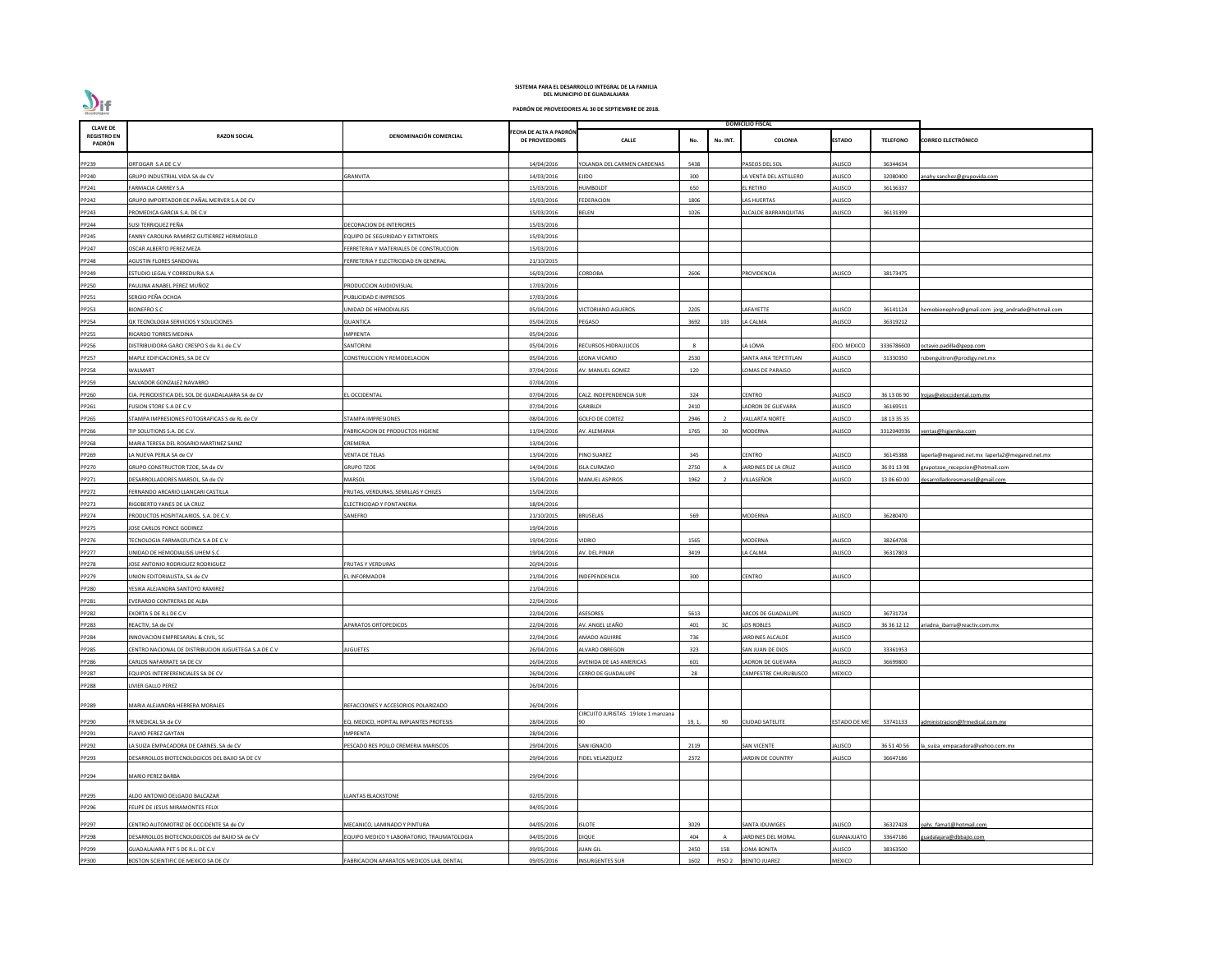

| <b>CLAVE DE</b>              |                                                              |                                            |                                          |                                    |      |                | <b>DOMICILIO FISCAL</b>       |                |                 |                                       |
|------------------------------|--------------------------------------------------------------|--------------------------------------------|------------------------------------------|------------------------------------|------|----------------|-------------------------------|----------------|-----------------|---------------------------------------|
| <b>REGISTRO EN</b><br>PADRÓN | <b>RAZON SOCIAL</b>                                          | DENOMINACIÓN COMERCIAL                     | FECHA DE ALTA A PADRÓN<br>DE PROVEEDORES | <b>CALLE</b>                       | No.  | No. INT.       | <b>COLONIA</b>                | ESTADO         | <b>TELEFONO</b> | <b>CORREO ELECTRÓNICO</b>             |
| PP301                        | MEDARTIS S.A DE C.V                                          |                                            | 11/05/2016                               | <b>TAIME</b>                       | 229  |                | CHAPULTEPEC MORALES           | MEXICO         | 3314013936      |                                       |
| PP302                        | <b>GUSTAVO RUBEN SALAS LOPEZ</b>                             |                                            | 11/05/2016                               |                                    |      |                |                               |                |                 |                                       |
| PP303                        | JESUS REA VILLAVERDE                                         | <b>MATTO UNID DENTAL</b>                   | 11/05/2016                               |                                    |      |                |                               |                |                 |                                       |
| PP304                        | XITH BUSINESS INTELLIGENCE, S.C.                             | CONSULTORIA EN SEGURIDAD DE LA INFORMACION | 11/05/2016                               | <b>CUBILETE</b>                    | 2953 |                | ARDINES PLAZA DEL SOL         | JALISCO        | 18 14 20 62     | eflores@xith.com.mx                   |
| PP305                        | GRUPO IMPORTADOR DE PAÑAL MERVER SA de CV                    | ABARROTES Y PAÑALES                        | 09/05/2016                               | FEDERACION                         | 1806 |                | AS HUERTAS                    | JALISCO        | 36652189        | rupomerver@hotmail.com                |
| PP306                        | IESUS REA VILLAVERDE                                         | DEPOSITO DENTAL REA MERCADO                | 13/05/2016                               |                                    |      |                |                               |                |                 |                                       |
| PP307                        | ALONDRA YBETTE LOPEZ RIVAS                                   |                                            | 13/05/2016                               |                                    |      |                |                               |                |                 |                                       |
| PP308                        | JOSE CARLOS PONCE GODINEZ                                    | MATERIAL ORTOPEDIA                         | 18/05/2016                               |                                    |      |                |                               |                |                 |                                       |
| PP309                        | ALONDRA YBETTE LOPEZ RUIZ                                    | <b>APARATOS ORTOPEDICOS</b>                | 18/05/2016                               |                                    |      |                |                               |                |                 |                                       |
|                              |                                                              |                                            |                                          |                                    |      |                |                               |                |                 |                                       |
| PP310                        | MARIA BERENICE CANALES LIMON                                 | BANQUETES Y EVENTOS                        | 09/05/2016                               |                                    |      |                |                               |                |                 |                                       |
| PP311                        | <b>GUSTAVO RUBEN SALAS LOPEZ</b>                             | GASES MEDICINALES E INDUSTRIALES           | 20/05/2016                               |                                    |      |                |                               |                |                 |                                       |
| PP312                        | SALVADOR MOSQUEDA RAMIREZ                                    | IMPRESOS DE TODO TIPO                      | 20/05/2016                               |                                    |      |                |                               |                |                 |                                       |
| PP313                        | SATRUMA de MEXICO SA de CV                                   | PRODUCTOS PARA HOSPITALES Y SERVICIOS      | 20/05/2016                               | LUDOVICO ARIOSTO                   | 7029 |                | OMAS UNIVERSIDAD              | JALISCO        | 31652766        | recepcionstrauma@hotmail.com          |
| PP314                        | GUADALAJARA PET S. DE R.L DE C.V                             | ABORATORIO DE ESTUDIOS DE DIAGNOSTICO      | 20/05/2016                               | JUAN GIL PRECIADO                  | 2450 | 15B            | <b>L TIGRE</b>                | JALISCO        | 38363500        | .velasco@guadalajarapet.com           |
| PP315                        | GRUPO ALIMENTICIO ROECH, S de R.L. de C.V.                   | <b>ABARROTES Y LIMPIEZA</b>                | 23/05/2016                               | CARACOL                            | 2556 | D <sub>3</sub> | <b>BOSQUES DE LA VICTORIA</b> | JALISCO        | 15 07 90 07     | direccion.roech@gmail.com             |
| PP316                        | INTEGRACION Y PROMOCION DE EVENTOS, SA de CV                 | CENTROS GENERALES DE ALQUILER              | 25/05/2016                               | PROLONGACION BELENES               | 71   |                | <b>ARDINES DEL VERGEL</b>     | JALISCO        | 36 36 59 79     | orena@grupochalita.com                |
| PP317                        | PINTURAS ALTI, S.A. DE C.V.                                  | ABRICANTE DE PINTURA Y RECUBRIMIENTOS      | 20/05/2016                               | CALLE 14                           | 2674 |                | ZONA INDUSTRIAL               | JALISCO        | 10285477        | ahernandez@pinturasalti.com           |
| PP318                        | QUALITY MED S.A. DE C.V                                      | INSUMOS EQUIPO MEDICO Y LABORATORIO        | 27/05/2016                               | <b>ESCUELA MILITAR DE AVIACION</b> | 38   |                | A FAYATTE                     | JALISCO        | 38271452        | rosario.valdez@cuolitymedmexico.com   |
| PP319                        | DNK TELECOMUNICACIONES SA de CV                              | VENTA EQUIPO TELECOMUNIC. FOTO. CINE       | 20/05/2016                               | MIGUEL GALINDO                     | 1817 |                | SAN MIGUEL DE MEZQUITAN       | JALISCO        | 38275035        | dnkcontabilidad@gmail.com             |
| PP320                        | EXORTA S de RL de CV                                         | MATERIAL ORTOPEDIA Y TRAUMA                | 27/05/2016                               | <b>ASESORES</b>                    | 5613 |                | ARCOS DE GUADALUPE            | JALISCO        | 3673 1724       | alan.vazquezdelmercado@hotmail.com    |
| PP321                        | HOSPITAL MEXICO AMERICANO                                    |                                            | 27/05/2016                               | COLOMOS                            | 2110 |                | ADRON DE GUEVARA              | JALISCO        | 36483333        |                                       |
| PP322                        | CLASS TOURS ORGANIZACION DE VIAJES SA de CV                  | AGENCIA VIAJES                             | 30/05/2016                               | AV. LOPEZ MATEOS SUR               | 2077 | 24             | CHAPALITA                     | JALISCO        |                 |                                       |
| PP323                        | PLAYERAS Y MAS, SA de CV                                     | PRENDAS VESTIR                             | 30/05/2016                               | AV. MEXICO                         | 2500 |                | ADRON DE GUEVARA              | JALISCO        | 36 16 83 14     | gventas@playerasymas.com.mx           |
| PP324                        | VISUAL E IMPRESOS, S.A. DE C.V.                              | MPRENTA LITOGRAFICA                        | 27/05/2016                               | <b>BASILIO VADILLO</b>             | 814  |                | A HUERTA BAEZA                | JALISCO        | 36556285        | isualeimpresos@hotmail.com            |
| PP325                        | MEDARTIS, S.A. DE C.V.                                       | MPLANTES PARA CIRUGIAS MAXILOFACIAL        | 27/05/2016                               | PRESIDENTE MASARIK                 | 111  | PISO 1         | POLANCO V SECCION             |                | (55)33006054    | daniel.sommer@medartis.com            |
| PP326                        | UNIONINJUS. SC                                               | NOTARIA 34                                 | 01/06/2016                               | AV. TEPEYAC                        |      |                |                               |                |                 |                                       |
| PP327                        | UNIDAD DE OCULOPLÁSTICA ORVILAG, S.C.                        | ORVILAG                                    | 21/10/2015                               | AV.BETHOVEEN                       | 5043 |                | LA ESTANCIA                   | JALISCO        | 36294236        | orvileg@yahoo.com.mx                  |
| PP328                        | SUPER CERCAS DE ALAMBRE IMPERMEABILIZANTES Y SERVICIOS, SA d | CERCAS DE ALAMBRE                          | 02/06/2016                               | QUEBRADA                           | 3218 |                | STA. EDWVIGES                 | JALISCO        | 36 31 10 91     | ventas@supercercas.com                |
| PP329                        | LUIS ANTONIO OCHOA VALDOVINOS                                | <b>TALLER IMPRENTA</b>                     | 02/06/2016                               |                                    |      |                |                               |                |                 |                                       |
| PP330                        | SISTEMAS OPERATIVOS DE OCCIDENTE, SA de CV                   | <b>TECN DE INFORMACION</b>                 | 03/06/2016                               | AV. CUBILETE                       | 2953 | 101            | JARD. PLAZA DEL SOL           | JALISCO        | 47 37 66 55     | karina.lopez@sooc.mx                  |
| PP331                        | SOLUCIONES INTELIGENTES TECNOLOGICAS, SA de CV               | SOLUCIONES TECNOLOGICAS                    | 03/06/2016                               | <b>ADMINISTRADORES</b>             | 5127 |                | JARD. DE GUADALUPE            | JALISCO        | 14 04 04 00     | Iramirez@gruposite.com.mx             |
| PP332                        | ALEJANDRO LOPEZ HERNANDEZ                                    | <b>IDRIOS Y ALUMINIO</b>                   | 08/06/2016                               |                                    |      |                |                               |                |                 |                                       |
| PP333                        | JUAN JOSE RAMIREZ JIMENEZ                                    |                                            | 08/06/2016                               |                                    |      |                |                               |                |                 |                                       |
| PP334                        | <b>BELEN CANAHUI ROSALES</b>                                 |                                            | 08/06/2016                               |                                    |      |                |                               |                |                 |                                       |
| PP335                        | JOAQUIN ALMENDAREZ CHAVEZ                                    | TALLER DE HERRERIA                         | 09/06/2016                               |                                    |      |                |                               |                |                 |                                       |
| PP336                        | COTLA, SA de CV                                              | FERRETEROS Y ELECTRICOS                    | 09/06/2016                               | <b>HIDALGO</b>                     | 370  |                | CENTRO                        | JALISCO        | 39 57 89 01     | ventadirecta@comercialtlaquepaque.com |
| PP337                        | ELENA RIEBELING NAVARRO                                      | ALUMINIO Y VIDRIO                          | 10/06/2016                               |                                    |      |                |                               |                |                 |                                       |
| PP338                        | DISTRIBUCIONES MORFIN DE OCCIDENTE S.A DE C.V                |                                            | 10/06/2016                               | JUAN DE DIOS ROBLEDA               | 877  |                | ΓΑΙΡΙΤΑ                       | JALISCO        | 36430149        |                                       |
| PP339                        | ZERIFAR S.A DE C.V                                           | MEDICINA Y MATERIAL CURACION               | 10/06/2016                               | MIER Y PESADO                      | 26   |                | ARAGON LA VILLA               | JALISCO        | 3339886237      | oberto.durando3@rifar.com.mx          |
| PP340                        | ROBERTO MARTIN HERNANDEZ DUARTE                              | FERRETERIA Y DERIVADOS                     | 10/06/2016                               |                                    |      |                |                               |                |                 |                                       |
|                              |                                                              |                                            |                                          |                                    |      |                |                               |                |                 |                                       |
| PP341                        | CLAUDIO CASTAÑEDA VAZQUEZ                                    | <b>ATOLOGIA</b>                            | 10/06/2016                               |                                    |      |                |                               |                |                 |                                       |
| PP342                        | JONATHAN JOSE DE JESUS GONZALEZ PEREZ                        |                                            | 10/06/2016                               |                                    |      |                |                               |                |                 |                                       |
| PP343                        | BELEN CANAHUI ROSALES                                        | MATERIAL OFTALMICO                         | 14/06/2016                               |                                    |      |                |                               |                |                 |                                       |
| PP344                        | HOSPITAL MEXICO AMERICANO, S.C.                              | <b>SERVICIOS HOSPITALARIOS</b>             | 15/06/2016                               | COLOMOS                            | 2110 |                | AYUNTAMIENTO                  | <b>MEXICO</b>  | 36 48 33 33     | ventas@hma.com.mx                     |
| PP345                        | GABRIELA ELISA HERNANDEZ MENDEZ                              |                                            | 15/06/2016                               |                                    |      |                |                               |                |                 |                                       |
| PP346                        | <b>FRANCISCO FLORES AGUIRRE</b>                              | SERVICIO FOTOGRAFICO                       | 16/06/2016                               |                                    |      |                |                               |                |                 |                                       |
| PP347                        | JOFRESKIR, S.A. de C.V.                                      | FRITANGAS Y PALETAS                        | 16/06/2016                               | <b>HERIBERTO FRIAS</b>             | 1439 | 402            | <b>DEL VALLE</b>              | D.F.           |                 |                                       |
| PP348                        | IRMA VELAZQUEZ HERNANDEZ                                     | MEDALLAS Y TROFEOS                         | 20/06/2016                               |                                    |      |                |                               |                |                 |                                       |
| PP349                        | TROFEOS BJ, SA de CV                                         | MEDALLAS Y TROFEOS                         | 20/06/2016                               | AV. ALCALDE                        | 890  |                | <b>SECTOR HIDALGO</b>         | <b>JALISCO</b> | 36 14 36 56     | ventas@trofeosbj.com.mx               |
| PP350                        | RIGOBERTO ROMERO BARBA                                       | <b>GLOBOS DECORA Y SUMINISTROS</b>         | 20/06/2016                               |                                    |      |                |                               |                |                 |                                       |
| PP351                        | ELECTRO INDUSTRIAL TAPATIA, SA de CV                         | MATERIAL ELECTRICO                         | 20/06/2016                               | AV. 8 DE JULIO                     | 1146 |                | MODERNA                       | JALISCO        | 36 19 14 53     | abraham.ramirez@grupoascencio         |
|                              |                                                              |                                            |                                          |                                    |      |                |                               |                |                 |                                       |
| PP353                        | TUBULARES REYES, SA de CV                                    | FABRICA CATRES, COLCHONETAS                | 21/06/2016                               | AV. ACUEDUCTO                      | 3504 |                | <b><i>FOLUQUILLA</i></b>      | JALISCO        | 35 63 68 81     | :ubularesreyess@gmail.com             |
| PP354                        | <b>GABRIELA PORRAS RANGEL</b>                                | ASESORIA EN PSICOLOGIA                     | 23/06/2016                               |                                    |      |                |                               |                |                 |                                       |
|                              |                                                              |                                            |                                          |                                    |      |                |                               |                |                 |                                       |
| PP355                        | ASPER SUCESORES, SA de cv                                    | COBIJAS, COBERTORES, Y DERIVADOS           | 23/06/2016                               | <b>GIGANTES</b>                    | 302  |                | ANALCO                        | JALISCO        | 36 18 72 04     | ventas@cobertoresasper.com.mx         |
| PP356                        | EVA JETZABEL RAMIREZ HERNANDEZ                               |                                            | 23/06/2016                               |                                    |      |                |                               |                |                 |                                       |
| PP357                        | YUDILENY CARRILLO CAMARENA                                   | <b>C SOFTWARE</b>                          | 23/06/2016                               |                                    |      |                |                               |                |                 |                                       |
| PP358                        | LESLIE ALEJANDRA SEGURA VILLALOBOS                           | <b>GOO POWER</b>                           | 24/06/2016                               |                                    |      |                |                               |                |                 |                                       |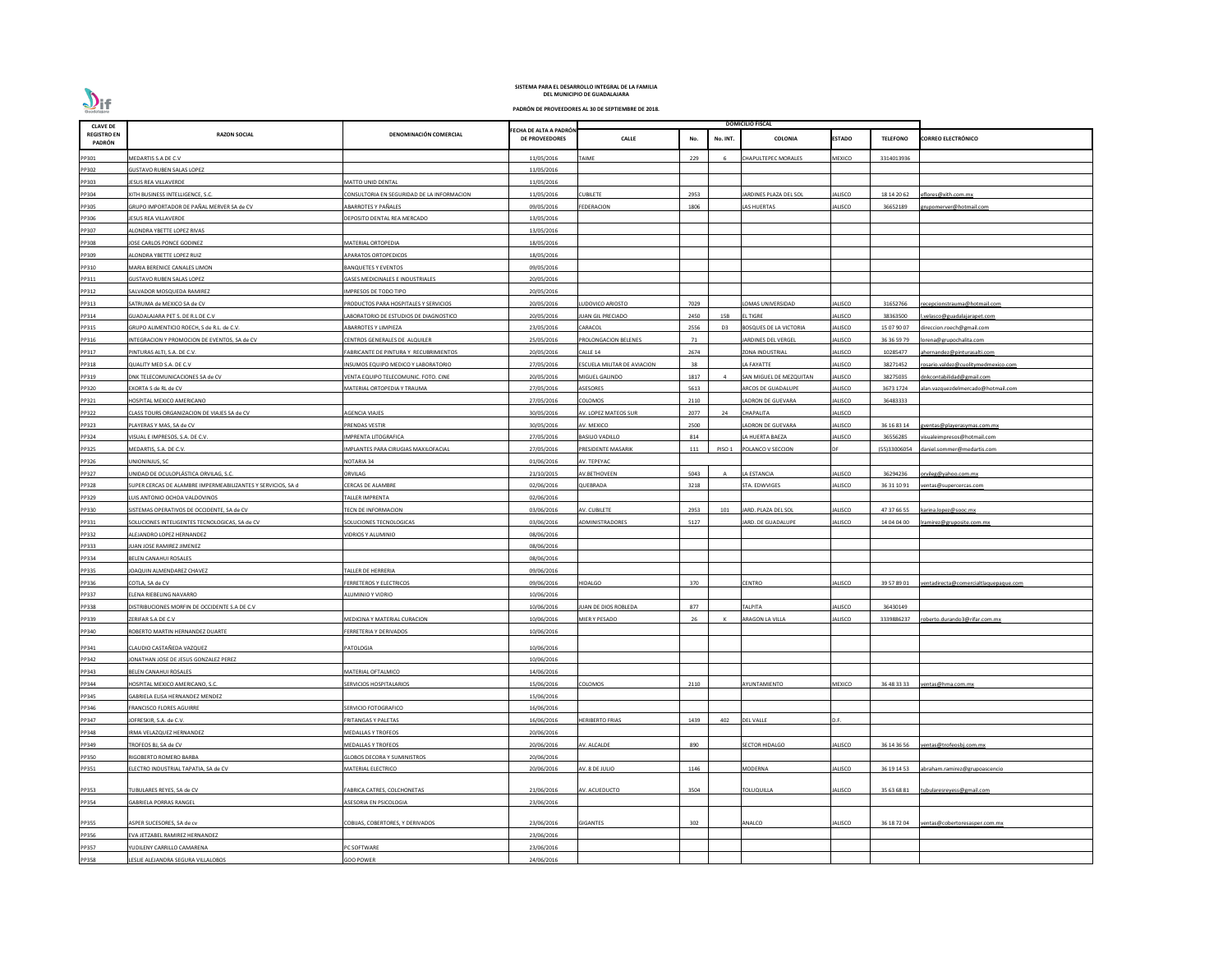

| <b>CLAVE DE</b>              |                                                              |                                       |                                                 |                             |      |          | <b>DOMICILIO FISCAL</b>      |                |                  |                                             |
|------------------------------|--------------------------------------------------------------|---------------------------------------|-------------------------------------------------|-----------------------------|------|----------|------------------------------|----------------|------------------|---------------------------------------------|
| <b>REGISTRO EN</b><br>PADRÓN | <b>RAZON SOCIAL</b>                                          | DENOMINACIÓN COMERCIAL                | FECHA DE ALTA A PADRÓN<br><b>DE PROVEEDORES</b> | <b>CALLE</b>                | No.  | No. INT. | <b>COLONIA</b>               | <b>ESTADO</b>  | <b>TELEFONO</b>  | <b>CORREO ELECTRÓNICO</b>                   |
| PP359                        | CUIDADOS INTEGRALES DE ENFERMERAS PROFESIONALES, S.C.        | SERVICIO ENFERMERAS                   | 24/06/2016                                      | MANUEL J. CLOUTHIER         | 899  |          | <b>ARD. DE GUADALUPE</b>     | ALISCO         | 36 20 70 25      | intepro @hotmail.com                        |
| PP360                        | ALTA ESPECIALIDAD EN MEDICAMENTOS DE JALISCO, SA de CV       | MEDICAMENTOS                          | 24/06/2016                                      | MANUEL J. CLOUTHIER         | 899  |          | JARD. DE GUADALUPE           | <b>JALISCO</b> | 36 14 44 99      | 5zarate55@hotmail.com                       |
| PP361                        | MONSERRAT OCHOA HERRERA                                      | <b>FEXTIL Y PROMOCIONAL</b>           | 27/06/2016                                      |                             |      |          |                              |                |                  |                                             |
| PP362                        | TUBULARES REYES, S.A. de C.V.                                | <b>FABRICA CATRES</b>                 | 27/06/2016                                      | CARRTERA A MASECA           | 3504 |          | <b>TOLUQUILLA</b>            | <b>JALISCO</b> | 35 63 68 82      | tubularesreyess@gmail.com                   |
| PP363                        | UBULARES REYES SA DE CV                                      | MUEBLES TUBULARES                     | 27/06/2016                                      | AV. ACUEDUCTO               | 3504 |          | TOLUQUILLA                   | <b>JALISCO</b> | 35636881         | tubulares reyes@yahoo.com.mx                |
| PP364                        | INSTITUTO DE ESPECIALIDADES NEFROLOGICAS                     |                                       | 29/06/2016                                      | AV. TONALA                  | 271  |          | LA CABAÑA                    | JALISCO        | 15237537         | facturacion@hotmail.com                     |
| PP365                        | ERGIO GUERRERO FRANCO                                        | <b>FALLER MECANICO</b>                | 30/06/2016                                      |                             |      |          |                              |                |                  |                                             |
| PP366                        | PAGINA TRES, S.A.                                            | MILENIO DIARIO                        | 30/06/2016                                      | CALZ. DEL AGUILA            | 81   | z        | <b>MODERNA</b>               | <b>ALISCO</b>  | 36 68 31 00      | cobranzassuscripciones.jal@milenio.com      |
| PP367                        | COMERCIALIZADORA DE IMPLANTES Y MEDICAMENTOS MEDIPACK, SA CV | <b>IMPLANTES Y MEDICINAS</b>          | 01/07/2016                                      | SATELITE                    | 2790 |          | JARD DEL BOSQUE              | <b>JALISCO</b> | 36 17 35 15      | virginia.baez@medipack.org.mx               |
| PP368                        | GRUPO INDUSTRIAL MEXLAB, SA de CV                            | PRUEBAS DE LABORATORIO                | 04/07/2016                                      | SUSANA GOMEZ PALAFOX        | 5486 |          | PASEOS DEL SOL               | ALISCO         | 36 34 23 61      | jorge@grupomexlab.com                       |
| PP369                        | OFICINA DE DEFENSORIA DE LOS DERECHOS                        |                                       | 04/07/2016                                      | <b>ICENTE SUAREZ</b>        | 17   |          | <b>HIPODROMO</b>             |                | 5552115946       | oddinfancia17@gmail.com                     |
| PP370                        | EQUIPOS ELECTRONICOS DE SEGURIDAD PRIVADA, SA de CV          | SEGURIDAD Y MONITOREO                 | 04/07/2016                                      | AV. CORDILLERAS             | 1247 |          | RESIDENCIAL MOCTEZUMA        | <b>JALISCO</b> | 36 57 14 50      | ventas@eeps.mx                              |
| PP371                        | HIDRO SUSTENTO DE MEXICO, SA de CV                           | EQ HIDRONEUMATICO                     | 05/07/2016                                      | NRIQUE DIAZ DE LEON         | 691  |          | MODERNA                      | <b>JALISCO</b> | 38 12 03 31      | servicios@mgb.com.mx                        |
| PP372                        | EDGAR GERARDO DE LA CRUZ ARENAS GARNICA                      | REPARACION LINEA BLANCA               | 05/07/2016                                      |                             |      |          |                              |                |                  |                                             |
| PP373                        | PRODUCTOS ALIMENTICIOS DE LOS ALTOS SPR de RL de CV          |                                       | 18/07/2016                                      | V. SOLIDARIDAD              | 60   |          | <b>EXTRAMUROS</b>            | JALISCO        | 31 25 15 89      | astrid@metzhi.net                           |
| PP374                        | VIDE EYES MEDIA, S.A. DE C.V.                                | WIDE EYES MEDICAL                     | 18/07/2016                                      | VOLCAN                      | 214  |          | LOMAS DE CHAPULTEPEC         |                | 55 5202 8218     | merlo@grupomerlo.com.mx                     |
| PP375                        | ERGONOMIA Y DISEÑO EN MUEBLES, SA de CV                      | MOBILIARIO DE OFICINA                 | 19/07/2016                                      | <b>RIO GRANDE</b>           | 559  |          | <b>EL VERGEL</b>             | <b>JALISCO</b> | 36 06 40 57      | marcos perez@ergonomiaenmuebles.com.mx      |
| PP376                        | MODA EN BAMBU, SA de CV                                      |                                       | 22/07/2016                                      | ACATEMPAN                   | 2125 |          | <b>CHAPULTEPEC COUNTRY</b>   | JALISCO        | 38 25 46 32      | ventas@bambuaganik.com                      |
| PP377                        | DISTRIBUIDORES DE PAPELERIA ROTT, SA de CV                   | PAPELERIA Y TONNER                    | 26/07/2016                                      | <b>HIMALPOPOCA</b>          | 4479 |          | EL ZAPOTE                    | JALISCO        | 31 21 37 36      | ogaribay rott@hotmail.com                   |
| PP378                        | OLGA LEON LEON                                               | COLCHONES, COLCHONETAS, PROTECTORES   | 27/07/2016                                      |                             |      |          |                              |                |                  |                                             |
| PP379                        | SERVICIOS IMAGENOLOGICOS DE OCCIDENTE, SA de CV              | CENTRO DE DIAGNOSTICO MEDICO          | 04/08/2016                                      | V. LOPEZ MATEOS             | 1042 |          | TALIA PROVIDENCIA            | ALISCO         | 36 48 54 54      | lgarduno@grupo-rio.com                      |
| PP380                        | AUTONOVA, SA de CV                                           | COMPRA VENTA DISTRIBUCION AUTOMOVILES | 08/08/2016                                      | <b>6 DE SEPTIEMBRE</b>      | 1066 |          | <b>MODERNA</b>               | <b>JALISCO</b> | 36 19 36 72      | elena.meza@autonova.com.mx                  |
| PP381                        | FELIPE DE JESUS MIRAMONTES FELIX                             | ABRICA SILLAS DE RUEDAS               | 08/08/2016                                      |                             |      |          |                              |                |                  |                                             |
| PP382                        | UAN DE DIOS HERNANDEZ GONZALEZ                               | IMPRESOS                              | 09/08/2016                                      |                             |      |          |                              |                |                  |                                             |
| PP383                        | ERNANDO RUIZ MARTINEZ                                        | ARTICULOS PARA DECORACION             | 10/08/2016                                      |                             |      |          |                              |                |                  |                                             |
| PP384                        | GRUPO GC LIDER, SA de CV                                     | <b>TROFEOS Y MEDALLAS</b>             | 10/08/2016                                      | ENRIQUE DIAZ DE LEON        | 836  |          | ARTESANOS                    | <b>JALISCO</b> | 38 27 16 92      | mgarcia@hotmail.com                         |
| PP385                        | EURO ALEMANA, SA de CV                                       | VENTA DE VEHICULOS                    | 11/08/2016                                      | <b>AV VALLARTA</b>          | 5300 |          | <b>ARDINES VALLARTA</b>      | JALISCO        | 37 77 19 19      | niguel.fuentes@euroalemana.com.mx           |
| PP386                        | ARSENAL MEDICO, S.A. DE C.V.                                 | MEDICAMENTOS                          | 23/08/2016                                      | <b>FRANZ SCHUBERT</b>       | 5407 |          | LA ESTANCIA                  | JALISCO        | 36 73 98 40      | arsenalmedico@hotmail.com                   |
| PP387                        | UNIONINJUS, S.C.                                             | <b>NOTARIA PUBLICA N 34</b>           | 24/08/2016                                      | AV. TEPEYAC                 | 4253 |          | PRADOS TEPEYAC               | JALISCO        | 36 47 09 45      | ricardosvera@hotmail.com                    |
| PP388                        | EMULSIONES ASFALTICAS DE AGUASCALIENTES, SA de CV            | ASFALTEK                              | 24/08/2016                                      | AV. TOPACIO                 | 2915 | 9A       | <b>BOSQUE DE LA VICTORIA</b> | <b>JALISCO</b> | 31 22 22 21      | jorgeriveraguerrero@hotmail.com             |
| PP389                        | PRODUCTOS GRANUM, S.A. DE C.V.                               | GRANUM                                | 25/08/2016                                      | OBREROS DE CANANEA          | 789  |          | CONSTITUCIÓN                 | Jalisco        | 33432678         | fernandlm123@hotmail.com y ventas@granum.ws |
| PP390                        | MARIA MARTHA CALVILLO PEREZ                                  | <b>FORTILLAS DE HARINA</b>            | 25/08/2016                                      |                             |      |          |                              |                |                  |                                             |
|                              |                                                              |                                       |                                                 |                             |      |          |                              |                |                  |                                             |
| PP391                        | PRODUCCION, TECNOLOGIA Y VANGUARDIA, SA de CV                | MOBILIARIO OFICINA Y ESCOLAR          | 25/08/2016                                      | <b>DONATO GUERRA</b>        | 560  |          | <b>CENTRO</b>                | JALISCO        | 36 13 73 05      | amfhermmanluxe@yahoo.com.mx                 |
|                              |                                                              |                                       |                                                 |                             |      |          |                              |                |                  |                                             |
| PP392                        | SMAR SOLUCIONES DINAMICAS S de RL de CV                      | LABORACION DE ALIMENTOS GRANOLA       | 26/08/2016                                      | AVENIDA D                   | 865  |          | SEATTLE                      | JALISCO        | 33 42 02 06      | norberto@ismar.com.mx                       |
| PP393                        | <b>JOSE DE JESUS RUIZ BARRIOS</b>                            | <b>NRE NEUMATICA COMPRESORES</b>      | 26/08/2016                                      |                             |      |          |                              |                |                  |                                             |
| PP394                        | ROTOVINIL, SA de CV                                          | ABRICA JUGUETES                       | 29/08/2016                                      | <b>ILAS GALINDO</b>         | 2881 |          | SAN MIGUEL DE HUENTITAN      | JALISCO        | 36 98 63 63      | ventas@perrisimo.com.mx                     |
| PP395                        | PABLO MUÑOZ RODRIGUEZ                                        | CLINICA DE RETINA                     | 30/08/2016                                      |                             |      |          |                              |                |                  |                                             |
| PP396                        | PRODUCTOS LACTEOS ACATIC, SC de RL                           | ACTEOS                                | 30/08/2016                                      | MIGUEL BLANCO               | 44   |          | CENTRO                       | ALISCO         | (01) 378 715 147 | j antonio80@yahoo.com                       |
| PP397                        | SERVICIOS Y MONTAJES DE EXPOSICIONES S.A. DE C.V.            |                                       | 31/08/2016                                      | AV. FUNDIDORA               | 501  | 10       | <b>OBRERA</b>                | NUEVO LEON     | 8180002222       | facturacion@ormex.com                       |
| PP398                        | GILBERTO ALONSO GONZALEZ SANCHEZ                             | <b>LECTRICO</b>                       | 31/08/2016                                      |                             |      |          |                              |                |                  |                                             |
| PP399                        | CENTRO URODINAMICO DE JALISCO, SC                            | STUDIOS URODINAMICOS                  | 31/08/2016                                      | PEDRO BUZETA                | 842  |          | CHAPULTEPEC COUNTRY          | JALISCO        | 36 30 00 03      | lcpmagda@hotmail.com                        |
| PP400                        | VIOLETA DE LEON ROMERO                                       | ROPA                                  | 01/09/2016                                      |                             |      |          |                              |                |                  |                                             |
| PP401                        | CIENTIFICA VELAQUIN, SA de CV                                | EQ PARA LABORATORIO                   | 05/09/2016                                      | SAN LUIS                    | 84   |          | <b>GRANJAS ESTRELLA</b>      | D.F.           | 56 07 13 11      | ventas@velaquin.com.mx                      |
| PP402                        | ANZALDO EVENTOS S de RL de CV                                | MOBILIARIO PARA EVENTOS               | 08/09/2016                                      | <b>HDA LAURELES</b>         | 49   |          | <b>HDA DEL VALLE</b>         | JALISCO        |                  |                                             |
| PP403                        | MEDI PLUS DEL PACIFICO, SA de CV                             | MEDICAMENTOS AL MAYOREO               | 09/09/2016                                      | IV. MANUEL ACUÑA            | 2790 |          | PRADOS PROVIDENCIA           | ALISCO         | 36 40 38 54      | sandralop.ventas@outlook.com                |
| PP404                        | BRENDA JOSEFINA UVENCE GUERRERO                              | CHOCOLATE UVENCE                      | 09/09/2016                                      |                             |      |          |                              |                |                  |                                             |
| PP405                        | CARLOS NAFARRETE, SA de CV                                   | <b>QUIPO MEDICO</b>                   | 09/09/2016                                      | AV. DE LAS AMERICAS         | 601  |          | <b>LADRON DE GUEVARA</b>     | JALISCO        | 36 69 98 00      | martin.rouret@gmail.com                     |
| PP406                        | CARLOS MARTIN FLORES AMADO                                   | ROTULISTA                             | 13/09/2016                                      |                             |      |          |                              |                |                  |                                             |
| PP407                        | EL ZAPATO AGIL IBARRA GARIBAY PROMOTORES SA de CV            | EL ZAPATO AGIL                        | 13/09/2016                                      | <b>ROBLES GIL</b>           |      |          |                              |                |                  |                                             |
| PP408                        | FLOSOL MOTORS, SA de CV                                      | VENTA Y COMPRA DE AUTOS               | 14/09/2016                                      | <b>EULOGIO PARRA</b>        | 2500 |          | LOMAS DE GUEVARA             | JALISCO        | 36 48 52 56      | caguirre@flosolmotors.com                   |
| PP409                        | CONSTRUCCIONES LEVISA, SA de CV                              | CONSTRUCTORA                          | 14/09/2016                                      | OYOLA                       | 4333 |          | CIUDAD DE LOS NIÑOS          | <b>JALISCO</b> | 33 33 68 97      | magd1980@yahoo.com                          |
| PP410                        | VAMSA NIÑOS HEROES, SA de CV                                 | NISSAN NIÑOS HEROES                   | 15/09/2016                                      | AV NIÑOS HEROES             | 963  |          | MODERNA                      | JALISCO        | 38 37 55 55      | manuel.monroy@nissannh.mx                   |
| PP411                        | COPIADORAS OCHOA, SA de CV                                   | COPIADORAS VENTARENTA                 | 15/09/2016                                      | CRUZ VERDE                  | 521  |          | ARTESANOS                    | <b>JALISCO</b> | 38 26 65 00      | efren.ochoa@tecnocopy.com.mx                |
| PP412                        | HEALT GROUP INDUSTRIAS DE MEXICO, SA de CV                   | ORTOPEDIA ORTIZ                       | 19/09/2016                                      | <b>V VALLARTA</b>           | 6245 |          | CIUDAD GRANJA                | <b>JALISCO</b> | 37 77 40 00      | icitaciones@ortiz.biz                       |
| PP413                        | SEMOLE ALIMENTICIA DE OCCIDENTE, SA de CV                    | LIMENTOS COMPRA VENTA                 | 20/09/2016                                      | <b>MIRASOL</b>              |      |          | ARDINES DE SANTA MARIA       | <b>JALISCO</b> | 15 62 29 24      | semole.ac@gmail.com                         |
|                              |                                                              |                                       |                                                 | CARRT TLAJOMULCO SAN ISIDRO |      |          |                              |                |                  |                                             |
| PP414                        | DISTRIBUIDORA DE MUEBLES Y EQUIPOS DE ACERO DIMU, SA de CV   | MUEBLES OFICINA DIMU                  | 20/09/2016                                      | MAZATEPEC                   | 615  |          | SANTA CRUZ DE LAS FLORES     | <b>JALISCO</b> |                  | 37 96 05 29 distribuidoradimu@gmail.com     |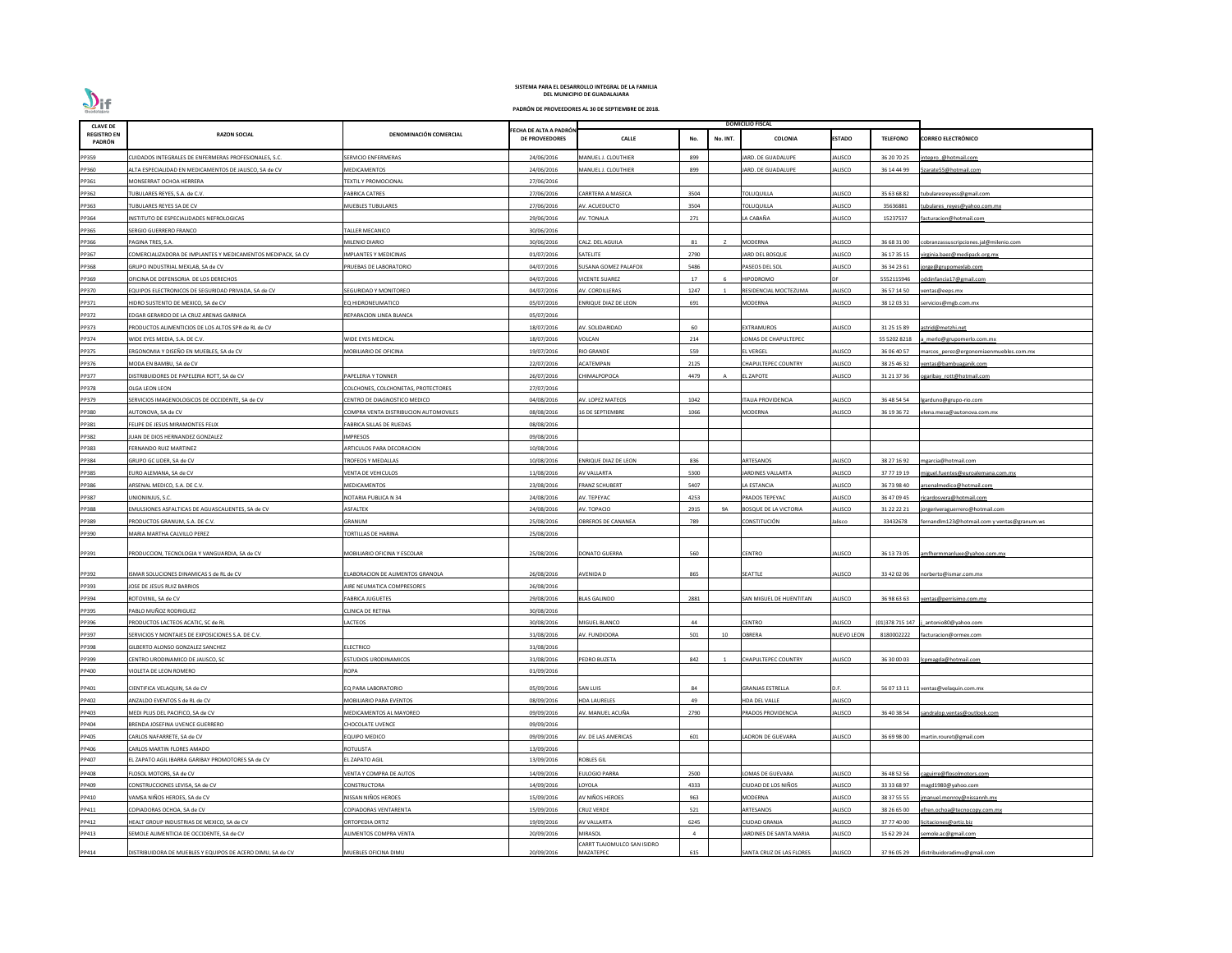| <b>CLAVE DE</b>              |                                                                    |                                            |                                                |                                                     |              | <b>DOMICILIO FISCAL</b>                    |                             |                 |                                                           |
|------------------------------|--------------------------------------------------------------------|--------------------------------------------|------------------------------------------------|-----------------------------------------------------|--------------|--------------------------------------------|-----------------------------|-----------------|-----------------------------------------------------------|
| <b>REGISTRO EN</b><br>PADRÓN | <b>RAZON SOCIAL</b>                                                | DENOMINACIÓN COMERCIAL                     | ECHA DE ALTA A PADRÓN<br><b>DE PROVEEDORES</b> | <b>CALLE</b>                                        | No.          | No. INT.<br>COLONIA                        | <b>ESTADO</b>               | <b>TELEFONO</b> | <b>CORREO ELECTRÓNICO</b>                                 |
| PP415                        | MAYORISTA DE MUEBLES Y EQUIPOS, SA de CV                           | MUEBLES OFICINA                            | 20/09/2016                                     | AGUSTIN YAÑEZ                                       | 2360         | <b>ARCOS VALLARTA</b>                      | JALISCO                     | 36 15 93 57     | mayoris tas@yahoo.com.mx                                  |
| PP416                        | GRUPO ONITMEX, SA de CV                                            | ARTICULOS PARA LIMPIEZA                    | 20/09/2016                                     | <b>CARRET EL VERDE</b>                              | 2320         | <b>LVERDE</b>                              | ALISCO                      | 36 89 33 43     | ballesca@onit.mx                                          |
| PP417                        | GRUPO MIXZOC, SA de CV                                             | IMPIEZA INTEGRAL                           | 20/09/2016                                     | HIDALGO                                             | 72           | AN SEBASTIANITO                            | <b>JALISCO</b>              | 33 31 75 15     | mixzoc12@gmail.com                                        |
| PP418                        | KAO ARRENDADORA, SA de CV                                          | BAÑOS PORTATILES                           | 20/09/2016                                     | CIRC. AGUSTIN YAÑEZ                                 | 2360         | <b>BARRERA</b>                             | JALISCO                     | 36 15 75 81     | kao8114@gmail.com                                         |
| PP420                        | ASESORES MEDICOS, SA de CV                                         | SERVICIOS MEDICOS AMBULATORIOS             | 21/09/2016                                     | AV. RIO NILO                                        | 7324         | OMAS DEL CAMICHIN                          | <b>JALISCO</b>              | 36 15 50 29     | barboza@asesoresmedicos.com.mx                            |
| PP421                        | ALFREDO GUERRERO ZORRILLA                                          | FOTOS PANORAMICAS                          | 22/09/2016                                     |                                                     |              |                                            |                             |                 |                                                           |
| PP422                        | DYTSA, SA de CV                                                    | SERVICIOS DE HEMODIALISIS                  | 23/09/2016                                     | <b>NV. GOLFO DE CORTEZ</b>                          | 2974         | Vallarta Norte                             | alisco                      | 3615 64 87 y 88 | dytsa@dytsa.com                                           |
| PP423                        | SALVADOR CAMARENA MEDINA                                           | CONSTRUCTOR                                | 26/09/2016                                     |                                                     |              |                                            |                             |                 |                                                           |
| PP424                        | <b>HORACIO GARCÍA SERVIN</b>                                       |                                            | 29/09/2016                                     |                                                     |              |                                            |                             |                 |                                                           |
| PP425                        | CARLOS CUELLAR HERNANDEZ                                           | <b>MPLANTES COMPRA VENTA</b>               | 06/10/2016                                     |                                                     |              |                                            |                             |                 |                                                           |
| PP426                        | DIANA KAREN JIMÉNEZ DÁVILA                                         | ACOS MAYOREO                               | 10/10/2016                                     |                                                     |              |                                            |                             |                 |                                                           |
| PP427                        | <b>ALBERTO PEREZ SANCHEZ</b>                                       | RENTA DE AUDIO Y ESCENARIO                 | 10/10/2016                                     |                                                     |              |                                            |                             |                 |                                                           |
| PP428                        | ALEJANDRO CAMACHO OROZCO                                           | ABORATORIO DENTAL                          | 10/10/2016                                     |                                                     |              |                                            |                             |                 |                                                           |
| PP429                        | EXHIBE TUS IDEAS, Sde RL de CV                                     | TOLDOS VENTA                               | 10/10/2016                                     | AV. ALEMANIA                                        | 1216         | MODERNA                                    | <b>JALISCO</b>              | 36 20 14 49     | xhideas@gmail.com                                         |
|                              |                                                                    |                                            |                                                |                                                     |              |                                            |                             |                 |                                                           |
| PP430                        | MATEDIC, SA de CV                                                  | FABRICA PROD ORGANICOS                     | 11/10/2016                                     | AV. PASEO SOLARES (COTO VALERIA)                    | 2175<br>169  | FRACC. SOLARES                             | JALISCO                     | 36 13 66 90     | ranciscogas@citripower.com.mx                             |
| PP431                        | MARIO RIOS CASILLAS                                                | IMPRENTA                                   | 13/10/2016                                     |                                                     |              |                                            |                             |                 |                                                           |
| PP432                        | ULISES NAHLE BADILLO                                               | MODULOS DE HULE ESPUMA                     | 13/10/2016                                     |                                                     |              |                                            |                             |                 |                                                           |
| PP433                        | ESTRUCTUS, S.A. DE C.V.                                            | CONSTRUCCION                               | 14/10/2016                                     | TURIN                                               | 2796<br>202  | <b>ITALIA PROVIDENCIA</b>                  | <b>JALISCO</b>              | 33 65 11 11     | estructus@gmail.com                                       |
| PP434                        | CORPORATIVO COMERCIAL NOVAS, S.A. DE C.V.                          | <b>IIGIENIZANTE PARA HOSPITALES</b>        | 14/10/2016                                     | <b>SAN ANTONIO</b>                                  |              | <b>A FUENTES</b>                           | JALISCO                     | 31 33 99 59     | do@novas-soluciones.mx                                    |
| PP435                        | PINTURAS COLORED, SA DE CV                                         | PINTURA                                    | 17/10/2016                                     | CALLE 14                                            | 2674         | ZONA INDUSTRIAL                            | JALISCO                     |                 | entas@pinturascolored.com.mx                              |
| PP436                        | LOVIMEDIC, SA DE CV                                                | MATERIAL QUIRURGICO                        | 17/10/2016                                     | <b>UAN MANUEL</b>                                   | 1401         | LADRON DE GUEVARA                          | JALISCO                     | 38 26 82 54     | cobranza@lovimedic.com.mx                                 |
| PP437                        | LECHERA GUADALAJARA S.A. DE C.V.                                   |                                            | 19/10/2016                                     | RIO ALAMO                                           | 2381         |                                            | JALISCO                     |                 |                                                           |
| PP438                        | MARIA GUADALUPE ANDRADE LARES                                      | <b>ERRETERIA Y HERRAJES</b>                | 20/10/2016                                     |                                                     |              |                                            |                             |                 |                                                           |
| PP439                        | SANDRA MELISA MELCHOR CURIEL                                       | COMERCIO DE TECNOLOGIAS                    | 21/10/2016                                     |                                                     |              |                                            |                             |                 |                                                           |
| PP440                        | SARA ELIZABETH PEREZ LOPEZ                                         | ORTOPEDIA ORTIZ                            | 21/10/2016                                     |                                                     |              | ARCOS DE ZAPOPAN 1a y 2da                  |                             |                 |                                                           |
| PP441                        | VALLARTA INTERNACIONAL S.A. DE C.V.                                |                                            | 25/10/2016                                     | ARCO ALEJANDRO                                      | 455          | <b>SECCION</b><br>MIGUEL HIDALGO, LOMAS DE | ALISCO                      |                 |                                                           |
| PP442                        | FAMILIA DIGITAL S DE RL DE CV                                      |                                            | 25/10/2016                                     | <b>MONTES URALES</b>                                | 445          | CHAPULTEPEC                                | D.F.                        |                 |                                                           |
| PP443                        | <b>GRUPO DAHIVON SC</b>                                            |                                            | 26/10/2016                                     | <b>ECOLOTE</b>                                      | 45580        | JARDINES DE SANTA MARIA                    | <b>JALISCO</b>              |                 |                                                           |
| PP444                        | HECTOR MANUEL PEREZ ESPINOZA                                       | <b>DEPORTES SOTO</b>                       | 28/10/2016                                     |                                                     |              |                                            |                             |                 |                                                           |
| PP445                        | ROBERTO FERNANDEZ GALINDO                                          |                                            | 28/10/2016                                     |                                                     |              |                                            |                             |                 |                                                           |
| PP446                        |                                                                    | UBLICIDAD E IMPRESOS                       | 28/10/2016                                     | ASESORES                                            | 5880         | <b>ARCOS DE GUADALUPE</b>                  | ALISCO                      | 38 55 82 13     |                                                           |
|                              | PUBLIVILVA SOLUCIONES INTEGRALES, SA DE CV                         | EMINARIOS. TALLERES Y CONFERENCIAS         | 31/10/2016                                     | <b>JOSE MARIA CASTORENA</b>                         | 109<br>324   | UAJIMALPA                                  | <b>JALISCO</b>              | (55) 5812 1130  | verardo@publivilva.com<br>omina.riviello@digitalfamily.mx |
| PP447<br>PP448               | FAMILIA DIGITAL, S. DE R.L. DE C.V.<br>ROBERTO CARLOS PEREZ GARCIA | <b>JNIFORMES ESCOLARES</b>                 | 31/10/2016                                     |                                                     |              |                                            |                             |                 |                                                           |
|                              |                                                                    |                                            | 01/11/2016                                     |                                                     |              |                                            |                             |                 |                                                           |
| PP449                        | MARIO LOPEZ MESTAS                                                 | FAMUSA MUEBLES<br><b>MEDIOS DIGITALES</b>  | 03/11/2016                                     |                                                     |              |                                            |                             |                 |                                                           |
| PP450                        | CUATROMEDIOS, S.C.                                                 |                                            | 07/11/2016                                     | OMAS V. GOMEZ                                       |              | ADRON DE GUEVARA                           | JALISCO                     | 36 16 83 46     | :ontabilidad@cuatromedios.com                             |
| PP451                        | URO ALEMANA CAMIONES, S.A. DE C.V.                                 | CAMIONES VOLKSWAGEN                        | 07/11/2016                                     | PERIFERICO SUR                                      | 396          | OMAS DEL CUATRO                            | ALISCO                      | 36 68 57 30     | lejandro.bravo@euroalemanacamiones.com.mx                 |
| PP452                        | MIGUEL RUIZ TORRES                                                 | PERSIANAS Y CORTINAS GENESIS               |                                                |                                                     |              |                                            |                             |                 |                                                           |
| PP453                        | GRAN CLASE EN OFICINAS, S.A. de C.V.                               | OFIPLAN VELASCO                            | 08/11/2016                                     | AV DEL BOSQUE                                       | 1300         | PARQUE INDUSTRIAL BOSQUES II               | JALISCO                     | 31 25 02 62     | ogarcia@ofiplan.com.mx                                    |
| PP454                        | <b>JOSE LUIS GARCIA AVILA</b>                                      | SERVICIO ALBAÑILERIA                       | 09/11/2016                                     |                                                     |              |                                            |                             |                 |                                                           |
|                              |                                                                    |                                            | 11/11/2016                                     |                                                     |              |                                            |                             |                 |                                                           |
| PP455                        | ION OSTEOSINTESIS, SA de CV                                        | EQUIPO E INSTRUMENTAL MEDICO Y LABORATORIO |                                                | AV. PATRIA<br>AV. SANTA FE PISO 2, OF 202-203, PISO | 1150<br>13 F | MIRADOR DEL SOL                            | JALISCO<br><b>CIUDAD DE</b> | 31 25 02 62     | mplantesortopedicosnacionales@gmail.com                   |
| PP456                        | BEST BUY STORES, S. DE R.L. DE C.V.                                | EQUIPO DE TECNOLOGIA                       | 11/11/2016                                     | 3 Y 4                                               | 440          | SANTA FE CUAJIMALPA                        | <b>MEXICO</b>               | CEL 331991 5151 | ose.vega4@bestbuy.com                                     |
| PP457                        | DISEÑO PERIMETRAL, SA de CV                                        | CERCASEL                                   | 14/11/2016                                     | CARR. SAN ISIDRO MAZATEPEC                          | L850         | STA CRUZ DE LAS FLORES                     | ALISCO                      | 12 04 27 08     | entas@cercasel.com                                        |
| PP458                        | <b>JOSE DE JESUS DIAZ CORTES</b>                                   | <b><i>CERCAS PROFESIONALES</i></b>         | 14/11/2016                                     |                                                     |              |                                            |                             |                 |                                                           |
| PP459                        | FERROCONSTRUCCIONES IND. TOLAR, SA de CV                           | YM INMOBILIARIA                            | 14/11/2016                                     | FRANCISCO ROJAS GONZALEZ                            | 339          | LADRON DE GUEVARA                          | <b>JALISCO</b>              | 36 15 01 57     | ndtolarsadecv@gmail.com                                   |
| PP460                        | CMERCIALIZADORA ARCOS DE OCCIDENTE, S de R.L. de C.V.              | <b>JNDERBOX CONTENEDORES</b>               | 14/11/2016                                     | AV. OBSIDIANA                                       | 2825         | RESIDENCIAL VICTORIA                       | ALISCO                      | 31 25 20 81     | nfo@underbox.mx                                           |
| PP461                        | BOMBAS Y EQUIPOS INTEGRADOS, SA de CV                              |                                            | 14/11/2016                                     | MIGUEL BLANCO                                       | 180          | CENTRO                                     | JALISCO                     | 36 14 01 93     | eipumps@prodigy.net.mx                                    |
| PP462                        | MTQ DE MEXICO, SA de CV                                            | CONSTRUCCION, PROYECTOS Y SUOERVISION      | 15/11/2016                                     | <b>JOSE MARIA HEREDIA</b>                           | 2405         | OMAS DE GUEVARA                            | JALISCO                     | 36 30 60 28     | nagy@mtqmexico.com                                        |
| PP463                        | SUPER DE GDL, S de R.L. de C.V.                                    | GAS ROSA                                   | 15/11/2016                                     | CARRETERA A EL SALTO                                | 285          | ALAMEDA                                    | JALISCO                     | 31 64 72 11     | nfsantillan@supergdl.com.mx                               |
| PP464                        | UNIDAD DE PATOLOGIA CLINICA E IMAGENOLOGIA, S.C.                   | UN DE PATOLOGIA CLINICA                    | 15/11/2016                                     | AV. MEXICO                                          | 2341         | LADRON DE GUEVARA                          | <b>JALISCO</b>              | 36 69 03 32     | ab@upc.com.mx                                             |
| PP465                        | MARCOS VIELMA SANDOVAL                                             | CONSULTORIA, ASESORIA SEGURIDAD LABORAL    | 15/11/2016                                     |                                                     |              |                                            |                             |                 |                                                           |
| PP466                        | MARIA ELENA MONJARAS CURIEL                                        | EQ ELECTRONICO                             | 17/11/2016                                     |                                                     |              |                                            |                             |                 |                                                           |
| PP467                        | SKY TONER ENTERPRISE S.A. DE C.V.                                  | STARTONER                                  | 17/11/2016                                     | ESTUDIANTES                                         | 4735         | ARDINES DE GUADALUPE                       | ALISCO                      | 38844718        | entas@startonermexico.com                                 |
| PP468                        | OSCAR ISRAEL RODRIGUEZ MENDEZ                                      | CLINICA DE HEMODIALISIS                    | 22/11/2016                                     |                                                     |              |                                            |                             |                 |                                                           |
|                              |                                                                    |                                            | 25/11/2016                                     |                                                     |              |                                            |                             |                 |                                                           |
| PP469                        | NUEVA KRISTALUM LOMELI, SA de CV                                   | VIDRIO Y ALUMINIO                          |                                                | PROL. ALCALDE                                       | 2418         | JARDINES ALCALDE                           | <b>JALISCO</b>              | 38 53 75 83     | nkristalumlomeli@gmail.com                                |
| PP470                        | BLAUTON MEXICO, S.A. DE C.V.                                       | APARATOS AUDITIVOS                         | 28/11/2016                                     | <b>OTTAWA</b>                                       | 1196         | PROVIDENCIA                                | JALISCO                     | 36 42 36 01     | estrategiaproyectosespeciales@blauton.com.mx              |

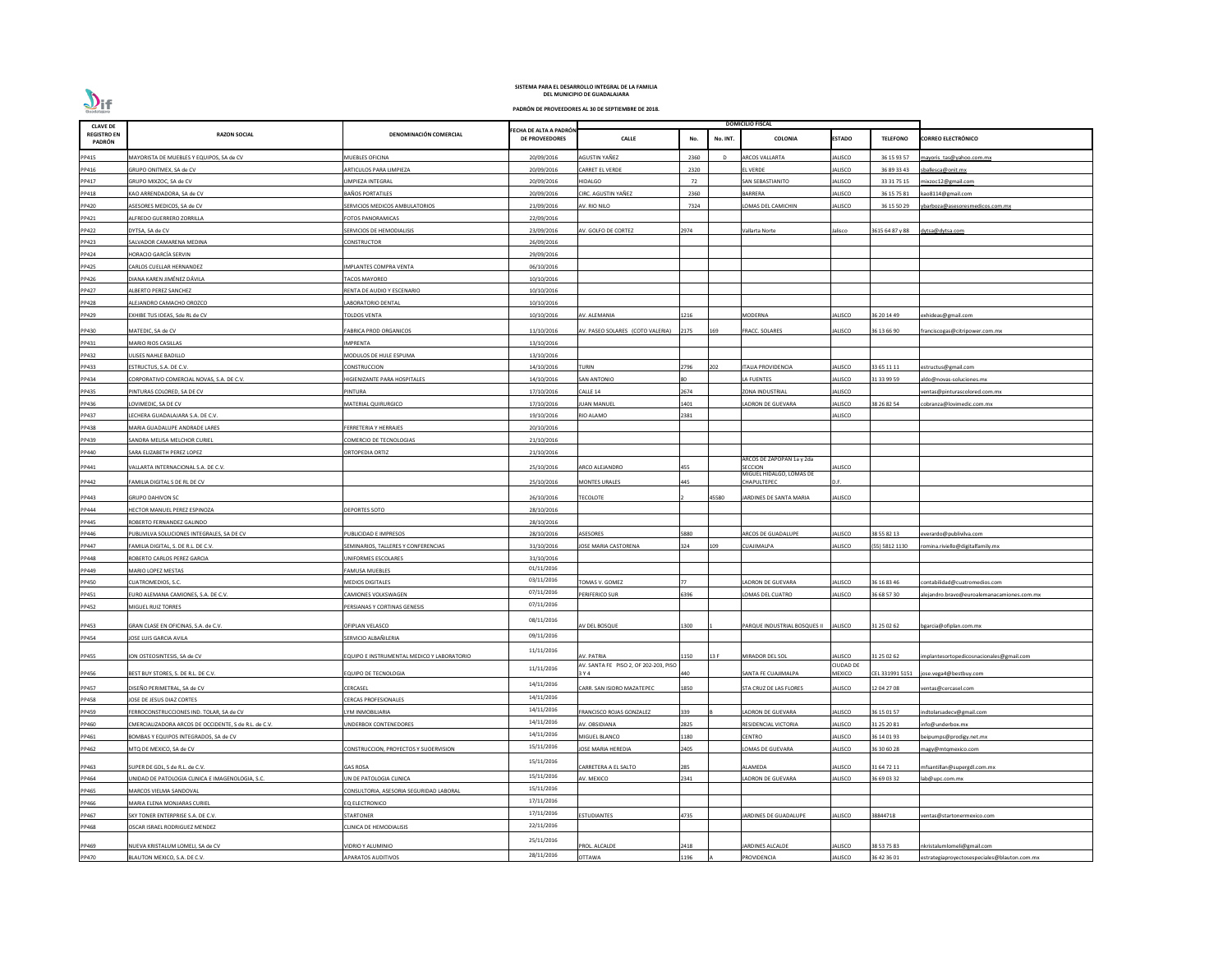| <b>CLAVE DE</b>                     |                                                                                                 |                                                                                 |                                                |                                                |              |             | <b>DOMICILIO FISCAL</b>                               |                           |                           |                                                               |
|-------------------------------------|-------------------------------------------------------------------------------------------------|---------------------------------------------------------------------------------|------------------------------------------------|------------------------------------------------|--------------|-------------|-------------------------------------------------------|---------------------------|---------------------------|---------------------------------------------------------------|
| <b>REGISTRO EN</b><br><b>PADRÓN</b> | <b>RAZON SOCIAL</b>                                                                             | DENOMINACIÓN COMERCIAL                                                          | ECHA DE ALTA A PADRÓN<br><b>DE PROVEEDORES</b> | <b>CALLE</b>                                   | No.          | No. INT.    | <b>COLONIA</b>                                        | <b>ESTADO</b>             | <b>TELEFONO</b>           | <b>CORREO ELECTRÓNICO</b>                                     |
| PP471                               | COMERCIALIZADORA DE CARTON Y DISEÑO, SA de CV                                                   | <b>CAJAS Y CARTON</b>                                                           | 30/11/2016                                     | ROBLE                                          | 1297         |             | DEL FRESNO                                            | ALISCO                    | 31 62 14 01               | acturacion1@diseñosdecarton.com.mx                            |
| PP472                               | FELIPE BECERRA FLORES                                                                           | COLCHONES Y CAMAS                                                               | 30/11/2016                                     |                                                |              |             |                                                       |                           |                           |                                                               |
| PP473                               | ALTA IMAGEN TEXTIL, S de RL de CV                                                               | UNIFORMES BIG BANG                                                              | 30/11/2016                                     | CIRCUNVALACION PONIENTE                        | 1539         |             | CIUDAD GRANJA                                         | JALISCO                   | 15 62 03 27               | rflores@uniformart.com.mx                                     |
| PP474                               | MEX TOP, SA de CV                                                                               | CALENTADORES INSTANTANEOS                                                       | 30/11/2016                                     | AV. LAZARO CARDENAS                            | 2305         | <b>B7B8</b> | LAS TORRES                                            | JALISCO                   | 36 71 12 75               | rictordi 8@hotmail.com                                        |
| <b>PP475</b>                        | EKAR DE GAS, SA de CV                                                                           | ARTICULOS PARA EL HOGAR                                                         | 02/12/2016                                     | <b>GONZALEZ GALLO</b>                          | 496          |             | <b>SAN CARLOS</b>                                     | JALISCO                   | 33 45 60 61               | erencia@ekardegas.com.mx                                      |
| PP476<br>PP477                      | VISUAL 46 COMUNICACION S.C.<br>VISUAL 46 COMUNICACION S.C.                                      | PRODUCCION AUDIOVISUAL                                                          | 02/12/2016<br>02/12/2016                       | MONTE DE LAS ANIMAS<br>MONTE DE LAS ANIMAS     | 1092<br>1092 |             | <b>INDEPENDENCIA</b><br><b>INDEPENDENCIA</b>          | <b>JALISCO</b><br>JALISCO | 33 36 18 15               | visual46@hotmail.com                                          |
| <b>PP478</b>                        | <b>FABIOLA HUERTA SAINZ</b>                                                                     | SERVICIO ENFERMERAS                                                             | 02/12/2016                                     |                                                |              |             |                                                       |                           |                           |                                                               |
| PP479<br>PP480                      | COMERCIALIZADORA RAPIFRUIT, S.A. DE C.V.<br><b>ENRIQUE MADRIGAL BARRIOS</b>                     | PAIDOPSIQUIATRA                                                                 | 05/12/2016<br>05/12/2016                       | <b>FELIPE RUVALCABA</b>                        | 5162         |             | EL COLI URBANO                                        | <b>JALISCO</b>            |                           |                                                               |
| PP481                               | SERVICIOS Y ATENCION NUTRICIONAL TOTAL Y ESPECIALIZADA SC                                       | <b>ALIMENTACION ENTERAL</b>                                                     | 06/12/2016                                     | <b>AZTECAS</b>                                 | 443          |             | MONRAZ                                                | JALISCO                   | 35 63 30 02               | lauraramirez.sante@gmail.com                                  |
| PP482<br><b>PP483</b>               | VICTOR MEDINA MEDINA DR.<br>JIMENA OROZCO LIRA                                                  | CIRUJANO OFTALMOLOGO<br><b>IMAGEN TEXTIL TENIS CONVERSE</b>                     | 06/12/2016<br>06/12/2016                       |                                                |              |             |                                                       |                           |                           |                                                               |
| PP484                               | CONSTRUCTORA FATIMA, SA de CV                                                                   | <b>CONSTRUCCION</b>                                                             | 06/12/2016                                     | <b>BELISARIO DOMINGUEZ</b>                     | 3007         |             | <b>JARD. STA ISABEL</b>                               | JALISCO                   | 33 44 88 89               | :nstruye.fatima@yahoo.com.mx                                  |
| PP485                               | ECNOCONSTRUCTORES, SA de CV                                                                     | CONSTRUCCION                                                                    | 07/12/2016                                     | <b>LAGO CAMECUARO</b>                          | 2515         |             | <b>AGOS DEL COUNTRY</b>                               | JALISCO                   |                           | 044 333 4042274 tecnoconstructores2013@gmail.com              |
| PP486                               | LAURA ELENA MEDINA VALLEJO                                                                      |                                                                                 | 20/11/2015                                     |                                                |              |             |                                                       |                           |                           |                                                               |
| PP487<br>PP489                      | MARTIN ALEJANDRO GONZALEZ NAVARRO<br>MARIA CRISTINA ROJAS JAIME                                 | <b>MUEBLES</b><br>PUBLICIDAD Y DISEÑO                                           | 09/12/2016<br>09/12/2016                       |                                                |              |             |                                                       |                           |                           |                                                               |
|                                     |                                                                                                 |                                                                                 |                                                |                                                |              |             |                                                       |                           |                           |                                                               |
| PP490                               | PROGYM S.DE.R.L.DEC.V.                                                                          | COMERCIALIZACION ARTICULOS DEPORTIVOS                                           | 13/12/2016                                     | <b>SAN EDUARDO</b>                             |              |             | SAN JUAN DE OCOTAN ENTRE<br>AVIACION Y AV. INGLATERRA | JALISCO                   | 36304216                  | /entas2@progym.com.mx                                         |
| PP491                               | LAURA ELENA MEDINA VALLEJO                                                                      | TECNOSOL                                                                        | 14/12/2016                                     |                                                |              |             |                                                       |                           |                           |                                                               |
| PP492<br>PP493                      | CASTILLO GUZMAN JAVIER<br>RAMON ALBERTO GONZALEZ LEDESMA                                        | VIVERO FORESTAL ENCANTO                                                         | 14/12/2016<br>14/12/2016                       |                                                |              |             |                                                       |                           |                           |                                                               |
|                                     |                                                                                                 |                                                                                 |                                                |                                                |              |             | AV. POLIDUCTO Y CALLE PALMA                           |                           |                           |                                                               |
| PP494<br>PP495                      | PROYECTOS URBANISTICOS TMG SA DE CV<br>UIS HUMBERTO VAZQUEZ GUTIERREZ                           | FABRICACION DE EQUIPO PARA ESTIMULACION TEMPRANA<br>PERITAJE Y CONSTRUCCION     | 15/12/2016<br>15/12/2016                       | CARRETERA SAN LUIS POTOSI                      | 728          |             | MEXICANA                                              | <b>AGUASCALIEN</b>        | 4499162626                | sales@kidscolors.com                                          |
| PP496                               | REHABILITACION FISICA Y NEUROLOGICA SA DE CV                                                    | <b>APARATOS ORTOPEDICOS</b>                                                     | 15/12/2016                                     | <b>MALINTZIN</b>                               | 48           |             | ARAGON LA VILLA                                       | <b>CDMX</b>               | 5555472441                | ventas@rehabimedic.com                                        |
|                                     |                                                                                                 |                                                                                 |                                                |                                                |              |             | ENTRE ANGELA PERALTA Y 16 DE                          |                           |                           |                                                               |
| PP497                               | ALMACEN DIDACTICO SA DE CV                                                                      | COMERCIALIZADORA DE JUGUETES EDUCATIVOS                                         | 15/12/2016                                     | <b>CORREGIDORA NORTE</b>                       |              |             | SEPT. COLONIA CENTRO                                  | QUERETARO                 | 4424131132                | ventas@almacendidactico.com.mx                                |
| PP498                               | JOSE NAZARIO MEDINA CERVANTES                                                                   | HERRERIA Y MAQUINADOS INDUSTRIALES                                              | 20/12/2016                                     |                                                |              |             |                                                       |                           |                           |                                                               |
| PP499                               | ECNOINNOVATION IN LABS DE MEXICO S de RL de CV                                                  | <b>MOBILIARIO PARA LABORATORIO Y COCINAS INDUSTRIALES</b>                       | 22/12/2016                                     | <b>BELISARIO DOMINGUEZ</b>                     |              |             | SAN GASPAR DE LAS FLORES                              | JALISCO                   | 36 07 69 99               | nobela@gmail.com                                              |
| <b>PP500</b>                        | GRAN CLASE EN OFICINAS, SA de CV                                                                | MUEBLES DE OFICINA                                                              | 22/12/2016                                     | AV. DEL BOSQUE                                 | 1300         |             | PQ INDUSTRIAL EL BOSQUE II                            | <b>JALISCO</b>            | 36 16 19 19               | opezcotilla@ofiplan.com.mx                                    |
| PP501                               | CENTRO DE BELLEZA EL TAPATIO S.A DE C.V                                                         |                                                                                 | 22/12/2016                                     | AV. HIDALGO                                    | 674          |             | CENTRO                                                | JALISCO                   | 36137457                  |                                                               |
| PP502<br>PP503                      | <b>GILBERTO RODRIGUEZ FLORES</b><br>RAFIAS Y CABLES DE OCCIDENTE S.A. DE C.V.                   |                                                                                 | 22/12/2016<br>22/12/2016                       | <b>MARIPOSA</b>                                | 1215         |             | MERCADO DE ABASTOS                                    | <b>JALISCO</b>            | 36719023                  |                                                               |
| PP504                               | GRUPO EMPRESARIAL TICAF SA DE CV                                                                |                                                                                 | $\overline{22}/12/2016$                        | <b>MISION DEL BOSQUE</b>                       | 371          |             |                                                       | <b>JALISCO</b>            |                           |                                                               |
| PP505<br>PP506                      | THE WOOD CENTER OF MEXICO SA DE CV<br><b>GROVER LOMELI JORGE</b>                                |                                                                                 | 22/12/2016                                     | <b>DIEGO RIVERA</b>                            | 60           |             | LOMAS DE TLAQUEPAQUE                                  | ALISCO                    |                           |                                                               |
|                                     |                                                                                                 |                                                                                 | 22/12/2016                                     |                                                |              |             |                                                       |                           |                           |                                                               |
| PP507                               | <b>OSMAN MUEBLES</b>                                                                            | MUEBLES PARA OFICINA, COMERCIO, ESCOLAR E INDUSTRI                              | 27/12/2016                                     | NICOLAS ROMERO                                 | 775          |             | VILLASEÑOR                                            | <b>JALISCO</b>            | 1377 4605                 | ventas2@osmanmuebles.com                                      |
| PP508<br>PP509                      | IFTAL S.A. DE C.V.                                                                              |                                                                                 | 27/12/2016                                     | <b>ARAUCARIA</b>                               | 1406         |             | PARAISO DEL COLLI                                     | JALISCO                   | 31801712                  | pympsi@megared.net.mx                                         |
| PP510                               | OLGA CECILIA PEREZ VERDIA MARQUEZ<br>EQUIPOS INTERFERENCIALES DE MEXICO SA de CV                | SILLONES Y MUEBLES<br>EQ MEDICO PARA REHABILITACION                             | 28/12/2016<br>29/12/2016                       | JUAN RUIZ DE ALARCON                           | 126          |             | <b>MERICANA</b>                                       | <b>JALISCO</b>            | 36 16 68 26               | dbotello@interferenciales.com.mx                              |
| PP511                               | ROGELIO SANCHEZ PARTIDA                                                                         | MOBILIARIO Y EO OFICINA                                                         | 29/12/2016                                     |                                                |              |             |                                                       |                           |                           |                                                               |
| PP512                               | JORGE PERALTA CASILLAS                                                                          | ELECTRICA JADE                                                                  | 29/12/2016                                     |                                                |              |             |                                                       |                           |                           |                                                               |
| PP513<br>PP514                      | NETZAHUALCOYOTL GOMEZ SANTANA<br>LILIANA RELLO VELAZQUEZ                                        | <b>IMPRENTA ISRAEL</b>                                                          | 09/12/2016<br>19/12/2016                       |                                                |              |             |                                                       |                           |                           |                                                               |
| PP515                               | ROGELIO SANCHEZ PARTIDA                                                                         | ILLAS Y MUEBLES                                                                 | 20/12/2016                                     |                                                |              |             |                                                       |                           |                           |                                                               |
| PP516                               | ELEAZAR FLORES BALCAZAR                                                                         |                                                                                 | 21/12/2016                                     |                                                |              |             |                                                       |                           |                           |                                                               |
| PP517                               | <b>ORGE PERALTA CASILLAS</b>                                                                    |                                                                                 | 22/12/2016                                     |                                                |              |             |                                                       |                           |                           |                                                               |
| PP518                               | ANDREA TERESITA AVILA CERVANTES                                                                 |                                                                                 | 22/12/2016                                     |                                                |              |             |                                                       |                           |                           |                                                               |
| PP519                               | COMPLEX ORTHOPEDIC, SA de CV                                                                    | EQ MEDICO ORTOPEDIA Y TRAUMA                                                    | 06/01/2017                                     | <b>JESUS GARCIA</b>                            | 2590         |             | OMAS DE GUEVARA                                       | JALISCO                   | 36 40 34 30               | vianney.mayo@complex.mx                                       |
| <b>PP520</b><br>PP521               | ALDO ANTONIO DELGADO BALCAZAR<br>ERIKA ROBLES GONZALEZ                                          | DISTRIBUIDORA DE LLLANTAS<br>ART DECORACION, CORTINAS                           | 06/01/2017<br>10/01/2017                       |                                                |              |             |                                                       |                           |                           |                                                               |
| <b>PP522</b>                        | GUANTES Y ACCESORIOS INDUSTRIALES REYCO, SA de CV                                               | MATRIAL DE LIMPIEZA                                                             | 10/01/2017                                     | <b>ACUARELAS</b>                               | 128          |             | L MANANTIAL                                           | <b>JALISCO</b>            | 36 70 06 87               | emanuel.reynoso@reycoindustrial.com                           |
| PP523                               | NEAT IT, S. de R.L. de C.V.                                                                     | EQ DE TELECOMUNICACIONES                                                        | 16/01/2017                                     | PEDRO VELEZ                                    | 1302         |             | BEATRIZ HERNANDEZ                                     | ALISCO                    | 36 72 48 20               | admon@neatit.mx                                               |
| PP524                               | CONSTRUCCIONES Y ESPACIOS INMOBILIARIOS AUGUSTA, SA de CV                                       | CONSTRUCTORA                                                                    | 19/01/2017                                     | <b>HUAJES MANZANA 9</b>                        | CASA         |             | FRACC RESD STA MARIA ATZOMPA                          | <b>OAXACA</b>             | 951) 5684442              | nmobiliarios.augusta@gmail.com                                |
| PP525                               | RE-ESPALDA, A.C.                                                                                | ASISTENCIA SOCIAL TRATAMIENTO MEDICO COLUMNA VERTE                              | 20/01/2017                                     | TARASCOS                                       | 3469         | 507         | <b>FRACC MONRAZ</b>                                   | <b>JALISCO</b>            | 38 13 30 38               | larios.blanca@cdcolumna.com                                   |
| PP526                               | RAUL COVARRUBIAS COVARRUBIAS                                                                    | CARNICERIA                                                                      | 23/01/2017                                     |                                                |              |             |                                                       |                           |                           |                                                               |
| <b>PP527</b><br><b>PP528</b>        | JOSE REYES FLORES CALDERON<br>DISTRIBUIDORA GOBI, SA de CV                                      | <b>APARATOS ORTOPEDICOS</b><br>ARTICULOS DE LIMPIEZA                            | 24/01/2017<br>24/01/2017                       | <b>ESTEBAN ALATORRE</b>                        | 970          |             | LA PERLA                                              | JALISCO                   | 36 58 20 22               | distgobi@hotmail.com                                          |
| PP529                               | ROLANDO RAMIREZ JIMENEZ                                                                         | CARNICERIA                                                                      | 24/01/2017                                     |                                                |              |             |                                                       |                           |                           |                                                               |
| PP530<br>PP531                      | JOSE MARTINEZ SAINZ                                                                             | <b>CARNES SELECTAS</b>                                                          | 25/01/2017                                     |                                                |              |             |                                                       |                           |                           |                                                               |
| PP532                               | IMPULSORA CULTURAL Y TECNOLOGICA, SA de CV<br>GUFE PROMOCION, ESTUDIOS Y CONSTRUCCION, SA de CV | EQ. AULDIO E ILUMINACION<br>EDIFICACION Y REMEODELACIONES                       | 26/01/2017<br>26/01/2017                       | <b>NAPOLEON</b><br><b>FUERTE VENTURA</b>       | 239<br>2454  |             | <b>VALLARTA NORTE</b><br><b>JARDINES DE LA CRUZ</b>   | <b>JALISCO</b><br>JALISCO | 2001 45 45<br>36 45 19 47 | larreguin@impulsoracultural.com<br>gufepromocion@yahoo.com.mx |
| PP533                               | ELECTROPURA, S de RL de CV                                                                      | <b>SANTORINI</b>                                                                | 27/01/2017                                     | <b>MARIANO OTERO</b>                           | 911          |             | <b>DEL FRESNO</b>                                     | <b>JALISCO</b>            | 36 78 66 00               | salvador.gonzalezsantiago@gepp.com                            |
| PP534<br>PP535                      | RAUL GUZMAN SANDOVAL<br>ENVASADORAS DE AGUAS EN MEXICO, S de RL de CV                           | <b>FRUTAS Y VERDURAS</b><br><b>AGUA BONAFONT</b>                                | 30/01/2017<br>01/02/2017                       | AV. CORDILLERAS                                | 1060         |             | <b>JARDINES DEL SOL</b>                               | <b>JALISCO</b>            | 36 28 19 75               | alejandro.hernandezh@envasadoras.com.mx                       |
| PP536<br>PP537                      | INDUSTRIA PUBLICITARIA DE JALISCO, SA de CV                                                     | <b>IMPRESORA Y PROMOCIONALES</b>                                                | 01/02/2017                                     | CALZ. DE LOS PIRULES                           | 113          |             | CIUDAD GRANJA                                         | JALISCO                   | 36 82 24 68               | maraboto@ipj.com.mx                                           |
| <b>PP538</b>                        | CLODOALDO ISRAEL PEÑA PALACIOS<br>MARIA VERONICA MARTINEZ ROMERO                                | <b>IMPRESOS Y ART PROMOCIONALES</b><br>FERRETERIA                               | 03/02/2017<br>03/02/2017                       |                                                |              |             |                                                       |                           |                           |                                                               |
| PP539                               | CARDIOPACE, S.A. de C.V                                                                         | EQ. MEDICO Y DE LAB                                                             | 08/02/2017                                     | RINCONADA DE LA AZALEA                         | 275          |             | MONRAZ                                                | ALISCO                    | 22 82 82 17               | info@cardiopace.com.mx                                        |
| PP540                               | YAEL CID GUTIERREZ                                                                              | SERVICIOS INTEGRALES Y ORGANZACION DE EVENTOS                                   | 09/02/2017                                     |                                                |              |             |                                                       |                           |                           |                                                               |
| PP541                               | EDGAR EUGENIO CESEÑA VALENZUELA                                                                 | SERV DE DESARROLLO INTEGRAL                                                     | 09/02/2017                                     |                                                |              |             |                                                       |                           |                           |                                                               |
| <b>PP542</b>                        | 5M CONSTRUCCIONES, SA de CV                                                                     | CONSTRUCCION                                                                    | 09/02/2017                                     | CAMINO A LA CALERILLA                          | 373          |             | LOMA VERDE                                            | JALISCO                   | 36 94 43 03               | cincomc@prodigy.net.mx                                        |
|                                     |                                                                                                 |                                                                                 |                                                |                                                |              |             |                                                       |                           |                           |                                                               |
| PP543                               | PERFIL HUMANO SOLUTIONS, S.C.                                                                   | SERVICIO EN RECURSOS HUMANOS Y CAPACITACION                                     | 09/02/2017                                     | <b>ISLOTE</b>                                  | 2425         |             | RINCONADA DE LA VICTORIA                              | <b>JALISCO</b>            | 96 27 57 99               | terecardenas@tcconsultores.mx                                 |
| PP544<br>PP545                      | B&S TECHNOLOGY, S de RL de CV<br>RADIAL LLANTAS SA DE CV                                        | MATERIAL QUIRURGICO PARA CRANEO Y COLUMNA<br>COMPRA VENTA DE LLANTAS Y SERVICIO | 10/02/2017<br>10/02/2017                       | <b>FELIX MENDELSON</b><br>AVE. LAZARO CARDENAS | 5580<br>2107 |             | RESIDENCIAL LA ESTANCIA<br>LAS TORRES                 | JALISCO<br><b>JALISCO</b> | 31 21 06 75<br>38107676   | bstechcompras@gmail.com<br>lolivares@radialllantas.com        |
|                                     |                                                                                                 |                                                                                 |                                                |                                                |              |             |                                                       |                           |                           |                                                               |
| PP546<br>PP547                      | SEMSA INFRAESTRUCTURA, S.A. DE C.V.<br>LUIS ENRIQUE ALCAZAR PADILLA                             | CONSTRUCCION<br>EQ E INSTRIMENTAL MEDICO                                        | 10/02/2017<br>13/02/2017                       | <b>MARTILLO</b>                                | 2150         |             | PARQUE INDUSTRIAL EL ALAMO                            | ALISCO                    | 36 66 93 54               | emorales@semsaco.com.mx                                       |
|                                     |                                                                                                 |                                                                                 |                                                |                                                |              |             |                                                       |                           |                           |                                                               |
| PP548                               | JOSE FRANCISCO PORTILLO PABLOS                                                                  | CONSTRUCCION                                                                    | 14/02/2017                                     |                                                |              |             |                                                       |                           |                           |                                                               |

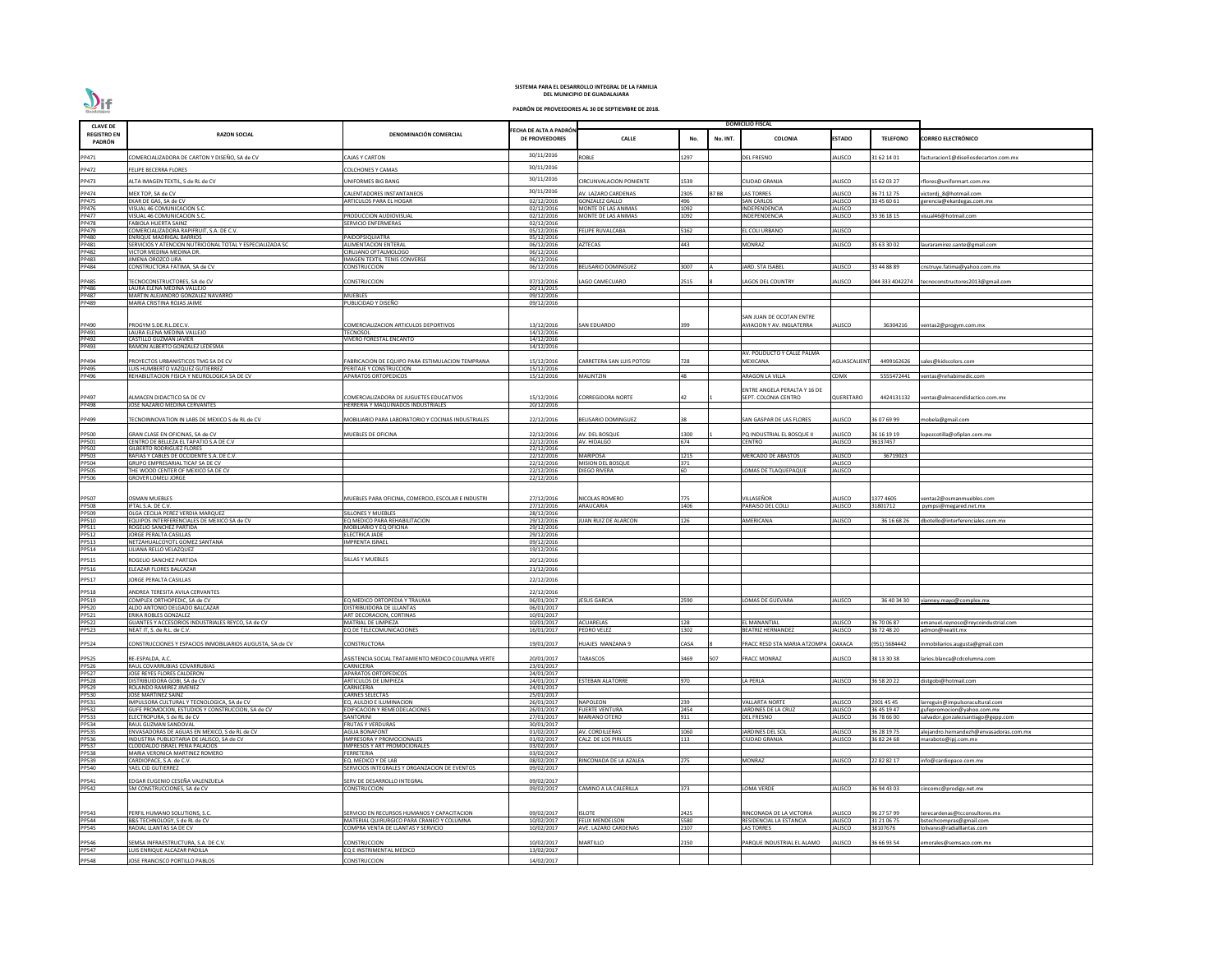| <b>CLAVE DE</b>              |                                                                                                        |                                                                                 |                                         |                                                      |              |          | <b>DOMICILIO FISCAL</b>                     |                                                 |                            |                                                               |
|------------------------------|--------------------------------------------------------------------------------------------------------|---------------------------------------------------------------------------------|-----------------------------------------|------------------------------------------------------|--------------|----------|---------------------------------------------|-------------------------------------------------|----------------------------|---------------------------------------------------------------|
| <b>REGISTRO EN</b>           | <b>RAZON SOCIAL</b>                                                                                    | DENOMINACIÓN COMERCIAL                                                          | ECHA DE ALTA A PADRÓN<br>DE PROVEEDORES | <b>CALLE</b>                                         | No.          | No. INT. | <b>COLONIA</b>                              | <b>ESTADO</b>                                   | <b>TELEFONO</b>            | CORREO ELECTRÓNICO                                            |
| PADRÓN<br>PP549              | CONSTRUINGENIUM. SA de CV                                                                              | CONSTRUCCION                                                                    | 15/02/2017                              | <b>HACIENDA CORRALEJO</b>                            | .300         |          | OBLATOS                                     | IALISCO                                         | 36 27 14 30                | iviv25@hotmail.com                                            |
| PP550                        | CARLOS ALBERTO HERNANDEZ PORRAS                                                                        |                                                                                 | 20/02/2017                              |                                                      |              |          |                                             |                                                 |                            |                                                               |
| PP551                        | REPRESENTACIONES INDUSTRIALES DINAMINCAS, SA de CV                                                     | FERRETEROI Y HERRAMIENTAS                                                       | 21/02/2017                              | AV. LAZARO CARDENAS                                  | 727          |          | <b>DEL SUR</b>                              | <b>JALISCO</b>                                  | 38 11 02 15                | ventas.gob@ridsamexico.com                                    |
| PP552                        | PROMEDICA GARCIA, SA de CV                                                                             | MOBILIARIO, EQUIPO Y MATERIAL MEDICO                                            | 28/02/2017                              | <b>BELEN</b>                                         | 1026         |          | ALCALDE BARRANQUITAS                        | JALISCO                                         | 36 13 13 99                | mromero@promedica-garcia.com                                  |
| PP553<br><b>PP554</b>        | MAXIMINO BARAJAS OROZCO<br>IQ MEDICAL, S de RL de CV                                                   | UMIGACIONES<br>QUIPO MEDICO                                                     | 28/02/2017<br>06/03/2017                | <b>LIBERTAD</b>                                      | 1911         |          | <b>AMERICANA</b>                            | JALISCO                                         | 15 61 77 28                | facturas@iqmedical.mx                                         |
| <b>PP555</b>                 | NACURI, S de RL de CV                                                                                  | SERVICIOS PROFESIONALES DE INGENIERIA                                           | 06/03/2017                              | INDEPENDENCIA                                        | 1018         | 203      | PARQUES DEL BOSQUE                          | JALISCO                                         | 36 69 34 34                | edgard.palomera@nacuri.com                                    |
| <b>PP556</b>                 | EPSIC, ESTUDIOS, PROYECTOS Y SERVICIOS INTEGRALES PARA LA C,                                           | CONSTRUCCION Y MANTENIMIENTO                                                    | 06/03/2017                              | AV. VALLE DE AMECA                                   | 2531         |          | <b>PARQUE REAL</b>                          | <b>JALISCO</b>                                  | 16 51 38 80                | epsicsa@gmail.com                                             |
| <b>PP557</b><br><b>PP558</b> | SILVA CONSTRUCCIONES Y SUPERVISION, SA de CV<br>DISTRIBUIDORA MEXICANA DE RECUBRIMIENTOS, S.A. de C.V. | CONSTRUCCION Y MANTENIMIENTO<br>COMERCIO Y FABRICACION DE PINTURA               | 06/03/2017<br>09/03/2017                | <b>JUAN TABLADA</b><br>MANUEL GOMEZ MORIN            | 1320<br>773  |          | <b>MIRAFLORES</b><br>JARD. DE SANTA ISABEL  | JALISCO<br>JALISCO                              | 38 23 85 60<br>36 51 44 22 | ferr_9@hotmail.com<br>rosypinturasfmc@gmail.com               |
| PP559                        | ABRAHAM BONIFACIO SANCHEZ ESPARZA                                                                      | <b>APARATOS ORTOPEDICOS</b>                                                     | 09/03/2017                              |                                                      |              |          |                                             |                                                 |                            |                                                               |
| PP560                        | PRODUCTOS INFANTILES SELECTOS SA DE CV                                                                 | <b>RINSEL</b>                                                                   | 10/03/2017                              | AV. VALLE DE LAS ALAMEDAS                            | 70           |          | FRACCIONAMIENTO IZCALLI DEL VAL CDMX        |                                                 | 36594135                   | gomez@prinsel.com                                             |
| PP561                        | SJ MEDICAL MEXICO, S de RL de CV                                                                       | MATERIAL MEDICO CARDIOLOGIA                                                     | 21/03/2017                              | AV. RUBEN DARIO                                      | 945<br>48    |          | PRADOS PROVIDENCIA                          | <b>IALISCO</b>                                  | 37 93 03 50                |                                                               |
| PP562<br>PP563               | REHABILITACION FISICA Y NEUROLOGICA, SA de CV<br>ORTOPEDIA MOSTKOFF, SA de CV                          | EQ DE REHAB Y ORTOPEDIA<br>CALZADO ORTOPEDICO                                   | 22/03/2017<br>22/03/2017                | <b>MALINTZIN</b><br><b>MANUEL CARPIO</b>             | 253          |          | ARAGON LA VILLA<br>SANTA MARIA LA RIBERA    | CIUDAD DE MEJ 55 47 24 41<br><b>CIUDAD DE M</b> | 55 47 18 40                | refineurologica@gmail.com<br>Igarcia@ortopediamostkoff.com.mx |
| PP564                        | ODEPA, S.A. de C.V.                                                                                    | FRUTAS Y VERDURAS                                                               | 24/03/2017                              | ABEJA                                                | 1080         |          | COMERCIAL ABASTOS                           | <b>JALISCO</b>                                  | 18 16 44 08                | monse@odepa.mx                                                |
| PP565                        | GAFCOM COMPANY, SA de CV                                                                               | RODUCTOS FARMACEUTICOS                                                          | 28/03/2017                              | <b>ISLA MEZCALA</b>                                  | 5006         |          | MIRADOR DEL TESORO                          | JALISCO                                         | 31 35 22 47                | gafurlan@gafcom.com.mx                                        |
| PP566<br><b>PP567</b>        | COMERCIALIZADORA DICLINSA, SA de CV                                                                    | MATERIAL LABORATORIO                                                            | 28/03/2017<br>30/03/2017                | AV. SANTA FE PISO 4                                  | 495<br>1175  |          | <b>CRUZ MANCA</b>                           | <b>DISTRITO FED</b><br>JALISCO                  | 044 331 249410             | amelo@diclinsa.com                                            |
| <b>PP568</b>                 | ACEROS Y COMPLEMENTOS CONSTRUCTIVOS, SA de CV<br>ANA MARIA CASTILLO CHAVARRIA                          | MATERIALES PARA CONSTRUCCION<br>COMPLEMENTOS QUIRURGICOS                        | 30/03/2017                              | CARRETERA INDEPENDENCIA                              |              |          | RIO BLANCO                                  |                                                 | 3 64 25 37                 | contacto@acerosycomplementos.com.mx                           |
| PP569                        | DIAKO ABC, SA de CV                                                                                    | MATERIAL DIDACTICO Y MOBILIARIO INFANTIL                                        | 31/03/2017                              | AV. GUADALAJARA                                      | 2389         |          | HOGARES DE NUEVO MEXICO                     | JALISCO                                         | 36 36 26 61                | ventas1@diako.com.mx                                          |
| PP570                        | COLEGIO DE CONTADORES PUBLICOS DE GUADALAJARA JALISCO A.C                                              | <b>ASESOR CONTABLE</b>                                                          | 10/04/2017                              | <b>OSCAR WILDE</b>                                   | 5561         |          | JARDINES VALLARTA                           | JALISCO                                         | 36 29 74 45                | cpg@ccpg.org.mx                                               |
| <b>PP572</b><br>PP573        | UN 24 DE DICIEMBRE, S de RL de CV<br>FERNANDO ATILANO ANZALDO                                          | SERVICIO PARA EVENTOS Y LICORES<br>TORTILLERIA                                  | 24/04/2017<br>25/04/2017                | PROL. GONZÁLEZ GALLO                                 | 1897         |          | <b>SAN SEBASTIANITO</b>                     | <b>JALISCO</b>                                  | 36 10 14 10                | administracion@veinticuatro.mx                                |
| PP574                        | FOTO REGIS COMPAÑIA IMPORTADORA FOTOGRAFICA S.A. DE C.V.                                               | VENTA DE EQUIPO FOTOGRAFICO                                                     | 26/04/2017                              | AV. VALLARTA                                         | 1525         |          | AMERICANA                                   | JALISCO                                         | 38750454                   | uadalajara ventas@fotoregis.com                               |
| <b>PP575</b>                 | TENT AND LOGISTIC MEXICO, SA de CV                                                                     | EQUIPO PARA EVENTOS                                                             | 07/03/2017                              | TIZIANO                                              | 5133         |          | REAL VALLARTA                               | JALISCO                                         | 20 03 20 20                | info@carpasylogistica.com                                     |
| PP576                        | FIRMITAS CONSTRUCTA, SA de CV                                                                          | CONSTRUCCIÓN                                                                    | 05/04/2017                              | LÁZARO CÁRDENAS                                      | 435          |          | PARQUES DE TESISTAN                         | JALISCO                                         | 31 65 87 60                | firmitasconstructa1@hotmail.com                               |
| <b>PP577</b><br><b>PP578</b> | MEDICAMEX. SA de CV<br>COMERCIALIZADORA MASTER EVENT, SA de CV                                         | <b>MATERIAL MEDICO</b><br><b>RODUCCION DE EVENTOS</b>                           | 12/05/2017<br>15/05/2017                | <b>AMADO NERVO</b><br>AV. MARIANO OTERO              | 746<br>3433  |          | <b>LADRON DE GUEVARA</b><br>407 VERDE VALLE | <b>JALISCO</b><br>JALISCO                       | 38 17 08 52<br>15 25 29 12 | mastereventgdl@gmail.com                                      |
| PP579                        | JOSE RAUL MERCADO GONZALEZ                                                                             | UMINISTROS DENTALES                                                             | 19/05/2017                              |                                                      |              |          |                                             |                                                 |                            |                                                               |
| <b>PP580</b>                 | MARIA EUGENIA CHAVEZ ALANIS                                                                            | EQUIPO MEDICO                                                                   | 24/05/2017                              |                                                      |              |          |                                             |                                                 |                            |                                                               |
| PP581                        | JESUS CRISTOBAL MARQUEZ BERNAI                                                                         | <b>DEPOSITO DENTAL</b>                                                          | 24/05/2017                              |                                                      |              |          |                                             |                                                 |                            |                                                               |
| PP582<br>PP583               | GRUPO ABASTECEDOR REYCO SA DE CV<br>INFRA, SA de CV                                                    | VENTA DE EQUIPO Y UTENSILIOS DE COCINA<br>EQUIPO MEDICO VENTARENTA              | 25/05/2017<br>25/05/2017                | <b>AVENIDA LA PAZ</b><br>R. MICHEL                   | 919<br>1709  |          | <b>CENTRO</b><br><b>ATLAS</b>               | JALISCO<br>JALISCO                              | 36821070<br>36 68 20 34    | jesus@reyco.com.mx<br>oxigmedgdl@infra.com.mx                 |
| <b>PP584</b>                 | SISTEMAS DE SEGURIDAD E HIGIENE DEL PACIFICO, SA de CV                                                 | Q DE SEGURIDAD INDUSTRIAL:                                                      | 26/05/2017                              | <b>ENCINO</b>                                        | 1630         |          | <b>DEL FRESNO</b>                           | JALISCO                                         | 38 12 92 80                | rarcos@seguridadpacifico.com                                  |
| <b>PP585</b>                 | LISTEN UP DE MEXICO, SA de CV                                                                          | ELEMARKETING Y ASESORIA PUBLICITARIA                                            | 30/05/2017                              | <b>MILAR</b>                                         | 2784         |          | PROVIDENCIA 4a SECCION                      | JALISCO                                         | 35 60 30 00                | amurillo@listenuo.com.mx                                      |
| <b>PP586</b>                 | SISTEMAS OPERATIVOS DE OCCIDENTE, SA de CV                                                             | <b>ELEFONIA Y REDES</b>                                                         | 31/05/2017                              | <b>CUBILETE</b>                                      | 2953         |          | 101 JARD PLAZA DEL SOL                      | JALISCO                                         | 47 37 66 55                | karina.lopez@sooc,mx                                          |
| <b>PP587</b>                 | ABEL ADRIAN GONZALEZ MARTIN                                                                            | <b>212 PRODUCTIONS</b><br>ARMACIA DE INTERES SOCIAL                             | 30/05/2017<br>31/05/2017                | AV. ZOQUIPAN                                         | 1050         |          | <b>ZOQUIPAN</b>                             | <b>JALISCO</b>                                  |                            |                                                               |
| PP588<br>PP589               | PATRONATO DE APOYO DEL HOSPITAL GENERAL DE OCCIDENTE AC<br>GRUPO EMEQUR, SA de CV                      | MATERIAL Y EQUIPO MEDICO                                                        | 02/06/2017                              | AV. LAZARO CARDENAS                                  | 2895         |          | JARD. DEL BOSQUI                            | <b>JALISCO</b>                                  | 31110456<br>13 68 23 23    | oatronatohgo@prodigy.net.mx<br>gerenciagdl@emequr.com.mx      |
| <b>PP590</b>                 | GDL ORTHOPEDIC, SA de CV                                                                               | <b>PROTESIS ORTOPEDICA</b>                                                      | 02/06/2017                              | <b>VENUSTIANO CARRANZA</b>                           | 445          |          | EL RETIRO                                   | JALISCO                                         | 36 13 79 39                | ventas@gdlorthopedic.com.mx                                   |
| PP591                        | ERGONOMIA PRODUCTIVIDAD S.A. DE C.V.                                                                   | OMERCIALIZACION DE MOBILIARIO DE OFICINA, ESCUEL                                | 06/06/2017                              | <b>GOBERNADOR CURIEL</b>                             | 1672         |          | <b>MORELOS</b>                              | JALISCO                                         | 315686382                  | ergonomia@tecnomueble.com                                     |
| PP592                        | VERONICA ISLAS GOMEZ                                                                                   | <b>MPRESORA</b>                                                                 | 07/06/2017                              |                                                      |              |          |                                             |                                                 |                            |                                                               |
| PP593<br>PP594               | SARA PAULINA MARTINEZ NERI<br>MANTENIMIENTO Y PROYECTOS EN EDIFICIO INTELIGENTE S.A DE C.V             | FERRETERIA Y MATERIALES PARA CONSTRUCCION<br>MANPIEI EQUIPOS DE SEGURIDAD       | 07/06/2017<br>14/06/2017                | AV. ARROYO SECO                                      | 1400         |          | GEOVILLAS LOS OLIVOS II                     | IALISCO                                         | 1205158                    | eric.ramirez@manpei.com.mx                                    |
| PP595                        | CARLOS IBARRA MORENO                                                                                   | HERRERIA IBARRA                                                                 | 14/06/2017                              |                                                      |              |          |                                             |                                                 |                            |                                                               |
| PP596                        | ARTURO MARGARITO LOPEZ GOMEZ                                                                           | A CREATIVE                                                                      | 14/06/2017                              |                                                      |              |          |                                             |                                                 |                            |                                                               |
| PP597                        | MARIA VERONICA MARTINEZ ROMERO                                                                         | <b>ERRETERIA</b>                                                                | 14/06/2017                              |                                                      |              |          |                                             |                                                 |                            |                                                               |
| <b>PP598</b>                 | <b>CESAR OMAR AGUILAR SANCHEZ</b>                                                                      | <b>IBRERIA EL CRISOL DE LA PSICOLOGIA</b>                                       | 06/04/2017                              |                                                      |              |          | ENTRE NUEVA GALICIA Y LIBERTAD,             |                                                 |                            |                                                               |
| PP599                        | SOLUCIONES TECNOLOGICAS EN INFORMATICA SA DE CV                                                        | COMPRA Y VENTA DE EQUIPOS. REDES. CCTV Y TECNOLOGIA                             | 17/04/2017                              | PAVO                                                 | 447          |          | COL CENTRO                                  | JALISCO                                         | 36141126                   | alberto@solutec.com.mx                                        |
|                              |                                                                                                        |                                                                                 |                                         |                                                      |              |          |                                             |                                                 |                            |                                                               |
| PP600                        | BELLTEC DE MEXICO SA DE CV                                                                             | COMPRA VENTA DE APARATOS PARA SORDERA                                           | 17/04/2017                              | AVENIDA UNIÓN No.                                    | 489          |          | LAFAYETTE                                   | <b>JALISCO</b>                                  | 38103954                   | ceo@beltonemexico.com y adolfovillarrealramirez@gmai l.com    |
| PP601<br>PP602               | XEROLOGIX, S.A. de C.V.<br>ROSH MEDICA, S.A. DE C.V.                                                   | COMERCIALIZADORA E IMPORTADOR<br><b>/ENTA Y RENTA DE ARTICULOS DE ORTOPEDIA</b> | 16/06/2016<br>17/04/2017                | AV. AMÉRICAS<br>JOSÉ BONIFACIO ANDRADE               | 1500<br>2670 | 1700     | <b>COUNTRY CLUB</b><br>LOMAS DE GUEVARA     | <b>JALISCO</b><br><b>JALISCO</b>                | 41703600<br>38131998       | ventas@xerologix.com<br>info@roshmedica.com                   |
| <b>PP603</b>                 | SUPLEMENTOS ORTOBIOLOGICOS E IMPLANTES. S de RL de CV                                                  | Q MEDICO ORTOPEDICO                                                             | 15/06/2017                              | <b>REFORMA</b>                                       | 3001         |          | RESID JUAN MANUEL                           | <b>JALISCO</b>                                  | 36 40 03 41                | uplementosortobiologicoseimpl@gmail.com                       |
| PP604                        | MILENIO MOTORS. SA de CV                                                                               | <b>VENTA DE VEHICULOS</b>                                                       | 16/06/2017                              | PERIFERICO PONIENTE                                  | 2001         |          | SAN JUAN DE OCOTAN                          | <b>JALISCO</b>                                  | 38 32 28 00                | ventasagobierno@mileniomotors.com                             |
| <b>PP605</b>                 | ADRIANA ORTIZ WALLS GARCIA                                                                             | <b>UMIGADORA</b>                                                                | 16/06/2017                              |                                                      |              |          |                                             |                                                 |                            |                                                               |
| PP606<br>PP607               | NUEVA AUTOMOTRIZ OCCIDENTAL, SA de CV<br>SOLUCION INTEGRAL EN MUEBLES SA DE CV                         | COMERCIALIZADORA DE AUTOS<br>COMPRA VENTA Y DISTRIBUCION DE MOBILIARIO          | 16/06/2017<br>16/06/2017                | AV. LAZARO CARDENAS<br>AV. CRUZ DEL SUR              | 2603<br>3213 |          | COMERCIAL ABASTOS<br>LOMA BONITA EJIDAL     | <b>JALISCO</b><br><b>JALISCO</b>                | 31 34 44 24<br>3335634730  | rguardado@naosa.com.m><br>ventas02@ofispa2io.com              |
| PP608                        | CORP.ESPECIALIZADA EN MANT.Y SERVICIOS INDUSTRIALES SA DE CV                                           | MANTENIMIENTO VEHICULAR E INDUSTRIAL                                            | 16/06/2017                              | <b>JOSE CARRILLO</b>                                 | 3375         |          | LOMAS DE POLANCO                            | <b>JALISCO</b>                                  | 38.10.93.34                | cpruiz@cemsimexico.com                                        |
| PP609                        | VAMSA LAS FUENTES, SA de CV                                                                            | <b>/ENTA DE VEHICULOS</b>                                                       | 19/06/2017                              | AV. LOPEZ MATEOS SUR                                 | 6001         |          | <b>GUSTAVO DIAZ ORDAZ</b>                   | <b>JALISCO</b>                                  | 044 333134313              | rodolfo.rivera@nissanlasfuentes.mx                            |
| PP610                        | CAMIONES SELECTOS S. DE R.L. DE C.V.                                                                   | CAMIONES DE CARGA                                                               | 21/06/2017                              | R. MICHEL                                            | 2580         |          | MIRADOR EL ALAMO                            | <b>JALISCO</b>                                  | 46240200                   | eresa.velazquez@camionesselectos.com                          |
| PP611<br>PP612               | CARD SYSTEMS DE MEXICO SA DE CV<br>IMPRE RAPID ARTE IMPRESA, SA de CV                                  | ABRICACION Y VENTA DE TARJETA E IDENTIFICACION IM<br><b>IMPRESORA</b>           | 22/06/2017<br>04/07/2017                | CALZ. JESUS GONZALEZ GALLO<br><b>GREGORIO DAVILA</b> | 2770<br>21   |          | MIRADOR EL ALAMO<br><b>DEL REFUGIO</b>      | <b>JALISCO</b><br><b>JALISCO</b>                | 36358508<br>38 26 85 80    | cardsystems.pimentel@gmail.com<br>javiermanon66@hotmail.com   |
| PP613                        | MACRO FARMACIAS, SA de CV                                                                              | MEDICAMENTO ESPECIALIZADO                                                       | 04/07/2017                              | <b>CINTRA</b>                                        | 899          |          | <b>AUTOCINEMA</b>                           | <b>JALISCO</b>                                  | 36 40 42 52                | macrofarmacias@hotmail.com                                    |
| PP614                        | ESTRATEGIA HOSPITALARIA, SA de CV                                                                      | <b>INSUMOS MEDICOS Y MEDICAMENTOS</b>                                           | 05/07/2017                              | AV. INGLATERRA                                       | 2684         |          | <b>ARCOS SUR</b>                            | JALISCO                                         | 36 30 62 14                | marcela.padilla@ehospitalaria.com                             |
| PP615                        | JOSE CORTES MANUEL                                                                                     | INIFORMES Y EQUIPO INDUSTRIAL                                                   | 11/07/2017                              |                                                      |              |          |                                             |                                                 | 338119930                  | segfacil@prodigy.net.mx                                       |
| PP616<br>PP617               | ARMY UNIFORMES SA DE CV<br>ORTOGAR, SA de CV                                                           | RBICACION Y VENTA DE UNIFORMES Y CALZADO<br>Q. ORTOPEDICO                       | 11/07/2017<br>14/07/2017                | <b>GRECIA</b><br>YOLANDA DEL CARMEN CARDENAS         | 14<br>5438   |          | <b>CENTRO</b><br>PASEOS DEL SOL             | <b>JALISCO</b><br>JALISCO                       | 3336582295<br>36 34 46 34  | armvuniformes@hotmail.com<br>lgortogar@hotmail.com            |
| PP618                        | CORPORATIVA MEXDAR SA DE CV                                                                            | CONSULTORIA EN SISTEMAS                                                         | 18/07/2017                              | VALLARTA                                             | 3040         | 302      | <b>VALLARTA PONIENTE</b>                    | <b>JALISCO</b>                                  | 3318111324                 | drivera.cne@hotmail.com                                       |
| PP619                        | <b>GRUPO DAHIVON S.C</b>                                                                               | CONSULTORIA EN SISTEMAS                                                         | 18/07/2017                              | <b>TECOLOTE</b>                                      | 2            |          | JARDINES DE SANTA MARIA                     | <b>JALISCO</b>                                  |                            |                                                               |
| PP620                        | <b>ISAIAS RODRIGUEZ GOMEZ</b>                                                                          | ARQUITECTURA Y CONSTRUCCION                                                     | 19/07/2017                              |                                                      |              |          |                                             |                                                 |                            |                                                               |
| PP621                        | CONSTRUCTORA ANGUIBARA N.G., SA de CV<br>FARMATORBA ESPECIALIZADA SA DE CV                             | CONSTRUCTORA<br>ARMACIA SIN MINISUPER                                           | 20/07/2017<br>21/07/2017                | <b>ANALCO</b><br>AV. PASEO DE LOS LEONES             | 342<br>1684  | 20 A     | <b>ANALCO</b><br>LAS CUMBRES SECTOR 1       | <b>JALISCO</b>                                  | 12 03 17 51<br>3332017794  | anguibarang@hotmail.com                                       |
| PP622<br>PP623               | EDC EDIFICACIONES, SA de CV                                                                            | CONSTRUCCION                                                                    | 26/07/2017                              | HDA. JARAMILLO                                       | 3208         |          | <b>BALCONES DE OBLATOS</b>                  | NUEVO LEON<br><b>JALISCO</b>                    | 36 65 20 44                | admon.farmatobagmail.com<br>galbino@terra.com.mx              |
| PP624                        | MARK DISEÑO INTEGRAL SA DE CV                                                                          | DISEÑO INDUSTRIAL                                                               | 27/07/2017                              | <b>CAYENA</b>                                        | 2558         |          | PROVIDENCIA                                 | <b>JALISCO</b>                                  | 38175431                   | contacto@markintegral.com                                     |
| PP625                        | INGENIEROS ELECTRICOS MEDINA SA DE CV                                                                  | PANELES SOLARES                                                                 | 08/08/2017                              | <b>FELIX MENDLSSON</b>                               | 5512         |          | LA ESTANCIA                                 | JALISCO                                         | 16-29-1229                 | ing medinav30@hotmail.com                                     |
| PP626                        | INNOVACION Y DESARROLLO EN SISTEMAS DE VANGUARDIA SA DE CV                                             | <b>ISTEMA DE ELECTRONICA Y SOLAR</b>                                            | 10/08/2017                              | <b>ANTONIO MEDINA</b>                                | 4518         |          | EL CARMEN                                   | <b>ALISCO</b>                                   | 6465230                    | ulio@emcom.com.mx                                             |
| PP627                        | JOSE NIEVES GARCIA PONCE                                                                               | <b>INSTALACION DE SISTEMAS SOLARES</b>                                          | 10/08/2017                              |                                                      |              |          |                                             | <b>JALISCO</b>                                  |                            |                                                               |
| PP628                        | VICTOR ALONSO MUÑOZ LEDEZMA                                                                            | REFACCIONARIA AUTOMOTRIZ                                                        | 10/08/2017                              | <b>APOLO</b>                                         | 1086         |          | <b>OBRERA</b>                               | <b>JALISCO</b>                                  | 36177068                   | alon.18@hotmail.com                                           |
| PP629                        | PROMOTORA DE SERVICIO GC, SA de CV                                                                     | SERVICIOS DE LIMPIEZA                                                           | 10/08/2017                              | PASEO LOMAS ALTAS                                    | 570          |          | PATRIA UNIVERSIDAD                          | <b>JALISCO</b>                                  | 36 40 19 99                | ventas@goclean.com.mx                                         |
| PP630                        | MARIA ALEJANDRA TABAREZ DELGADILLO                                                                     | <b>MPRESIONES</b>                                                               | 14/08/2017                              |                                                      |              |          |                                             | JALISCO                                         |                            |                                                               |
| PP631                        | MARIO ALBERTO MAGAÑA AGUILAR                                                                           | <b>IERRERIA</b>                                                                 | 14/08/2017                              |                                                      |              |          |                                             | <b>JALISCO</b>                                  |                            |                                                               |
| PP632                        | MARGARITA HERNANDEZ HERNANDEZ                                                                          | ABRICA PRODUCTOS METALICOS                                                      | 15/08/2017                              | RIO DE JANEIRO                                       | 10           |          | <b>EL VERGEL</b>                            | <b>JALISCO</b>                                  | 36 92 81 95                | administracion@crumar.com.mx                                  |
| PP633                        | CONSTRUCTORA ANGUIBARAN.G., SA de CV                                                                   | CONSTRUCTORA                                                                    | 15/08/2017                              | <b>ANALCO</b>                                        | 342          |          | <b>ANALCO</b>                               | <b>JALISCO</b>                                  | 12 03 17 51                | anguibarang@hotmail.com                                       |
| PP634                        | ALBERTO ISMAEL CORTES BANDERAS                                                                         | AUDIO. ILUMINACION Y VIDEO                                                      | 21/08/2017                              |                                                      |              |          |                                             | <b>JALISCO</b>                                  |                            |                                                               |
| <b>PP635</b><br>PP636        | EDGAR COUTTOLENC RODRIGUEZ<br>DEBRA YOMAIRA JIMENEZ GONZALEZ                                           | ACONDICIONAMIENTO Y AISLAMIENTO ACUSTICO<br><b>JUEGOS INFANTILES</b>            | 23/08/2017<br>29/08/2017                |                                                      |              |          |                                             | <b>JALISCO</b><br><b>JALISCO</b>                |                            |                                                               |
| PP637                        | QVIC CORPORATION. S de RL de CV                                                                        | IUEGOS INFANTILES                                                               | 30/08/2017                              | <b>LOPEZ MATEOS SUR</b>                              | 4550         |          | <b>FRANCISCO SARABIA</b>                    | JALISCO                                         | 36 31 66 86                | susy@qvic.mx                                                  |
| PP638                        | OPERADORA MRVS                                                                                         | VENTOS MASIVOS Y BANQUETES                                                      | 31/08/2017                              | <b>DIAMANTE</b>                                      | 2626         |          | BOSQUES DE LA VICTORIA                      | <b>JALISCO</b>                                  | 3331567386                 |                                                               |
| PP639                        | FIDEL OSVALDO GONZALEZ CALDERON                                                                        | ERIAS, EXPOS, STANDS                                                            | 31/08/2017                              |                                                      |              |          |                                             | JALISCO                                         |                            |                                                               |
| PP640                        | COMERCIALIZADORA PROMO LINE. SA DE CV                                                                  | ARTICULOS PROMOCIONALES                                                         | 31/08/2017                              | CALZ. DE LOS FRESNOS                                 | 66           |          | CD. GRANJA                                  | JALISCO                                         | 36 31 81 85                | ventas@promolinegdl.com                                       |
| PP641                        | COMERCIALIZADORA INDUSTRIAL DE ZAPOPAN SA DE CV                                                        | ROD. DE LIMPIEZA FABRICAN                                                       | 31/08/2017                              | PRIV. ABEL SALGADO VELASCO                           | 35           |          | <b>ARROYO HONDO</b>                         | <b>IALISCO</b>                                  | 333-189-0156               |                                                               |

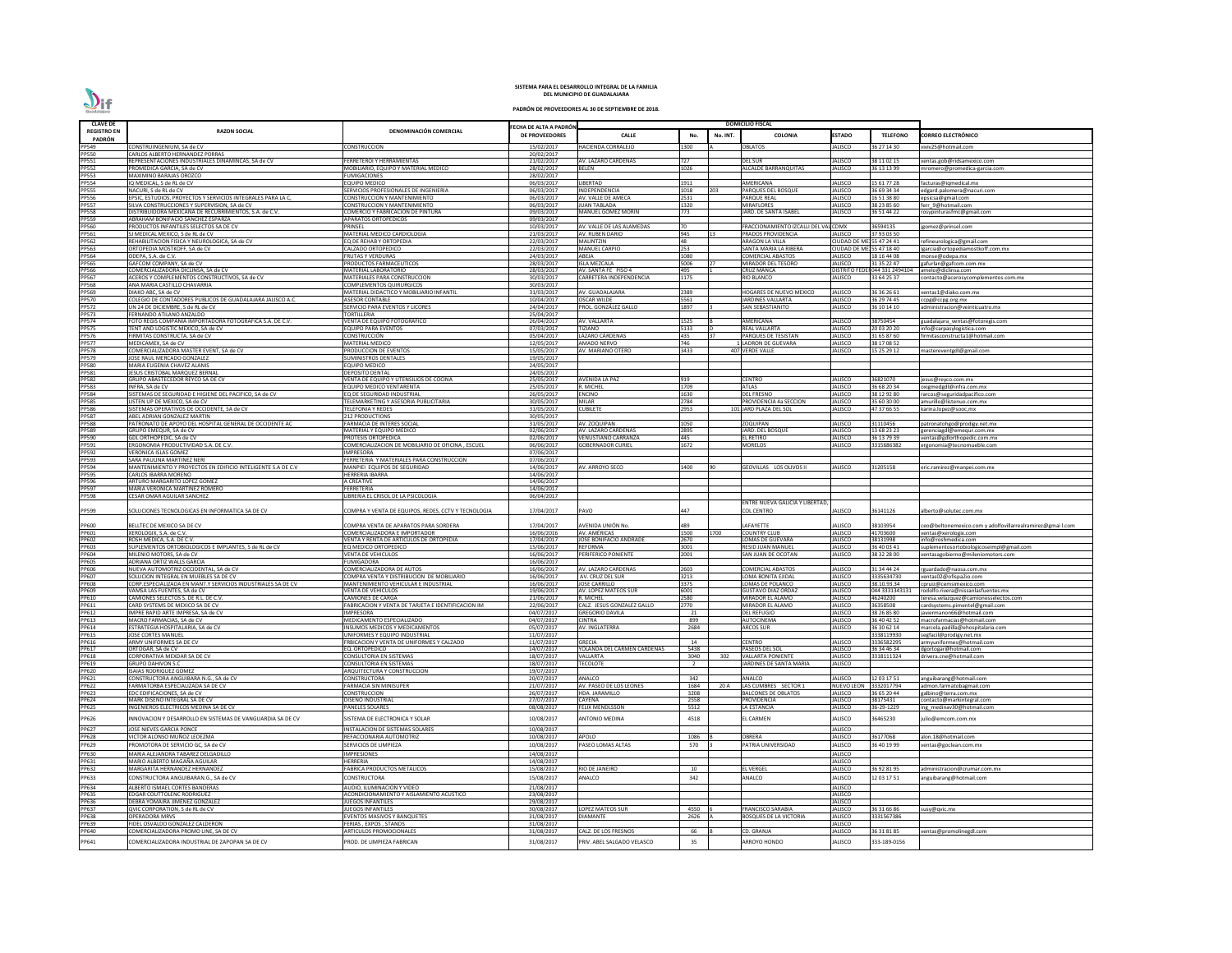| <b>CLAVE DE</b>       |                                                                                  |                                                                               |                                                 |                                          |              |                | <b>DOMICILIO FISCAL</b>                        |                                  |                            |                                                         |
|-----------------------|----------------------------------------------------------------------------------|-------------------------------------------------------------------------------|-------------------------------------------------|------------------------------------------|--------------|----------------|------------------------------------------------|----------------------------------|----------------------------|---------------------------------------------------------|
| <b>REGISTRO EN</b>    | <b>RAZON SOCIAL</b>                                                              | DENOMINACIÓN COMERCIAL                                                        | FECHA DE ALTA A PADRÓN<br><b>DE PROVEEDORES</b> |                                          |              |                | <b>COLONIA</b>                                 | <b>ESTADO</b>                    | <b>TELEFONO</b>            |                                                         |
| PADRÓN                |                                                                                  |                                                                               |                                                 | <b>CALLE</b>                             | No.          | No. INT.       |                                                |                                  |                            | CORREO ELECTRÓNICO                                      |
| PP642                 | SANDRA BALLESTEROS SALIDO                                                        | ORGANIZACION DE EVENTOS, FERIAS                                               | 05/09/2017                                      |                                          |              |                |                                                |                                  |                            |                                                         |
| PP643                 | ROBERTO DE JESUS GARCIA MARTIN                                                   | SERVICIOS DE ARQUITECTURA                                                     | 06/09/2017                                      |                                          |              |                |                                                |                                  |                            |                                                         |
| PP644                 | CORPORATIVO EMPRESARIAL NOSOLON SA DE CV                                         | RESTAURACION JUEGOS INFANTILES                                                | 07/09/2017                                      | AV. LUDWIN VAN BETETHOVEN                | 5042         |                | LA ESTANCIA                                    | JALISCO                          |                            |                                                         |
| PP645                 | SERVICIOS COMERCIALES DE LIMPIEZA, S de RL de CV                                 | PRODUCTOS DE LIMPIEZA Y ABARROTE                                              | 08/09/2017                                      | <b>HIDALGO</b>                           | 100          |                | INDIGENA SAN JUAN DE OCOTAN                    | <b>IALISCO</b>                   | 14 04 66 66                | /emtas@romsa.com.mx                                     |
| PP646                 | RAUL ANGEL NAVARRO ZATARAIN                                                      | JUEGOS INFANTILES Y ESTRUCTURAS METALICAS                                     | 13/09/2017                                      |                                          |              |                |                                                |                                  |                            |                                                         |
| PP647                 | <b>ACRYMAQUETAS S.A</b>                                                          | <b>CORTE Y VENTA DE ACRILICO</b>                                              | 13/09/2017                                      | <b>JUAN MANUEL</b>                       | 1401         |                | LADRON DE GUEVARA                              | <b>IALISCO</b>                   | 36324225                   | ydia@acrymaquetas.com                                   |
| PP648                 | MEDICAL RECOVERY, SA de CV                                                       | MATERIAL DE CURACION                                                          | 13/09/2017                                      | CALZ. DEL AGUILA                         | 30           |                | MODERNA                                        | IALISCO                          | 33 36 62 74                |                                                         |
| PP649                 | GRUPO IDEENT, SA de CV                                                           | MATERIAL DENTAL, PODOLOGIA                                                    | 14/09/2017                                      | FEDERALISMO NORTE                        | 621          |                | SAGRADA FAMILIA                                | <b>IALISCO</b>                   | 38 27 30 11                | gaby@dentalramos.com                                    |
| PP650                 | GASTRONOMICA ALPHA SA DE CV                                                      | SERVICIO DE ALIMENTOS, COFFE BREACK, LUNCH, EVENTS                            | 14/09/2017                                      | VALLE DE LOS ROBLES                      | 308          |                | <b>ALLE DORADO</b>                             | IALISCO                          | 31100047                   | omedores.alpha@gmail.com                                |
| PP651                 | GUILLERMO WOLFRANG PARRA RESENDIZ                                                | PRODUCE Y COMUNICA                                                            | 18/09/2017                                      |                                          |              |                |                                                |                                  |                            |                                                         |
| <b>PP652</b>          | <b>TRAUMASERVICE INTERNACIONAL, SA de CV</b>                                     | IMPLANTES PARA COLUMNA VERTEBRAL                                              | 18/09/2017                                      | COLOMOS                                  | 3048         |                | LOMAS PROVIDENCIA                              | JALISCO                          | 36 42 75 01                | .perez@tsi.mx                                           |
| PP653                 | ANAIS ARELANO LOZANO                                                             | RENTA DE MOBILIARIO                                                           | 19/09/2017                                      |                                          |              |                |                                                |                                  |                            |                                                         |
| PP654                 | IRMA OROZCO RUIZ                                                                 | EQ DE AUDIO, VIDEO E ILUMINACION                                              | 19/09/2017                                      |                                          |              |                |                                                |                                  |                            |                                                         |
| <b>PP655</b>          | PROYECTOS DE LA CONSTRUCCION METRAN, SA de CV                                    | CONSTRUCTORA                                                                  | 19/09/2017                                      | JOSE GUADALUPE MONTENEGRO                | 1886         | 102            | AMERICANA                                      | IALISCO                          |                            |                                                         |
| PP656                 | PLAN Y ACCION EN CONSTRUCCION, SA de CV                                          | CONSTRUCTORA                                                                  | 19/09/2017                                      | ANTONIO VALERIANO                        | 3280         |                | CAMPO POLO CHAPALITA                           | JALISCO                          |                            |                                                         |
| PP657                 |                                                                                  | FABRICACION Y COMERCIALIZACION DE MOBILIARIO URBAN                            |                                                 |                                          |              |                |                                                |                                  |                            |                                                         |
|                       | ACTIVA ZONE S.A. DE C.V.                                                         |                                                                               | 20/09/2017                                      | JOSE GUADALUPE ZUNO                      | 2179         |                | LAPAYETTE                                      | IALISCO                          | 38131879                   | activazone@gmail.com                                    |
| PP658                 | OLIVER MACEDO MENDEZ                                                             | <b>COMERCIO DE ALIMENTOS</b>                                                  | 20/09/2017                                      |                                          |              |                |                                                |                                  |                            |                                                         |
| PP659                 | SILVIA YOLANDA SANTIAGO GALLARDO                                                 | CARNES Y PESCADO                                                              | 22/09/2017                                      |                                          |              |                |                                                |                                  |                            |                                                         |
| PP660                 | ALAMBRADOS GUADALAJARA SA DE CV                                                  | INSTALACION DE MALLA CICLONICA, REJA DE ACERO, CER                            | 26/09/2017                                      | TABASCO                                  | 1478         |                | A NORMAL                                       | IALISCO                          | 3338233131                 | alambrados@alambradosguadalajara.com.mx                 |
| PP661                 | JNIQUE ART DE MEXICO, SA de CV                                                   | MOBILIARIO                                                                    | 26/09/2017                                      | AV. VALLARTA LOCAL R14                   | 3959         |                | <b>DON BOSCO VALLARTA</b>                      | JALISCO                          |                            |                                                         |
| PP662                 | PROVEEDORA DE MATERIAL QUIRURGICO SA DE CV                                       | APARATOS ORTOPEDICOS MARCA ZIMMER, ALPHATEC                                   | 27/09/2017                                      | <b>AV PATRIA</b>                         | 2591         |                | RESIDENCIAL PATRIA                             | JALISCO                          | 36-56-95-15                |                                                         |
|                       |                                                                                  |                                                                               |                                                 |                                          |              |                |                                                |                                  |                            | :reditocobranza@pmq.com.mx                              |
| PP663                 | RENSEN SA DE CV                                                                  | SERVICIO DE CONTABILIDAD Y AUDITORIA                                          | 02/10/2017                                      | <b>CUAHUTEMOC</b>                        | 421          |                | CIUDAD DEL SOL                                 | <b>JALISCO</b>                   |                            | corporativo1969@hotmail.com                             |
| PP664<br>PP665        | LOSEDECK SA DE CV<br>ENNIFER CARRILLO GARCIA                                     | <b>DESPACHO CONTABLE</b><br>LABORATORIO DENTAL                                | 02/10/2017<br>03/10/2017                        | <b>CUAHUTEMOC</b>                        | 421          |                | CUIDAD DEL SOL                                 | <b>JALISCO</b>                   | 33315796                   |                                                         |
| PP666                 | ABASTECEDORA DE SERVICIOS MEDICOS DE MEXICO, SA de CV                            | PRODUCTOS FARMACEUTICOS                                                       | 03/10/2017                                      | <b>PLATON</b>                            | 1491         |                | FOVISTE ESTADIO                                | IALISCO                          |                            | 044 331 4705919 sierrabarocio@yahoo.com.mx              |
| PP667                 | HECTOR FERNANDO MARTINEZ ALVAREZ                                                 | INSTRUMENTAL DE CIRUGIA                                                       | 03/10/2017                                      |                                          |              |                |                                                |                                  |                            |                                                         |
| PP668                 | DREIM ORTHO KIDS S DE R.L DE C.V                                                 | DISTRIBUCION, COMPRA, VENTA Y RENTA DE EQUIPO MEDICO                          | 03/10/2017                                      | MARSELLA                                 | 510          |                | BARRERA                                        | IALISCO                          | 33150254416                | orthokids@hotmail.com                                   |
|                       |                                                                                  |                                                                               |                                                 |                                          |              |                |                                                |                                  |                            |                                                         |
| PP669                 | FRANCISCO JAVIER FRIAS RIVERA                                                    | CAPACITACION<br>TALLER DE CARROCERIA                                          | 03/10/2017                                      |                                          |              |                |                                                |                                  |                            |                                                         |
| PP670<br>PP671        | MARIO ANTONIO ANAYA GUTIERREZ<br>MEJORAMIENTO TECNOLOGICO DE OCCIDENTE, SA de CV | <b>TECNOLOGIAS</b>                                                            | 09/10/2017<br>10/10/2017                        | PRIMO FELICIANO VELAZQUEZ                | 3266         |                | <b>VALLARTA SUR</b>                            | JALISCO                          | 44 44 95 62                | cgutierrez@technozone.mx                                |
| PP672                 | MIGUEL LAURE RUIZ                                                                | <b>EVENTOS Y SONIDO</b>                                                       | 10/10/2017                                      |                                          |              |                |                                                |                                  |                            |                                                         |
| PP673                 | SERVICIOSFIMEP, SAS de CV                                                        | APOYO A EMPRESAS                                                              | 11/10/2017                                      | OLIVO                                    | 1607         |                | <b>DEL FRESNO</b>                              | <b>JALISCO</b>                   | 23 01 56 28                |                                                         |
| PP674                 | EARTHBOX MEXICO S.A.P.I. DE C.V.                                                 | AGRICULTURA URBANA                                                            | 11/10/2017                                      | <b>CALLE CUATRO</b>                      | 96           |                | SEATTLE                                        | JALISCO                          | 31 65 53 61                | contacto@ecohuerto.mx                                   |
| <b>PP675</b>          | DAKACE CONSTRUCTORA SA DE CV                                                     | CONSTRUCCION Y OBRA PUBLICA                                                   | 18/10/2017                                      | EL ROSARIO                               | 611          | 203            | <b>JARDINES DEL BOSQUE</b>                     | <b>IALISCO</b>                   | 18146037                   | dakace2000@yahoo.com.mx                                 |
| PP676<br>PP677        | CARMEN GABRIELA DEL POZO RODRIGUEZ<br><b>IAVIER CASTILLO GUZMAN</b>              | RECOLECION DE RESIDUOS NO PELIGROSOS<br>JARDINERIA, SEMILLAS, PASTO Y PLANTAS | 26/10/2017<br>26/10/2017                        |                                          |              |                |                                                |                                  |                            |                                                         |
|                       |                                                                                  |                                                                               |                                                 |                                          |              |                |                                                |                                  |                            |                                                         |
| <b>PP678</b>          | DANIEL ALEJANDRO HERRERA RAMIREZ                                                 | VENTAS DE TARJETA RELOG CHECADOR Y REPARACION                                 | 26/10/2017                                      |                                          |              |                |                                                |                                  |                            |                                                         |
| PP679                 | DESARROLLOS VISUALES DE MEXICO SA DE CV                                          | IMPRENTA Y AGENCIA DE PUBLICIDAD EQUILATERO                                   | 26/10/2017                                      | MONTEMORELOS                             | 129          |                | OMA BONITA                                     | <b>IALISCO</b>                   | 3314797601                 | egomez@equilatero.com.mx                                |
| PP680                 | ALCUME SALUD INTEGRAL S.P.A.S DE C.V.                                            | SERVICIOS DE ENFERMERIA A DOMICILIO                                           | 30/10/2017                                      | <b>BELISARIO DOMINGUEZ</b>               | 20           |                | <b>INSURGENTES SUR</b>                         | JALISCO                          | 16749879                   | alcume.saludintegral@gmail.com                          |
| PP681                 | THERESA SUPERVISION Y CONSTRUCCION SA DE CV                                      | <b>CONSTRUCCION Y PROYECTOS</b>                                               | 31/10/2017                                      | PEDRO PARRA CENTENO                      | 2100         |                | <b>CENTRO</b>                                  | <b>IALISCO</b>                   | 3121985355                 | theresasupervision@gmail.com                            |
| PP681                 | THERESA SUPERVISION Y CONSTRUCCION SA DE CV                                      | <b>CONSTRUCCION Y PROYECTOS</b>                                               | 31/10/2017                                      | PEDRO PARRA CENTENO                      | 2100         |                | <b>CENTRO</b>                                  | JALISCO                          | 3121985355                 | theresasupervision@gmail.com                            |
| <b>PP682</b><br>PP683 | RAFAEL ALVAREZ MORA<br>ROGELIO TORRES GODINEZ                                    | CERCAS PERIMETRALES<br>CONSTRUCCIONES Y ACABADOS GENERALES                    | 08/11/2017<br>08/11/2017                        |                                          |              |                |                                                |                                  |                            |                                                         |
|                       |                                                                                  |                                                                               |                                                 |                                          |              |                |                                                |                                  |                            |                                                         |
| PP684                 | CONTROL TECNICO Y REPRESENTACIONES, S.A. DE C.V.                                 | DISTRIBUCION Y VENTA DE EQUIPO PARA LABORATORIO                               | 09/11/2017                                      | AV. JUAN PABLO SEGUNDO                   | 784          |                | BELENES                                        | <b>IALISCO</b>                   | 33 547377047               | orge.ortega@ctr.com.mx                                  |
| <b>PP685</b>          | MARIA ELIDE RODRIGUEZ RODRIGUEZ                                                  | RENTA Y VENTA DE PANTALLAS DE LED                                             | 09/11/2017                                      |                                          |              |                |                                                |                                  |                            |                                                         |
| PP686                 | OBELEC CONSTRUCCIONES SA DE CV                                                   | <b>CONSTRUCCION EN GENERAL</b>                                                | 13/11/2017                                      | AV. MOCTEZUMA                            | 5148         |                | SANTA CATALINA                                 | JALISCO                          | 36204548                   | beleconstrucciones1@hotmail.com                         |
| PP687                 | <b>ORGE IVAN CARRRANZA TORRES</b>                                                | SISTEMA DE SEGURIDAD TEGNOLOGICA Y EQUIPO DE COMPU                            | 13/11/2017                                      |                                          |              |                |                                                |                                  |                            |                                                         |
| <b>PP688</b>          | DANIEL OMAR GARCIA ESPARZA                                                       | PISOS LAMINADOS Y PERSIANAS                                                   | 13/11/2017                                      |                                          |              |                |                                                |                                  |                            |                                                         |
| PP689                 | <b>SONISTER SA DE CV</b>                                                         | SERV DE INGENIERIA Y CONSTRUCCION DE OBRAS                                    | 14/11/2017                                      | AV LAZARO CARDENAS                       | 3708         | A              | JARDINES DE SAN IGNACIO                        | JALISCO                          |                            |                                                         |
| PP690                 | <b>ORGE FAJARDO RAMIREZ</b>                                                      | <b>CONSTRUCCION</b>                                                           | 14/11/2017                                      |                                          |              |                |                                                |                                  |                            |                                                         |
| PP691                 | GRUPO CONSTRUCCIONES Y CONTROL SA DE CV                                          | <b>GRUPO COCONSA</b>                                                          | 15/11/2017                                      | <b>CONTRERAS MEDELLIN</b>                | 192          | 201            | <b>CENTRO BARRANQUITAS</b>                     | <b>IALISCO</b>                   | 33429591                   | coconsa@hotmail.com                                     |
| PP692<br>PP693        | <b>BLANCA ESTHELA PEREZ REYNA</b><br>MGB COMUNICACIONES, SA de CV                | PRODUCTOS FARMACEUTICOS<br>TELECOMUNICACIONES Y OBRA                          | 15/11/2017<br>15/11/2017                        | FRAY LUIS DE LEON                        | 730          |                | UNIVERSITARIA                                  | JALISCO                          | 36 70 54 62                | c.ordonez@mgbservicom.com.mx                            |
| PP695                 | CALIDAD Y SERVICIO QUIRURGICO, SA de CV                                          | <b>MATERIAL QUIRURGICO</b>                                                    | 23/11/2017                                      | VERGEL                                   | 786          | $\overline{1}$ | <b>SAN ISIDRO</b>                              | <b>JALISCO</b>                   | 31 21 11 24                | alberto.calidad@yahoo.com.mx                            |
| PP696                 | DECYPRO, SA de CV                                                                | PINTURAS Y RECUBRIMIENTOS                                                     | 24/11/2017                                      | CALZADA DEL EJERCITO                     | 1261         |                | <b>QUINTA VELARDE</b>                          | JALISCO                          | 36 19 70 17                | /entasdecypro@prodigy.net.mx                            |
| PP697                 | NMOBILIARIA EN HOTELERIA VALLARTA SANTA FE S DE RL DE CV                         | HILTON RESORT PUERTO VALLARTA                                                 | 27/11/2017                                      | AV. LAS GARZAS                           | 136          |                | <b>HOTELERA NORTE</b>                          | <b>IALISCO</b>                   | 3221761176                 | cxc.hpvt@gsf-hotels.com                                 |
| PP698                 | <b>BUCOJAL, SA de CV</b>                                                         | <b>CONSTRUCCION</b>                                                           | 01/12/2017                                      | DANIEL LARIOS CARDENAS                   | 872          |                | RANCHO NUEVO                                   | <b>JALISCO</b>                   | 33 30 82 98                | oucojal@hotmail.com                                     |
| PP699<br>PP700        | ANTONIO CASILLAS MARTIN<br>NAUKA COMUNICACION ESTRATEGICA, S de RL de CV         | MEDICAMENTOS, MATERIAL CURACION<br>AGENCIA DE COMUNICACION Y PUBLICIDAD       | 01/12/2017<br>07/12/2017                        | <b>SAN DIONISIO</b>                      | 51           |                | JARDINES DE SAN IGNACIO                        | JALISCO                          | 23 04 37 34                | hola@uzu.digital                                        |
| PP701                 | FERNANDO FERNANDEZ ROSILLO                                                       | COMPRA Y VENTA DE MATERIAL ORTOPEDICO                                         | 10/01/2018                                      |                                          |              |                |                                                |                                  |                            |                                                         |
| PP702                 | ARMANDO RAMIREZ ROBLEDO                                                          | <b>CONTROL DE PLAGAS</b>                                                      | 10/01/2018                                      |                                          |              |                |                                                |                                  |                            |                                                         |
|                       |                                                                                  |                                                                               |                                                 |                                          |              |                |                                                | EDO.DE                           |                            |                                                         |
| PP703                 | GENETICS & HEALTH, SA de CV                                                      | EQUIPO MEDICO Y PRUEBAS GENETICAS                                             | 10/01/2018                                      | LA PAZ                                   |              |                | <b>AS AMERICAS</b>                             | <b>MEXICO</b>                    | 55 62 97 14                | moran@geneticsandhealth.com.mx                          |
| PP704<br>PP705        | CENTRAL EDIFICACIONES, SA de CV<br>MARTIN Y NOVELO ARQUITECTOS, SA de CV         | <b>CONSTRUCCION</b><br>CONSTRUCCION                                           | 11/01/2018<br>11/01/2018                        | <b>JUAN ALVAREZ</b><br>AV. FELIPE ZETTER | 2312<br>5911 |                | LADRON DE GUEVARA<br>PASEOS DEL SOL 1ª SECCION | JALISCO<br><b>JALISCO</b>        | 36 30 36 12<br>36322094    | ricardoharo@cedifica.com<br>danielmartin68@yahoo.com.mx |
| PP706                 | GRUPO CONSTRUCTOR OBINARQ S.A. DE C.V.                                           | <b>CONSTRUCCION</b>                                                           | 11/01/2018                                      | SAN MATEO EVANGELISTA                    | 4203         |                | LOMAS DE SAN MIGUEL                            | <b>JALISCO</b>                   | 36668201                   | gco obinarq@hotmail.com                                 |
| PP707                 | SOFIA CONSTRUCCIONES, PROYECTOSY ASESORIA, SA de CV                              | CONSTRUCCION Y COMERCIALIZACION                                               | 15/01/2018                                      | AV. PEDRO PARRA CENTENO                  | 2100         |                | <b>ZONA CENTRO</b>                             | JALISCO                          | 3121 98 5355               | sofiaconstruccion@gmail.com                             |
| PP708                 | NORMA ALICIA AGUILAR MACIAS                                                      | VENTA SEMILLA ALIMENTO DESHIDRATADO                                           | 16/01/2018                                      |                                          |              |                |                                                |                                  |                            |                                                         |
| PP709                 | <b>MARIA DEL SOCORRO SANCHEZ ALVAREZ</b>                                         | SERVICIO DE ENFERMERIA                                                        | 16/01/2018                                      |                                          |              |                |                                                |                                  |                            |                                                         |
| PP710<br>PP711        | SALAMANCA AUDIFONOS PARA SORDERA, SA de CV<br>SISTECP DE MEXICO S.A. DE C.V.     | <b>AUXILIARES AUDITIVOS</b><br>CONTROL DE PLAGA, FUMIGACION                   | 19/01/2018<br>19/01/2018                        | <b>MORELOS</b><br>MEZQUITE               | 1687<br>1417 |                | <b>AMERICANA</b><br><b>FRESNO</b>              | <b>JALISCO</b><br><b>IALISCO</b> | 36 16 31 32<br>36.71.48.47 | contacto@audifonosalamanca.mx                           |
| PP712                 | COMPUTER LAND DE OCCIDENTE, SA de CV                                             | <b>EQUIPO DE COMPUTO</b>                                                      | 22/01/2018                                      | <b>GABRIEL CASTAÑOS</b>                  | - 9          |                | <b>ARCOS VALLARTA</b>                          | JALISCO                          | 39 15 99 99                | gustavocampa@computerland.com.mx                        |
| PP713                 | JRBANIZACIONES Y EDIFICACIONES LORO SA DE CV                                     | <b>CONSTRUCTORA</b>                                                           | 29/01/2018                                      | <b>ORGANIZACION</b>                      | 1068         |                | TEPEYAC CASINO                                 | <b>JALISCO</b>                   | 38230852                   | urbanizacionesloro@yahoo.com.mx                         |
| PP714                 | GUSTAVO AMANDO GILES BARBOSA                                                     | CONSTRUCCION ING. CIVIL                                                       | 29/01/2018                                      |                                          |              |                |                                                |                                  |                            |                                                         |
| PP715                 | AGUA ROCA AZUL SA DE CV                                                          | <b>COMERCIALIZACION DE AGUA PURIFICADA</b>                                    | 02/02/2018                                      | <b>DR.R MICHEL</b>                       | 1172         |                | <b>SAN CARLOS</b>                              | <b>JALISCO</b>                   | 36199767                   | chalita@gmail.com                                       |
| PP716                 | FUNDACION BERTHA O. DE OSETE I.A.P.                                              | <b>MOVI</b>                                                                   | 06/02/2018                                      | <b>TLAXCALA</b>                          | 47           | $\overline{2}$ | <b>ROMA SUR</b>                                | CIUDAD DE                        | 427) 2742270               | undacionbertha@hotmail.com                              |
|                       |                                                                                  |                                                                               |                                                 |                                          |              |                |                                                | <b>MEXICO</b>                    |                            |                                                         |
| PP717                 | CONSTRUCTORA PASEO DE LOS COCOTEROS, S. DE R.L. DE C.V.                          | HOTEL DREAMS VILLAMAGNA RESORTS & SPA                                         | 06/02/2018                                      | BLVD. PASEO DE LOS COCOTEROS             | 32, 33       |                | FRACCIONAMIENTO NAUTICO                        | NAYARIT                          | 013222268700               |                                                         |
| PP718                 | PVD INVESTMENT, S. DE R.L. DE C.V.                                               | HOTEL SECRETS & NEW AMBER                                                     | 06/02/2018                                      | DAVID ALFARO SIQUEIROS                   | 164          |                | <b>LAS GLORIAS</b>                             | <b>JALISCO</b>                   | (322) 2262900              | groups1.sevpv@secretsresorts.com                        |
| PP719                 | ERIKA JEANETTE RAMIREZ MARES                                                     | EVENTOS                                                                       | 06/02/2018                                      |                                          |              |                |                                                |                                  |                            |                                                         |
| PP720                 | GR + A. S.A. DE C.V.                                                             | <b>INSTALADOR ALFOMBRAS</b>                                                   | 09/02/2018                                      | FRESNO                                   | 257          |                | <b>BOSQUES DEL CENTINELA II</b>                | <b>IALISCO</b>                   |                            |                                                         |
| PP721<br>PP722        | EDGAR MIRALRIO JUAREZ<br>GR + A, SA DE CV                                        | DISEÑO GRAFICO E IMPRESOS<br>CONSTRUCCION DE OBRA CIVIL                       | 09/02/2018<br>12/02/2018                        | <b>FRESNO</b>                            | 257          |                | BOSQUES DEL CENTINELA                          | JALISCO                          | 38051806                   | gonzalezrubioa@outlook.com                              |
| PP723                 | HIR COMPAÑIA DE SEGUROS SA DE CV                                                 | SEGUROS DE VIDA Y ACCIDENTES PERSONALES                                       | 14/02/2018                                      | AVENIDA INSURGENTES SUR                  | 617          | PISO 4         | <b>NAPOLES</b>                                 | CDMX                             | 5552621780                 | sergio.rodriguez@hirseguros.com.mx                      |
| PP724                 | CHUBB SEGUROS MEXICO, SA                                                         | <b>ASEGURADORA</b>                                                            | 15/02/2018                                      | AV. LOPEZ COTILLA                        | 1889         |                | AMERICANA                                      | <b>IALISCO</b>                   | 36 79 93 02                | maria.anguiano@chubb.com                                |
| PP725                 | MATILDE GOMEZ GONZALEZ                                                           | CONFECCIONES                                                                  | 16/02/2018                                      |                                          |              |                |                                                |                                  |                            |                                                         |
| PP726                 | DISTRIBUIDORA DE LLANTAS GONZALEZ SA DE CV                                       | COMPRA Y VENTA DE LLANTAS Y SERVICIO AUTOMOTRIZ                               | 16/02/2018                                      | AV. WASHINTONG                           | 1170         |                | <b>MODERNA</b>                                 | <b>IALISCO</b>                   | 36190412                   | dillago@dillago.com.mx                                  |